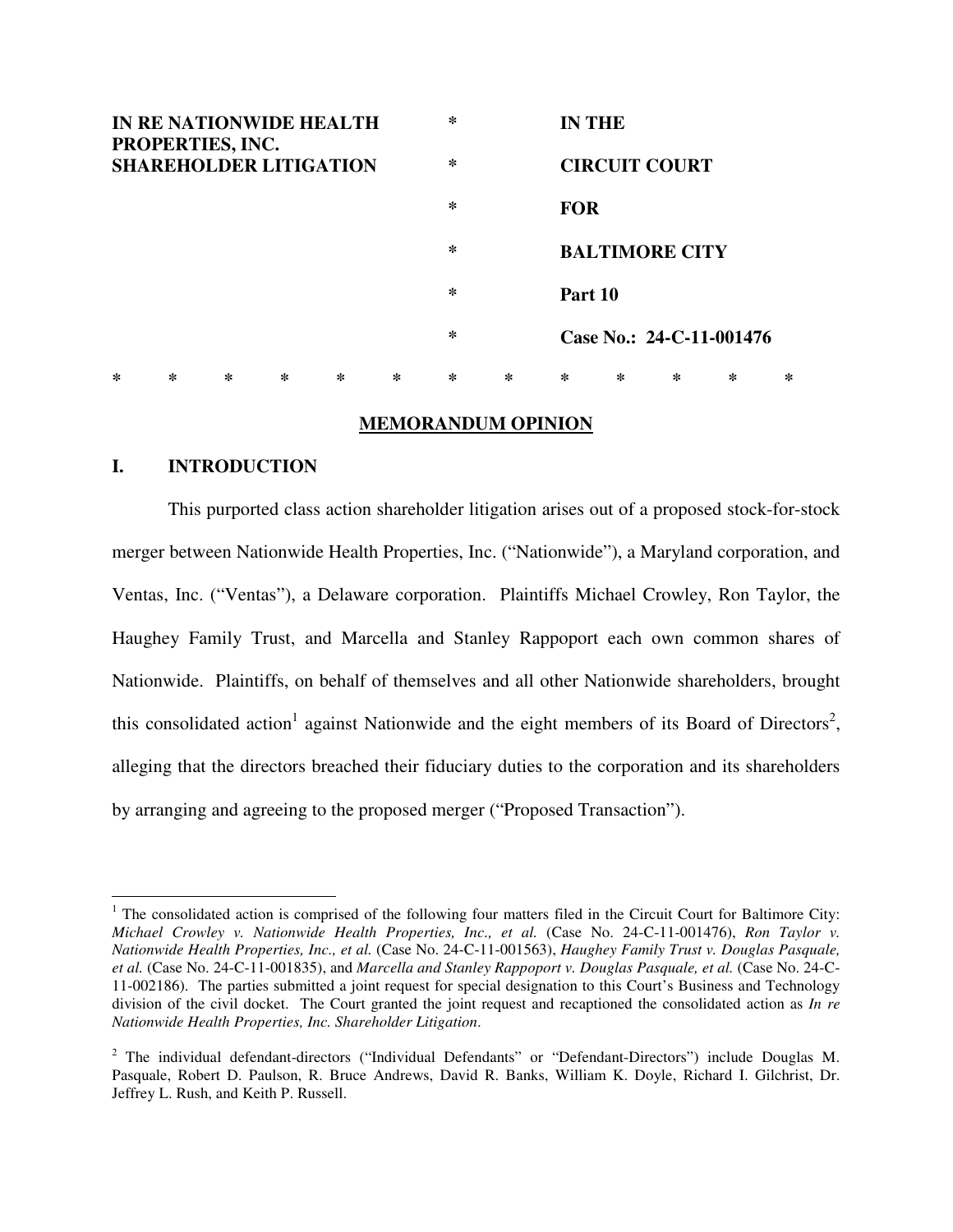Additionally, Plaintiffs named Ventas and its wholly-owned subsidiary, Needles Acquisition LLC ("Needles"), $3$  as aiding and abetting defendants. Defendants have filed a Motion to Dismiss the Consolidated Amended Class Action Complaint pursuant to Maryland Rule 2-322(b), which is now before this Court. For the reasons that follow, the Court grants the motion and dismisses the Consolidated Amended Class Action Complaint ("Consolidated Complaint") with prejudice.

# **II. FACTUAL BACKGROUND AND PROCEDURAL HISTORY**

The facts set forth in this Opinion are as alleged in Plaintiffs' Consolidated Complaint and as stated in the Form S-4 Registration Statement filed by Ventas.<sup>4</sup>

# A. **Nationwide and Merger Discussions**

 $\overline{a}$ 

Nationwide is a publicly traded Maryland corporation and real estate investment trust ("REIT") that invests primarily in healthcare real estate in the United States. Prior to announcing the merger with Ventas, Nationwide's portfolio of properties totaled 667 properties and included 298 senior housing facilities, 212 skilled nursing facilities, 134 medical office buildings, 12

<sup>&</sup>lt;sup>3</sup> Needles Acquisition LLC is a Delaware limited liability company and wholly owned subsidiary of Ventas. Plaintiffs contend that Needles was created specifically for the purpose of effectuating the Proposed Transaction. Following completion of the merger, Needles will merge with and into Nationwide and thereafter cease to exist.

<sup>&</sup>lt;sup>4</sup> During the May 16, 2011 hearing at which the Court heard oral arguments on the motion to dismiss, Defendants asked the Court to take judicial notice of the Registration Statement, which, as argued by defense counsel, has been filed with the Securities and Exchange Commission. A court may take judicial notice of "additional facts that are either matters of common knowledge or capable of certain verification." *Faya v. Almaraz*, 329 Md. 435, 444 (1993) (citing McCormick on Evidence, §§ 329–330 (4th ed. 1992); *see also ATSI Commc'ns, Inc. v. Shaar Fund, Ltd*., 493 F.3d 87, 98 (2d Cir. 2007) ("[A court] may consider any written instrument attached to the complaint, statements or documents incorporated into the complaint by reference, legally required public disclosure documents filed with the SEC, and documents possessed by or known to the plaintiff and upon which it relied in bringing the suit."). As both a matter of public record and a document accepted by a credible federal agency, this Court takes judicial notice of the facts contained in the April 11, 2011Registration Statement pertaining to the Proposed Transaction. This summary of the factual background also includes factual representations from Defendants' Motion to Dismiss and Plaintiffs' Opposition thereto, but only to the extent that those facts are undisputed and consistent with the wellpleaded allegations of the Consolidated Complaint and the Registration Statement.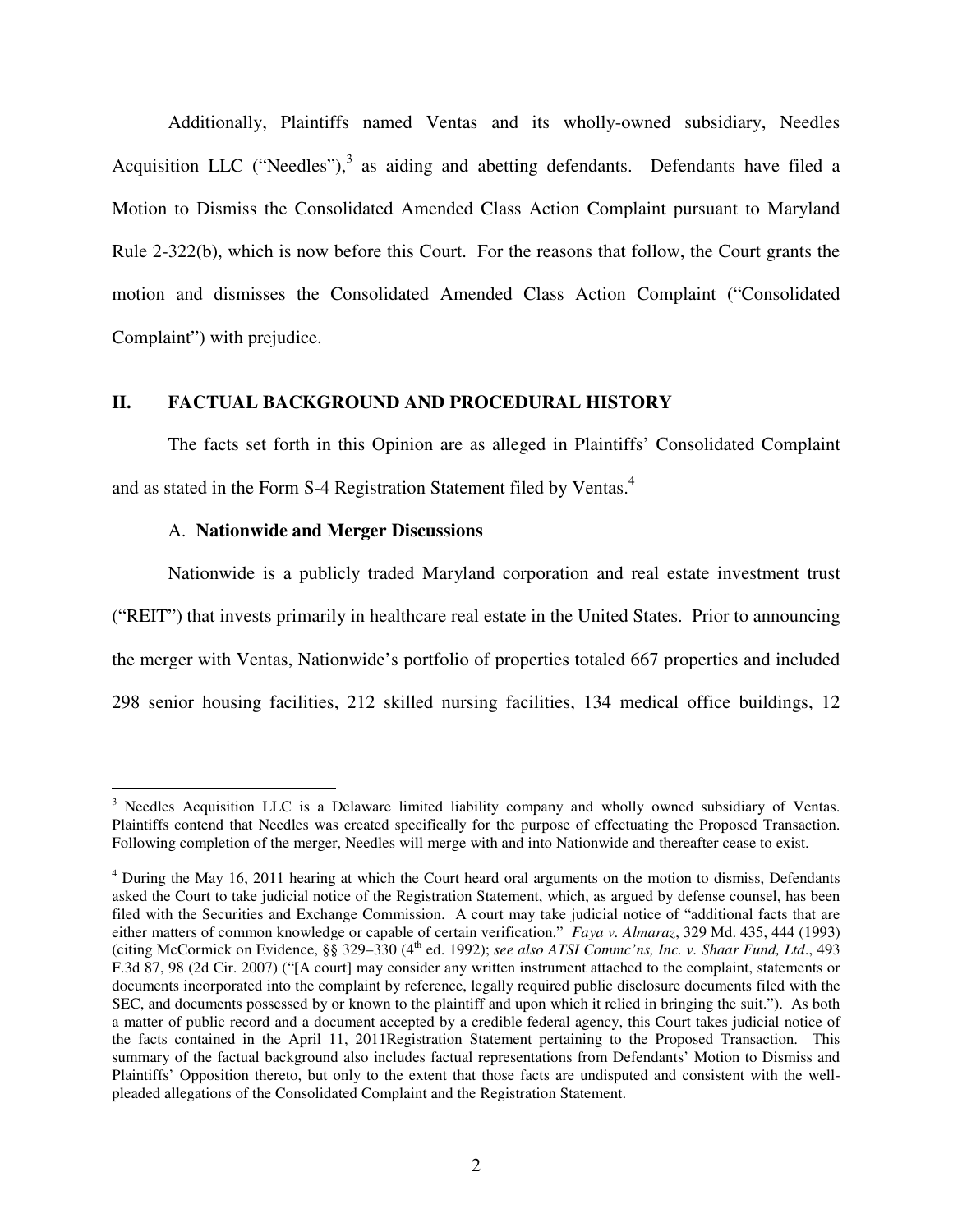continuing care retirement communities, seven specialty hospitals, two assets in development, and two assets held for sale.

In August 2010, Nationwide's Board of Directors (the "Board"), asked J.P. Morgan and another undisclosed financial advisor to present the Board with information on available merger opportunities. J.P. Morgan provided the Board with a capital markets update and reviewed both market trends in the REIT industry and potential merger and acquisition activity in the healthcare REIT industry. The second financial advisor also presented information to the Board regarding specific merger opportunities. After reviewing these presentations, the Board indicated it was receptive to considering a merger or acquisition transaction, and the Board selected J.P. Morgan as its financial advisor.

On October 18, 2010, the Board held a meeting during which J.P. Morgan made a presentation regarding the healthcare real estate industry, specific acquisition opportunities, and various other merger and acquisition opportunities. Following the presentation, the Board decided to focus on three large healthcare REITs—Ventas, Company A and Company B—for the bidding process.<sup>5</sup> During the weeks of October 25 and November 1, 2010, J.P. Morgan contacted and met with representatives of each of the three companies. While attending the National Association of Real Estate Investment Trusts ("NAREIT") during the week of November 14, 2010, Nationwide CEO Douglas Pasquale and representatives of J.P. Morgan met separately with the respective chief executive officers of Ventas, Company A, and Company B.

 $\overline{a}$ 

<sup>&</sup>lt;sup>5</sup> According to the Registration Statement, Nationwide's Board directed its financial advisor "to initiate contact with a select group of large healthcare REITs with which a combination could be favorable for [Nationwide] stockholders and which were capable of executing such a transaction." (Registration Statement Ex. A at 39 (hereinafter "Reg. Stmt")). The Board determined that Ventas, Company A, and Company B met these criteria. Both Ventas and Company A contemplated a possible acquisition of Nationwide, while "because of Company B's relative size," Company B only considered a "merger of equals" transaction.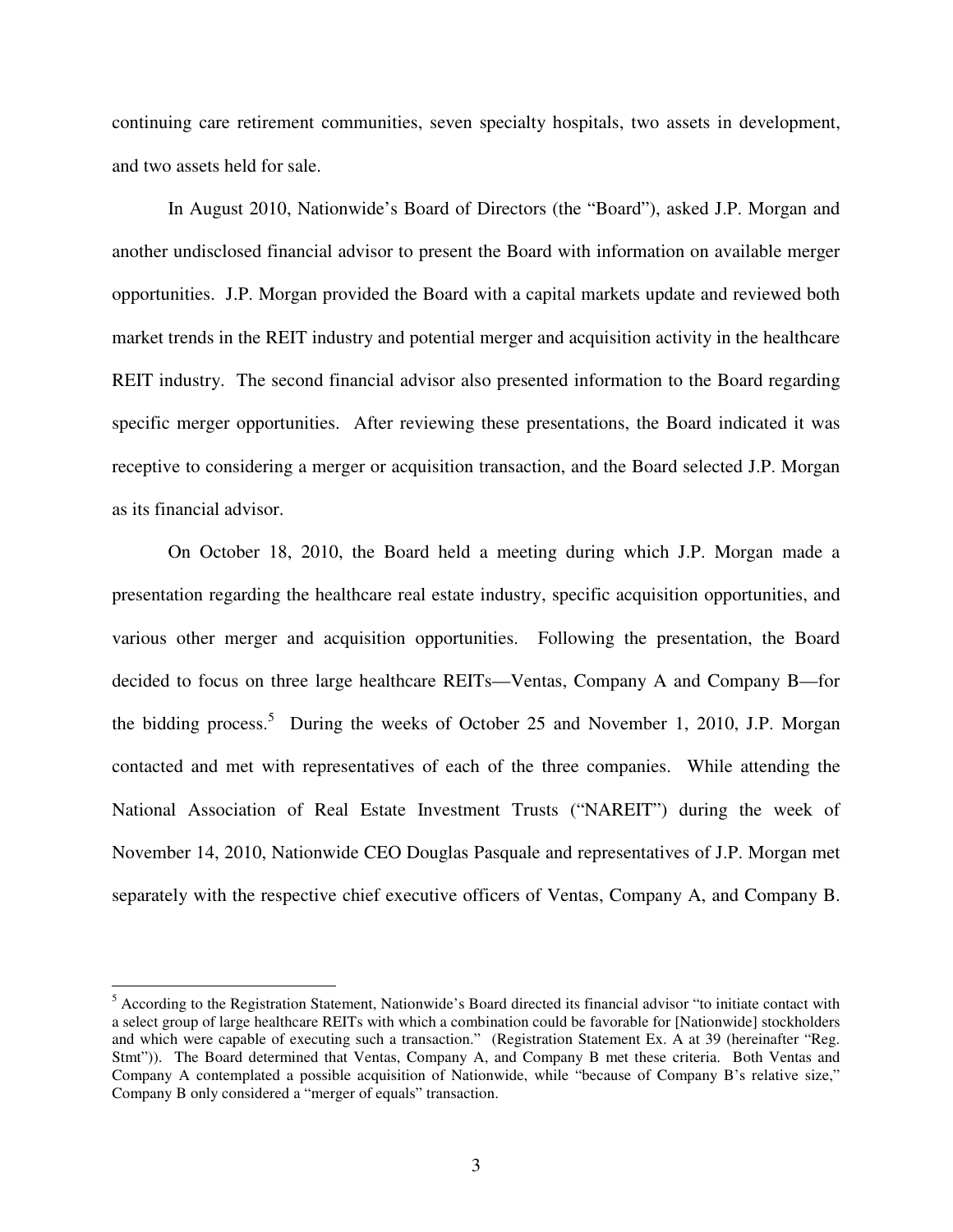In the meetings, the parties either discussed the potential acquisition of Nationwide (Ventas and Company A) or a "merger of equals" transaction (Company B).

Over the next three months,<sup>6</sup> Nationwide actively pursued both Company A and Ventas. Nationwide provided due diligence to both companies, and J.P. Morgan asked each company to provide the Board with a preliminary non-binding indication of the company's interest in Nationwide by December 8, 2010. Company A was first to submit a non-binding indication of interest in which it agreed to acquire all outstanding shares of Nationwide common stock in exchange for common stock in Company A. Company A expressed its interest at a fixed exchange ratio that was equivalent to \$43.94 per Nationwide share, based on the closing price of Company A's stock the previous day. Days later, Ventas submitted its non-binding indication of interest at a fixed exchange ratio equivalent to \$40.28 per Nationwide share, based on the closing price of Ventas common stock that day.

The Board subsequently held a special meeting on December 15, 2010, to discuss the specific terms of the two proposals. At that meeting, representatives of J.P. Morgan described the effect of each proposal on dividend payments to Nationwide shareholders, as well as the potential accretion or dilution of funds from operations and adjusted funds from operations of each company. Based on the most recent quarterly dividend payments made by each company, the Ventas proposal was expected to result in a 9% decline in pro forma dividend payments to Nationwide shareholders, while the proposal from Company A would result in a 29% increase. J.P. Morgan further noted, however, that a merger with Ventas was expected to be accretive to Ventas, whereas a merger with Company A would be dilutive to Company A. At the conclusion of the meeting, the Board determined that Nationwide should continue the due diligence process

<sup>&</sup>lt;sup>6</sup> Company B withdrew from merger discussions in early December, indicating to J.P. Morgan that it was no longer interested in a transaction with Nationwide.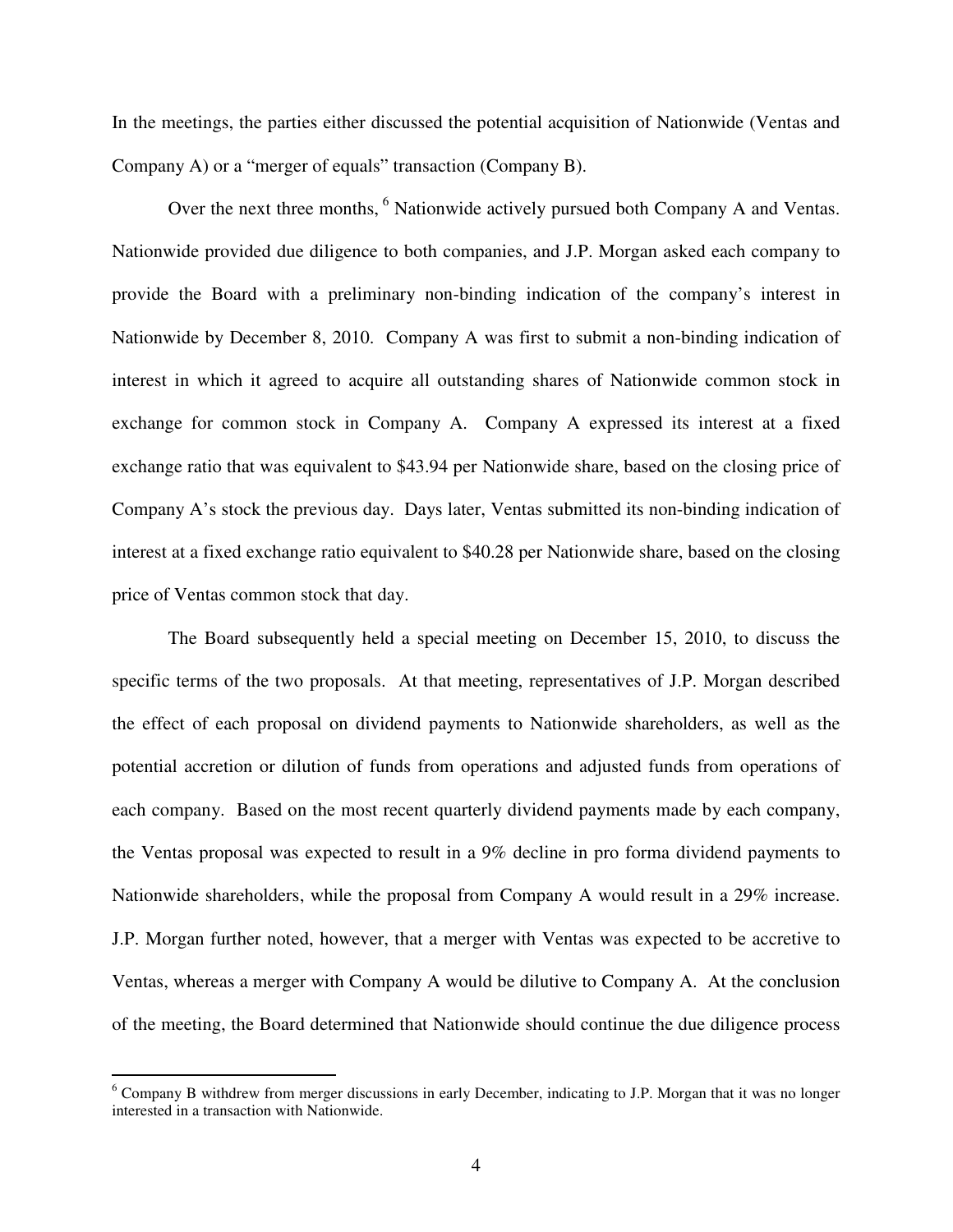and acquisition discussions with both companies. Meanwhile, Nationwide would encourage both companies to revise and improve upon their respective proposals.

On January 4, 2011, in response to J.P. Morgan's request for an update to its proposal, Ventas submitted a revised non-binding proposal in which it increased the fixed exchange ratio to the equivalent of \$44 per share of Nationwide stock, with the exact ratio to be determined at the time of executing the definitive agreement. The revised proposal represented a 23% premium to Nationwide shareholders, based on both companies' ten-day average share prices at that time. Days later, on January 7, 2011, Company A responded to J.P. Morgan's request for an update with a non-binding bid that offered an exchange ratio equivalent ranging between \$42.86 and \$47.50 per Nationwide share. Compared to its original bid of \$43.94, the revised offer was both lower and higher than the previous offer. On behalf of the Board, J.P. Morgan continued to seek a more definitive offer from Company A. Meanwhile, J.P. Morgan met with the financial advisors of both companies to present to them and discuss a term sheet setting forth terms of a proposed merger agreement with Nationwide. On January 11, 2011, Company A's advisors indicated to J.P. Morgan that Company A would narrow its range to between \$44.17 and \$46.95 per share. Nevertheless, Company A refused to commit to a firm number.

On January 13, 2011, the Board held a special meeting to discuss the revised proposals from both companies. At the meeting, the Board indicated to J.P. Morgan its desire to obtain a price of \$46 per share, based on the exchange ratio at the time of execution of the definitive agreement. The Board then directed J.P. Morgan to continue discussions with Ventas and Company A. The following day, representatives of J.P. Morgan contacted the financial advisors of both companies to relay the Board's desire to obtain the equivalent of \$46 per share based on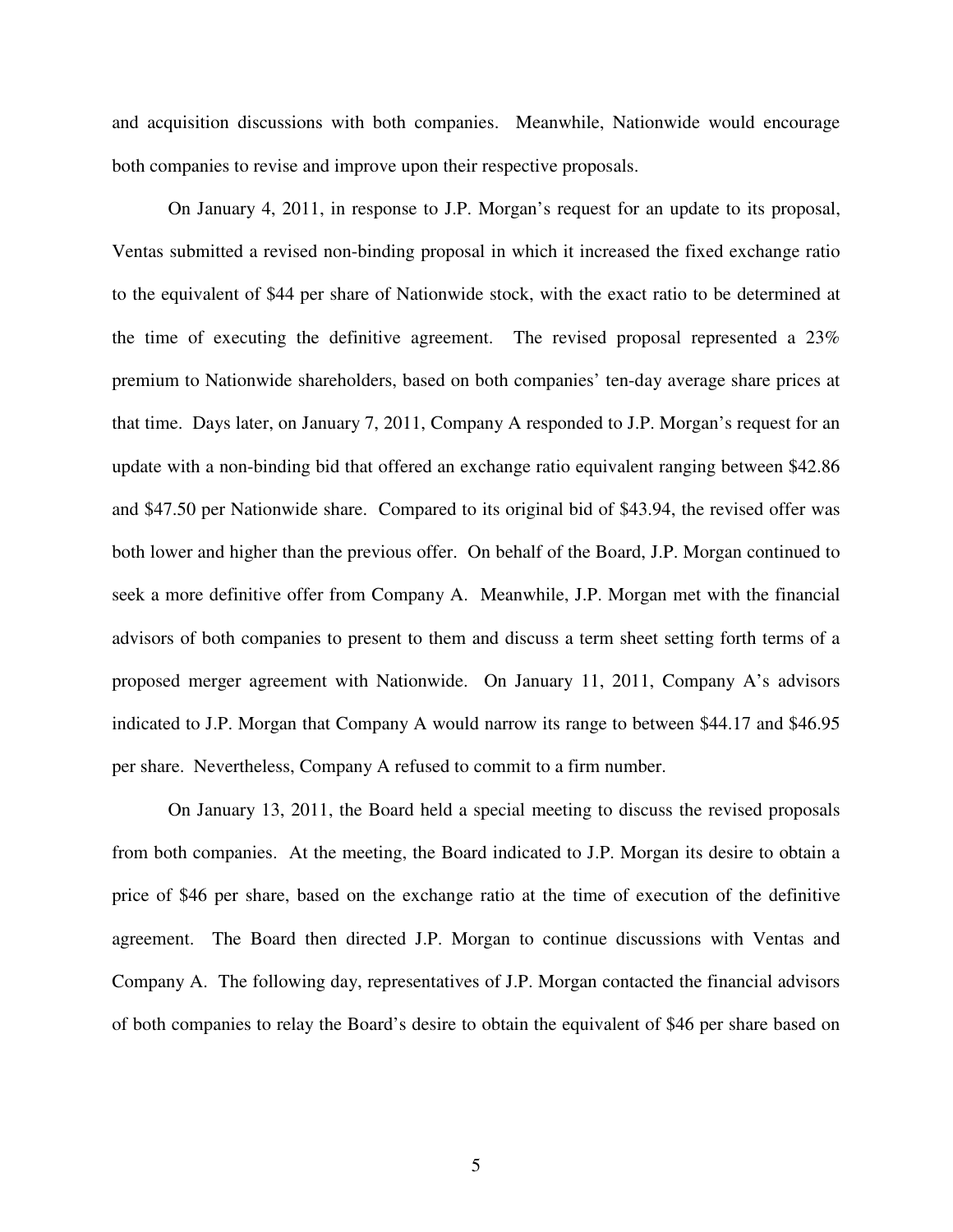an exchange ratio to be set at signing. Ventas indicated through its financial advisor that it would not agree to that ratio equivalent. Company A again refused to narrow its exchange ratio.

On February 8, 2011, at the direction of the Board, J.P. Morgan informed Ventas and Company A that their respective proposals were still inadequate and insufficiently detailed. Nevertheless, both companies would be invited to make a presentation to the Board if they could present a proposal setting forth adequate value and a specific exchange ratio equivalent for all outstanding Nationwide shares. Both companies accepted the invitation to make presentations to the Board on February 22, 2010, subject to the stated condition. Prior to the meeting, on February 19, 2011, Ventas submitted a revised non-binding proposal, further refining its offer to the equivalent of \$44 per share, with the exchange ratio to be determined at signing. The value was based on the volume weighted average price of Ventas common stock over the preceding ten trading days, which, at the time, implied an exchange ratio of 0.806.

Two days later, on February 21, 2011, the chief executive officer of Company A informed Mr. Pasquale that Company A was not prepared to provide the Board with a definitive proposal—that is, Company A would not agree to a fixed offer. Company A had previously expressed concern about the pro forma dilution to Company A that would result from a potential transaction within the exchange ratio range provided in its proposal. Based on the share price of Company A on the last trading day prior to February 21, 2011, the ratio range was the equivalent of between \$45.56 and \$48.42 per Nationwide share. Consequently, Company A did not make a presentation at the February 22, 2011 Board meeting. Company A, through its chief executive officer and financial advisors, continued to express its interest in a potential transaction with Nationwide. Despite Nationwide's request, Company A did not narrow, modify or confirm the proposed exchange ratio range.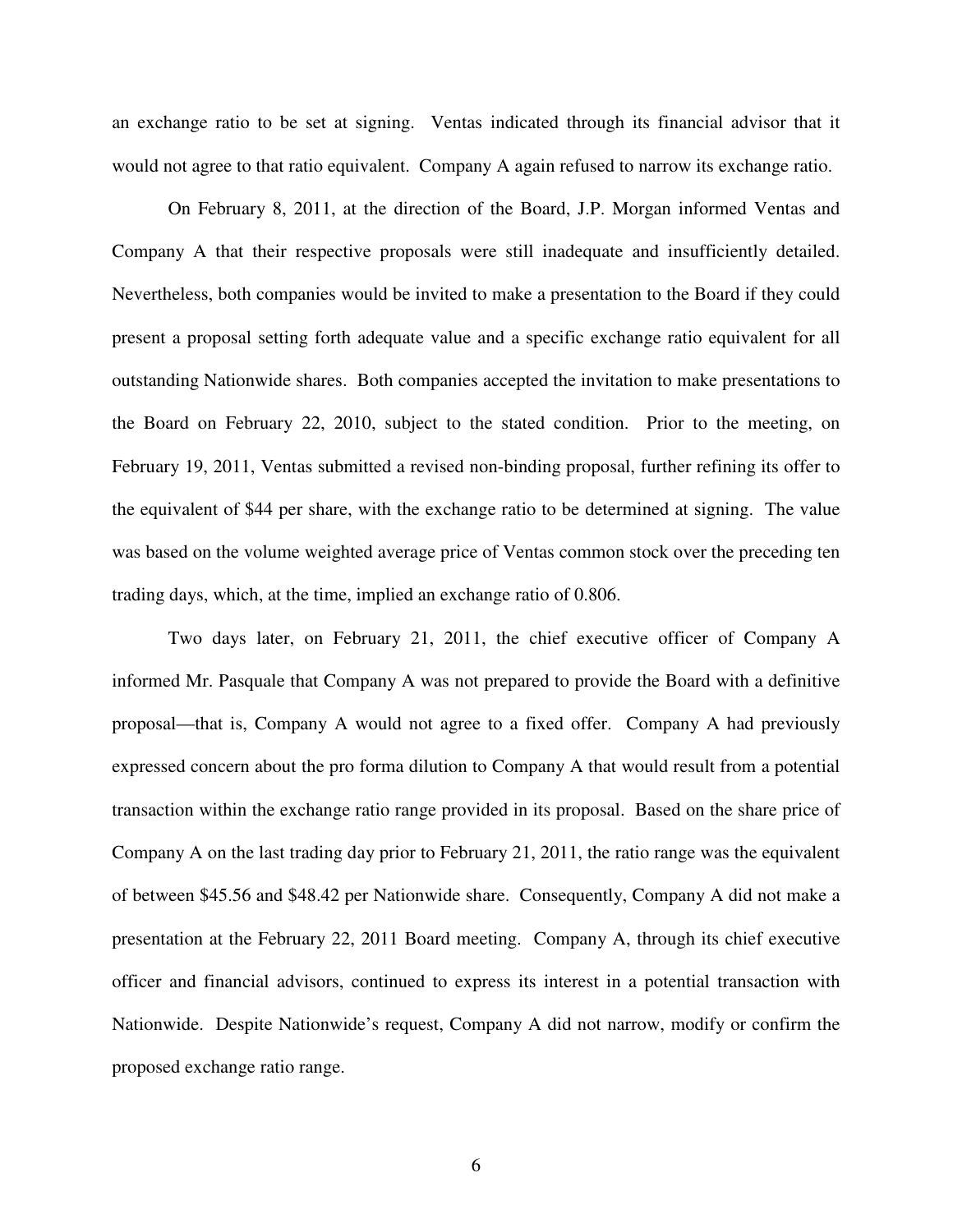On February 22, 2011, the Board held a special meeting at which representatives of Ventas made a presentation to the Board and answered questions from Nationwide's directors. Following the presentation, the Board discussed the Ventas proposal and recent developments. J.P. Morgan reviewed the financial data related to the proposal with the Board, as well as the stock price performance of both Ventas and Nationwide. At the conclusion of the meeting, the Board made an informed decision to move toward a finalized agreement with Ventas. The following day, Mr. Pasquale and representatives of J.P. Morgan met with Ventas officers and a representative of Centerview Partners, Ventas' financial advisor, to discuss the basis upon which Nationwide would move forward to finalize a merger agreement with Ventas, which included certain concessions from both sides. Negotiations on the terms of the definitive merger agreement continued from February 23 to February 27, 2011, during which time representatives of both companies continued Nationwide's due diligence and reviewed Ventas' business plan, financial projections, growth estimates, and balance sheet.

On February 27, 2011, the Ventas board of directors held a special meeting to discuss the proposed merger with Nationwide. Representatives of Centerview Partners presented their financial analysis of the proposed merger and noted that while the nominal consideration of \$44 per share of Nationwide common stock had not changed, the agreed-upon exchange ratio and total number of Ventas shares to be issued under the merger were lower than those cited in the proposal. Centerview attributed the deviation to a subsequent increase in Ventas' stock price. Centerview delivered its fairness opinion to the Ventas board that the exchange ratio of 0.7866 was fair, from a financial point of view, to Ventas. That same day, the Nationwide Board held its own special meeting to discuss the terms of the proposed merger with Ventas. Representatives of J.P. Morgan reviewed its financial analysis of the merger and delivered its fairness opinion to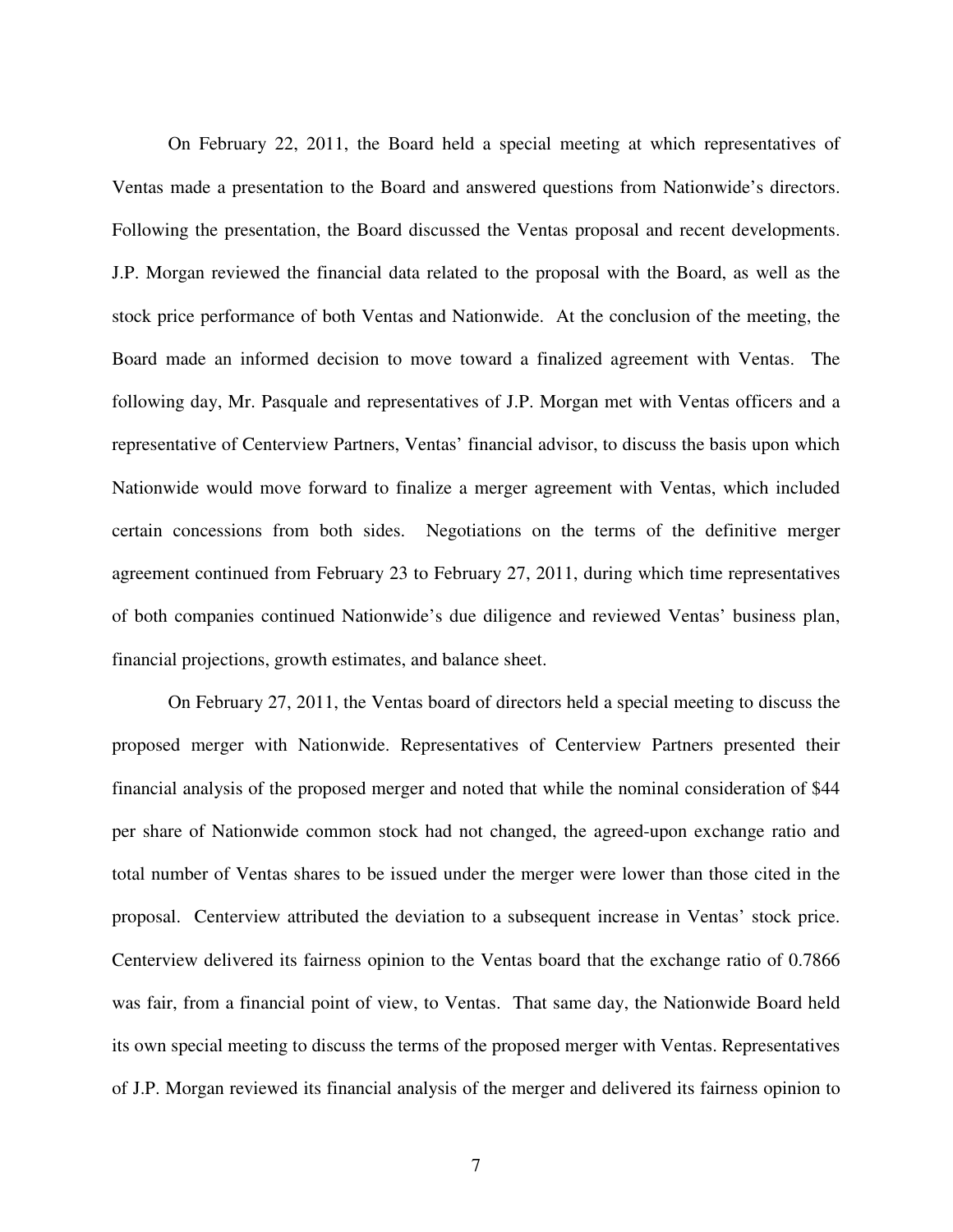the Board. J.P. Morgan opined that the exchange ratio in the proposed merger was fair, from a financial point of view, to Nationwide shareholders. The Board accepted the Ventas offer that same day.

On February 28, 2011, Nationwide and Ventas issued a joint press release announcing the merger. Pursuant to the Proposed Transaction, which is valued at approximately \$7.4 billion, Ventas will acquire all outstanding shares of Nationwide's common stock. As consideration for the transaction, Nationwide shareholders will receive 0.7866 Ventas shares per Nationwide share. A special shareholders' meeting and vote is scheduled for July 1, 2011, at which time it is expected that Nationwide shareholders will vote on the Proposed Transaction. At this special shareholder meeting, the Board intends to recommend approval of the merger.

### B. **The Registration Statement**

On April 11, 2011, Ventas filed its Form S-4 Registration Statement ("Registration Statement") with the United States Securities and Exchange Commission. Attached to the Registration Statement is the 79-page Agreement and Plan of Merger ("Merger Agreement"), as well as the fairness opinions of both J.P. Morgan, financial advisor to Nationwide, and Centerview Partners, financial advisor to Ventas. The Registration Statement not only discloses the background to the merger and the terms of the agreement, but also includes the following:

- 7 pages of potential risk factors related to the merger;
- More than 10 pages explaining the comparative rights of Nationwide versus Ventas shareholders;
- 14 pages summarizing the two fairness opinions, including updated projections and analyses, in addition to 6 pages reproducing the full text of the opinions themselves; and
- More than 3 pages detailing the exact benefits accruing to Nationwide's directors and executive officers as a result of the merger.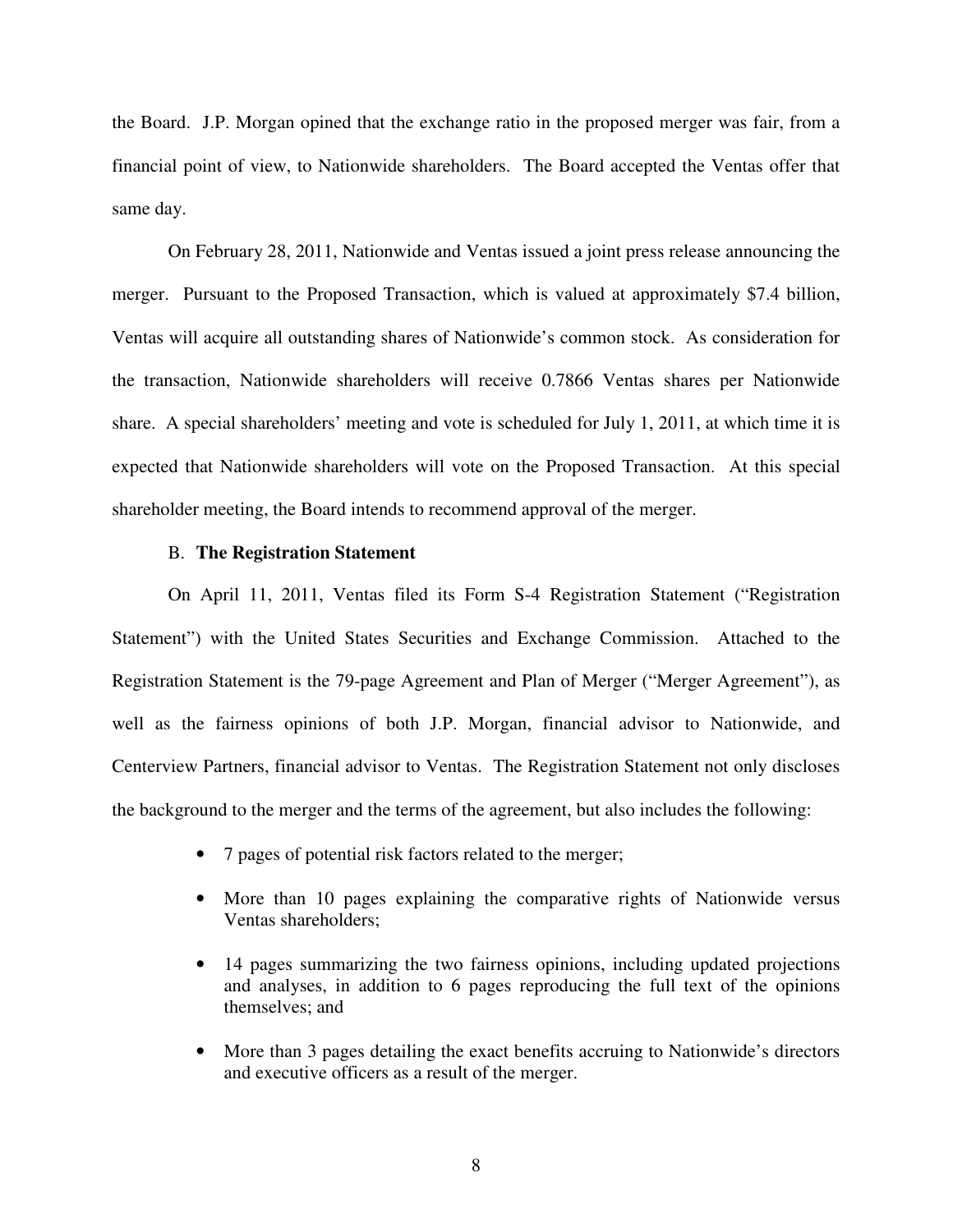## C. **The Consolidated Amended Complaint**

On March 7, 2011, Plaintiff Michael Crowley filed a Complaint in the Circuit Court for Baltimore City, on behalf of himself and a putative class of all public shareholders of Nationwide, against Nationwide and the Individual Defendants. Plaintiffs also name Ventas and Needles (hereinafter, collectively referred to as "Ventas") as defendants. Plaintiff Crowley opposed the merger and sued to halt the Proposed Transaction between Nationwide and Ventas. Three days later, on March 10, 2011, Plaintiff Ron Taylor filed a similar action in the Circuit Court for Baltimore City, challenging the same transaction. That same month, two more shareholder lawsuits<sup>7</sup> were filed in the Circuit Court for Baltimore City, also opposing the Ventas merger.<sup>8</sup>

On April 22, 2011, in response to an Order by this Court consolidating the four pending cases in Baltimore City, Plaintiffs filed the Consolidated Amended Complaint. In the Consolidated Amended Complaint, Plaintiffs allege that the Individual Defendants breached their fiduciary duties to Nationwide shareholders when they:

- "[S]ecured insider benefits for themselves and the [Nationwide's] management as part of an inadequate sales process;
- Adopted preclusive deal protection devices to block out competing bidders that may have offered more value to [Nationwide's] shareholders;
- Filed with the SEC a materially misleading Registration Statement that contained numerous material misstatements and omissions; and

<sup>&</sup>lt;sup>7</sup> On March 17, 2011, Plaintiff the Haughey Family Trust filed a putative class action in the Circuit Court for Baltimore City. On March 29, 2011, Plaintiffs Marcella and Stanley Rappoport filed a lawsuit in the Circuit Court for Baltimore City, also challenging the Proposed Transaction.

<sup>&</sup>lt;sup>8</sup> Three identical putative class actions were also filed in California state court between February 28, 2011 and March 3, 2011. Those three actions have been consolidated before Judge Gail Andler in the complex division of the Orange County Superior Court. Defendants have moved to dismiss, or in the alternative, stay those actions while this action is pending.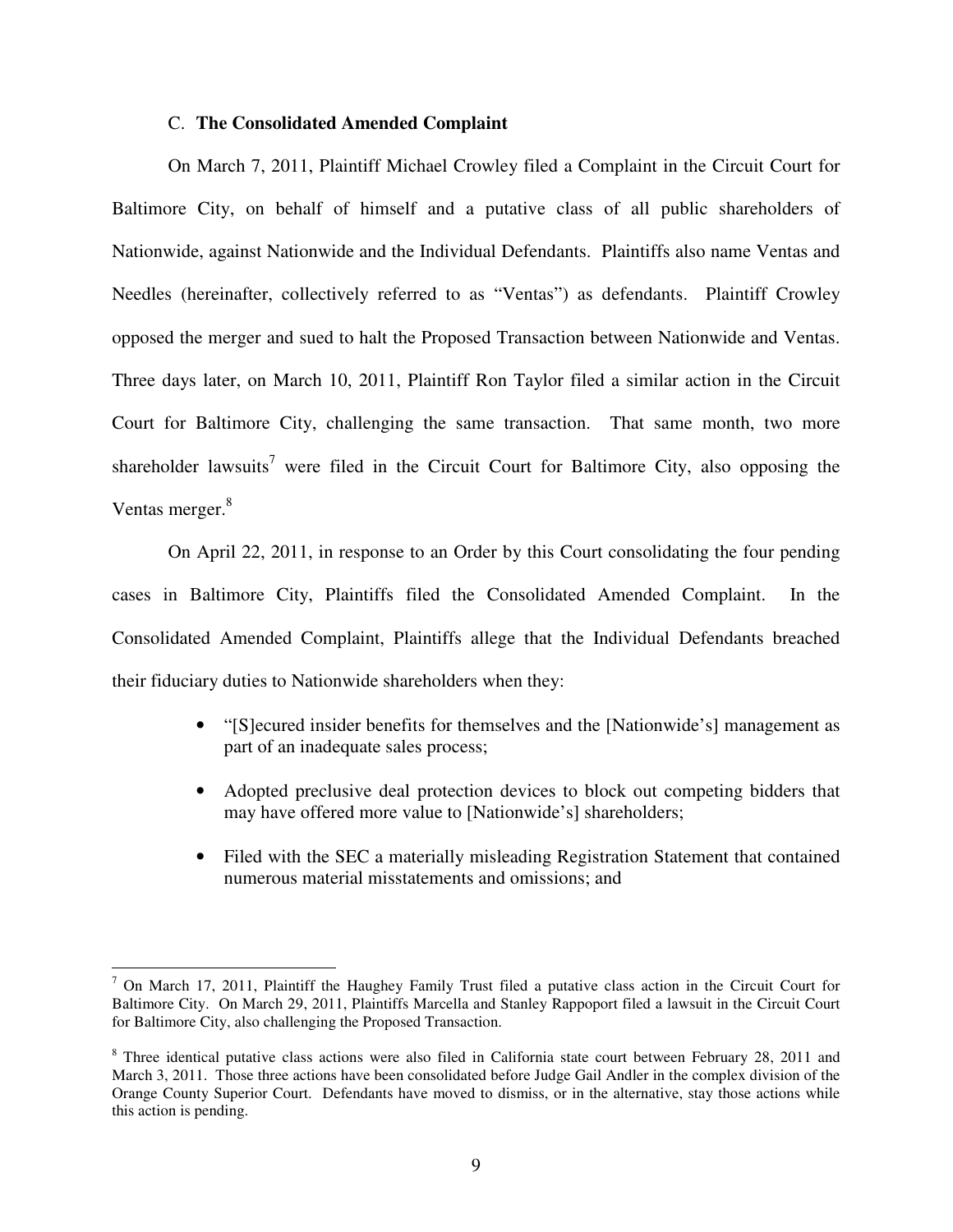• Agreed to hand over [Nationwide] and its future prospects to Ventas for an unfair implied value of \$44.00 per share when potentially superior terms were readily available from [Nationwide]."

(Consolidated Am. Compl. ¶ 58 (hereinafter, "CAC").)

Plaintiffs allege claims of aiding and abetting against all Defendants, including Nationwide and Ventas. Plaintiffs accuse Defendants of providing, with actual knowledge of their conduct, "substantial assistance, aid, and/or encouragement to each of the other Defendants" in breaching their fiduciary duties. (CAC ¶ 99.) Plaintiffs seek to enjoin the shareholder vote on the Proposed Transaction, and rescind and invalidate the Proposed Transaction. Plaintiffs also seek compensatory damages and rescissory damages for losses and damages they allege to have sustained.

#### D. **Preliminary Motions**

This Court conducted a status conference on April 13, 2011, with all counsel of record. Thereafter, Plaintiffs filed a Motion for Expedited Discovery on April 19, 2011. In opposition to the request for expedited discovery, Defendants filed a Motion for Protective Order Staying Discovery pursuant to Maryland Rule  $2-403$ .<sup>9</sup> After reviewing the motions and oppositions thereto, the Court denied Plaintiffs' Motion to Expedite Discovery and granted Defendants' Motion for a Protective Order on May 3, 2011,<sup>10</sup> thereby staying discovery pending resolution of the extant motion to dismiss.

Defendants filed their Motion to Dismiss on April 29, 2011, arguing that Plaintiffs' Complaint, in its entirety, fails to state a cognizable legal claim for which relief can be granted. The Court entertained extensive oral arguments from counsel on May 16, 2011. Following the

<sup>&</sup>lt;sup>9</sup> Defendants styled their motion in opposition as "Defendants' Motion for Protective Order Staying Discovery and Opposition to Plaintiffs' Motion for Expedited Discovery."

 $10$  Plaintiffs filed a subsequent Motion for Partial Reconsideration of the Court's Grant of the Protective Order on May 7, 2011, which this Court denied on May 10, 2011.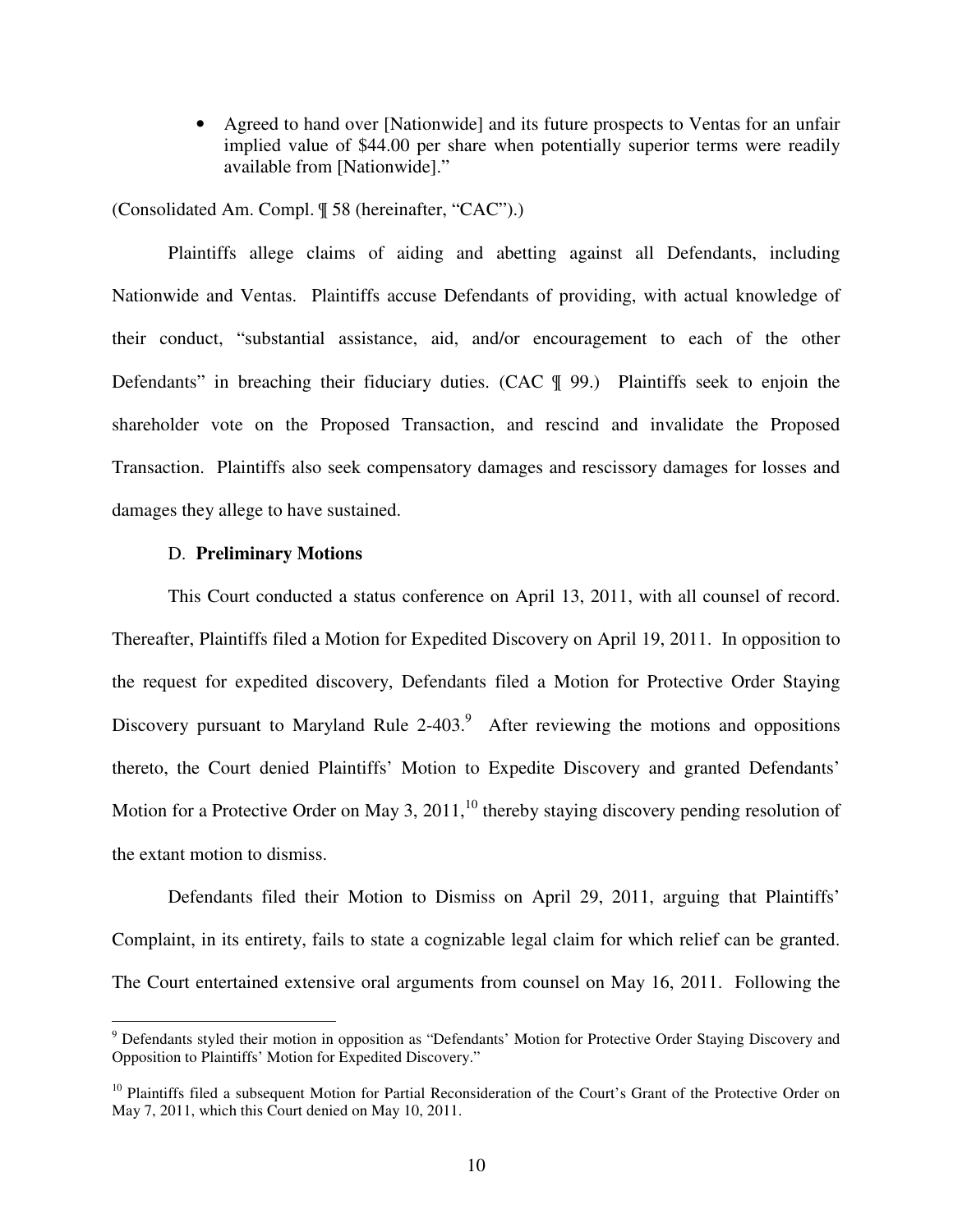hearing, the Court held the motion to dismiss *sub curia* to consider the arguments presented by counsel.

## **III. STANDARD OF REVIEW**

The standard of review with which a court must rule on a motion to dismiss is wellestablished. In considering a motion to dismiss under Maryland Rule 2-322(b)(2)—failure to state a claim upon which relief can be granted—a trial court considers only the well-pleaded, relevant and material facts within the four-corners of the Complaint. *See Pittway Corp. v. Collins*, 409 Md. 218, 234 (2009). The court makes no findings of fact on its own, however. *See Morris v. Osmose Wood Preserving*, 99 Md. App. 646, 658 (1991), *rev'd in part on other grounds*, 340 Md. 519 (1995). Rather, it must assume the truth of those facts and all reasonable inferences drawn therefrom in a light most favorable to the plaintiffs. *Reichs Ford Rd. Joint Venture v. State Rds. Comm'n of the State Hwy. Admin.*, 388 Md. 500, 509 (2005); *Bobo v. State*, 346 Md. 706, 708 (1997).

Venerable case law requires that facts comprising the cause of action must be pleaded with sufficient specificity. *Bobo*, 346 Md. at 708. The Maryland Rules expressly provide that "a pleading that sets forth a claim for relief . . . shall contain a clear statement of the facts necessary to constitute a cause of action and a demand for judgment for relief sought . . . ." Md. Rule 2-305 (LexisNexis 2011). Bald assertions and mere conclusory charges will not suffice. *Bobo*, 346 Md. at 708–09; *see Lloyd v. Gen. Motors Corp*., 397 Md. 108, 121 (2007) ("Mere conclusory charges that are not factual allegations may not be considered."). A court may, therefore, dismiss the action "if the allegations and permissible inferences, if true, would not afford relief to the plaintiff," *i.e.*, the allegations fail to state a cognizable cause of action. *Wasserman v. Kay*, 197 Md. App. 586, 607 (2011) (citations omitted); *Lubore v. RPM Assoc*., 109 Md. App. 312, 322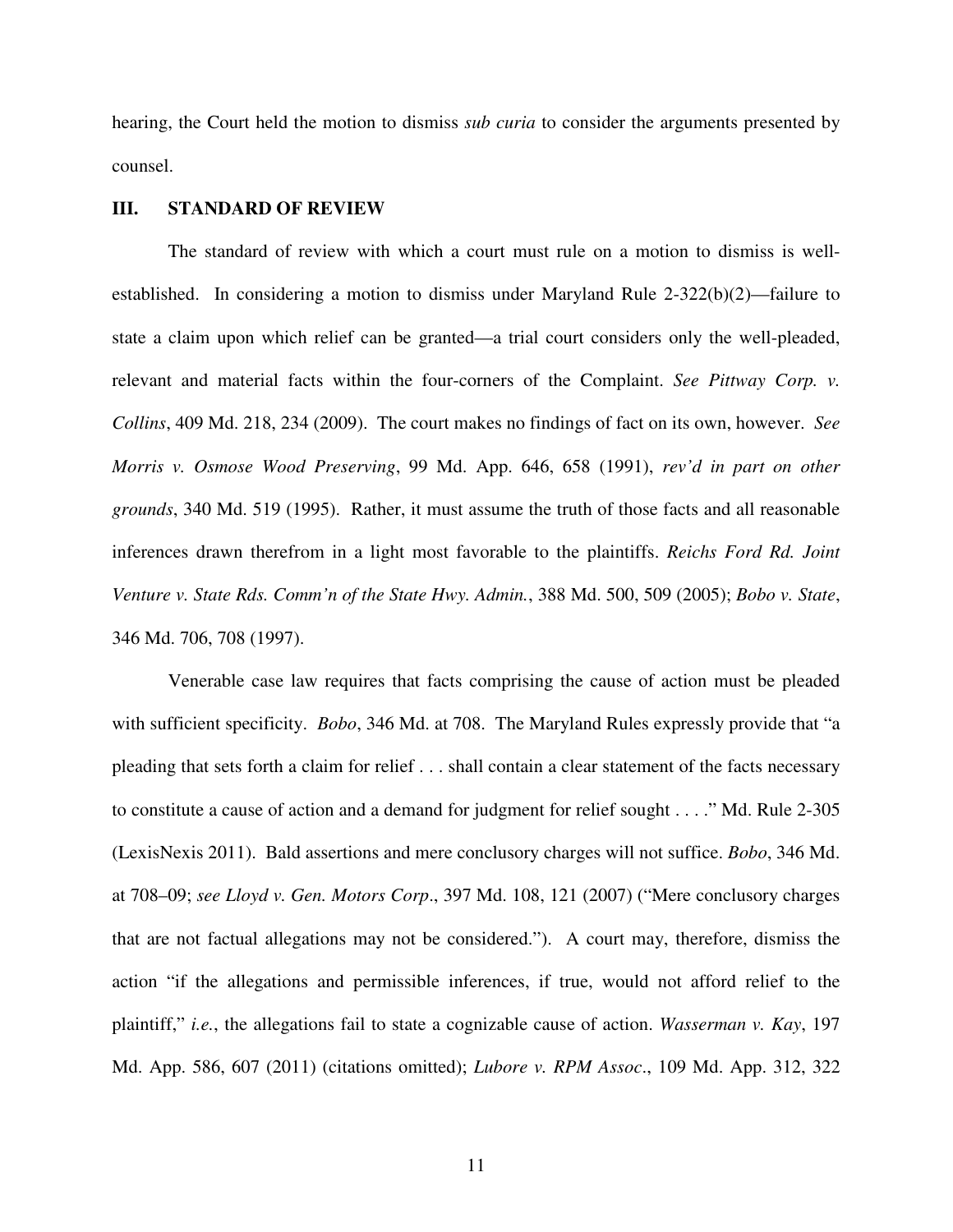(1996), *cert. denied*, 343 Md. 565 (1996) ("[The] grant of a motion to dismiss is proper if the complaint does not disclose on its face a legally sufficient cause of action.") (citation omitted).

On the other hand, dismissal is improper when the facts, if proven, would entitle the plaintiff to relief. *See Morris v. Osmose Wood Preserving*, 340 Md. 519, 531 (1995). When moving to dismiss, a defendant is asserting that even if the allegations of the complaint are taken as true, the plaintiff is not entitled to relief as a matter of law. *Lubore*, 109 Md. App. at 322.

# **IV. ANALYSIS**

 $\overline{a}$ 

In their Motion to Dismiss, Defendants argue that Plaintiffs' shopworn allegations are devoid of merit, and the class action itself is nothing more than commonplace deal litigation that inevitably follows "every sale of every company in the United States." (Defs.' Mem. Supp. Mot. Dismiss 1 (citations omitted).)<sup>11</sup> First, Defendants assert that Plaintiffs have failed to state a claim for any breach of fiduciary duty because the Individual Defendants' actions are protected under the business judgment rule. Thus, Defendants oppose Plaintiffs' contention that the director-defendants owed, let alone breached, any common law duties of candor and maximization of value to Nationwide shareholders pursuant to the Maryland Court of Appeals' decision in *Shenker v. Laureate Education, Inc.*, 411 Md. 317 (2009). Second, Defendants argue that Plaintiffs have failed to allege sufficient facts to rebut the presumption of good faith, loyalty, and due care under the business judgment rule. Third, Defendants contend that Plaintiffs failed to demonstrate any breach of the duty of candor. Although the Consolidated Complaint alleges certain omissions in the Registration Statement, Plaintiffs have failed to explain how these

 $11$  Indeed, Defendants cite to cases where courts have observed a "cookie cutter"-like flavor to complaints filed in similar securities litigation. *See Pipefitters Local No. 636 Defined Benefit Plan v. Oakley, Inc*., 180 Cal. App. 4th 1542, 1547 n.1 (2010) (noting the practice of filing complaints in securities litigation that "copied identicallyworded paragraphs from previous complaints that plaintiff's counsel had filed against other corporations"); *Cherwek v. Aspect Med. Sys, Inc.*, C.A. No. 4989-VCS,12:15–18 (Del. Ch. May 25, 2010) (Settlement Hrg.) ("[T]here is a sort of pattern here, where what we have done is every single time a company is sold, with no apparent entrenchment motives, there is a suit brought."). This Court will resist the urge, however tempting, to comment on this apparent trend in securities litigation.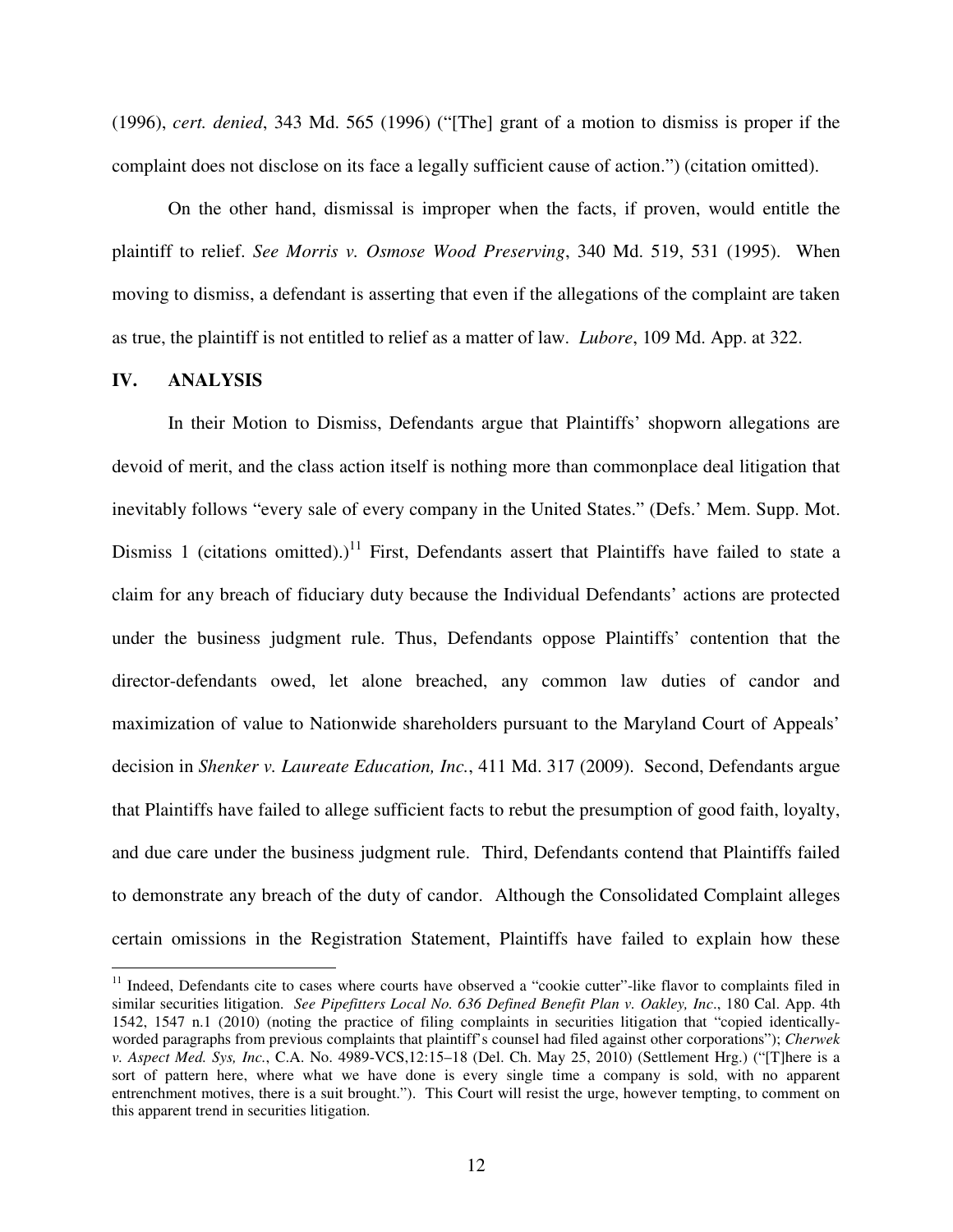omissions are material to the Proposed Transaction. Finally, Defendants argue that Plaintiffs' aiding and abetting claims are merely conclusory and lack any factual support.

#### A. **Applicability of** *Shenker v. Laureate Education, Inc.*

Before this Court addresses the Plaintiffs' specific allegations of breach, the Court must first determine what fiduciary duties were owed to Nationwide's shareholders. Defendants argue that apart from the fiduciary duties enumerated under Section 2-405.1(a) of the Corporations and Associations Article of the Maryland Code, the director-defendants owed no other fiduciary duties under common law to the shareholders of Nationwide. By contrast, Plaintiffs argue that the Court of Appeals' decision in *Shenker* requires the corporate directors to endeavor to maximize the value of the transaction to the company's shareholders, 411 Md. at 341, consistent with Delaware law. *See Revlon v. MacAndrews & Forbes Holding, Inc*., 506 A.2d 173, 182 (Del. 1986) (requiring directors to secure the "best" price for stockholders following a decision to sell the company or once sale of the company becomes inevitable).

In *Shenker*, the Maryland Court of Appeals reversed in part the dismissal of shareholder claims against directors of a Maryland corporation. In that case, Laureate Education, Inc., a company in the business of licensing educational technology overseas and acquiring management interests in foreign colleges and universities, was acquired by a group of company directors and private investors in a cash-out merger. The plaintiff shareholders objected to the transaction and filed a consolidated direct shareholder complaint, alleging *inter alia* that Laureate's directors breached their fiduciary duties to the company's shareholders by failing to obtain the best price for their stock. The trial court dismissed the action with prejudice, on the ground that the plaintiff shareholders failed to allege a cognizable duty. On appeal the Court of Special Appeals affirmed the trial court, concluding that the suit was an impermissible direct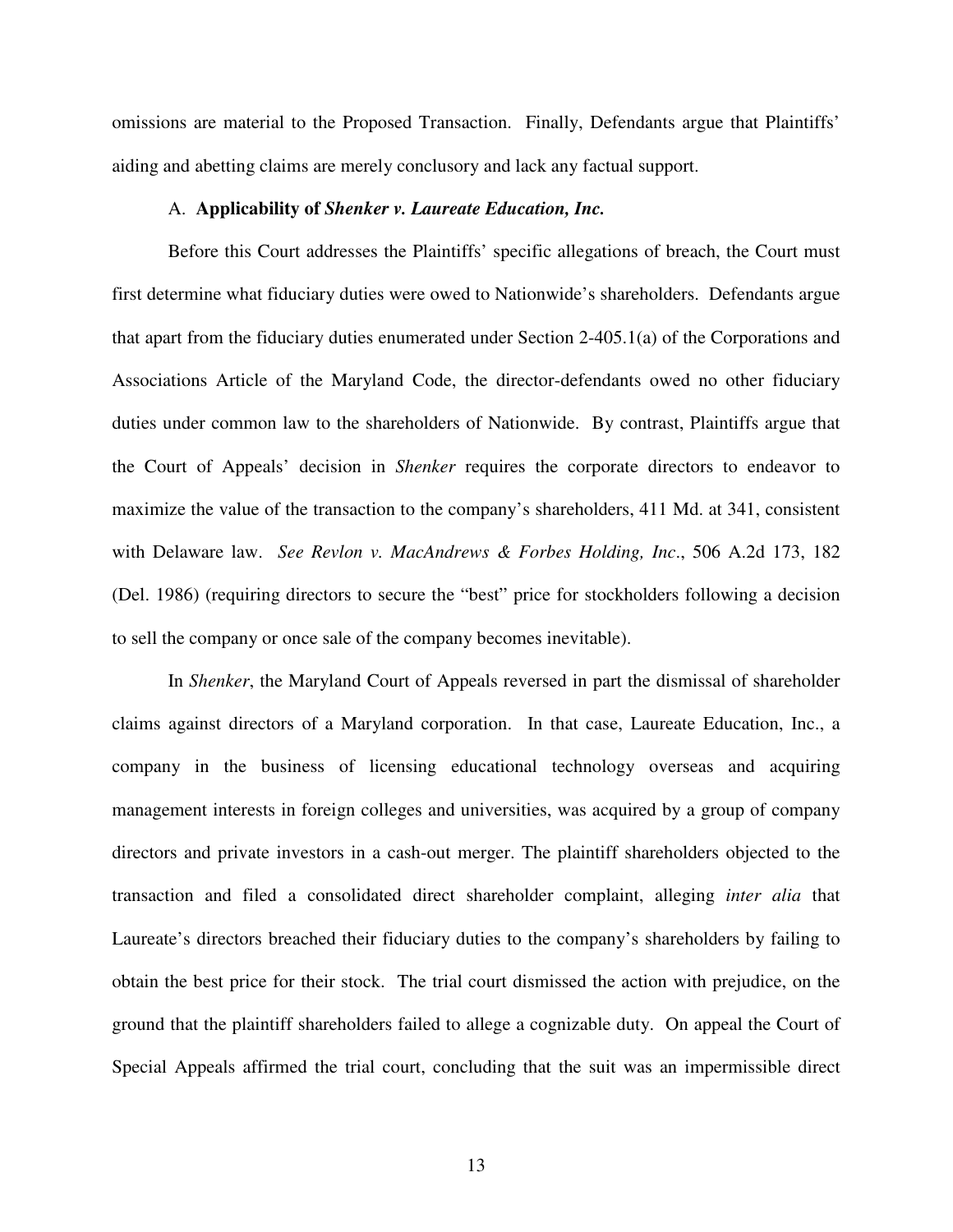shareholder suit. The Court of Appeals reversed the dismissal of the fiduciary claims<sup>12</sup> and held that "in a cash-out merger transaction where the decision to sell the corporation already has been made, shareholders may pursue direct claims against directors for breach of their fiduciary duties of candor and maximization of shareholder value." *Shenker*, 411 Md. at 342. In so holding, the Court of Appeals stated that the fiduciary duties of candor and maximization of shareholder value are common law duties "not encompassed or superseded by § 2-405.1(a)." *Id*. at 341. Further, these duties are triggered once a management decision is made to sell the corporation. *Id.* at 338 ("When directors undertake to negotiate a price that shareholders will receive in the context of a cash-out merger transaction, . . . they assume a different role than solely 'managing the business and affairs of the corporation. Duties concerning the management of the corporation's affairs change after the decision is made to sell the corporation.").

While Plaintiffs are correct in noting that *Shenker* recognizes additional fiduciary duties apart from the statutory duties of § 2-405.1(a), Plaintiffs' heavy reliance on *Shenker* is misplaced. Plaintiffs argue that the Court of Appeals never intended to limit strictly the holding in *Shenker* to cash-out transactions. Whilst the Court of Appeals never addressed stock-for-stock mergers in *Shenker*, Plaintiffs maintain that *Shenker* applies to the Proposed Transaction because it not only impacts the same value received for one's property as with a cash-out merger, but also reflects a change-of-control that warrants imposing the common law duty to maximize shareholder value.

 $\overline{a}$ 

 $12$  The complaint also included allegations of civil conspiracy and aiding and abetting the defendants' breach of their fiduciary duties. The Court of Appeals affirmed the dismissal of shareholders' claims against investors for civil conspiracy and aiding and abetting. *Shenker*, 411 Md. at 353–54.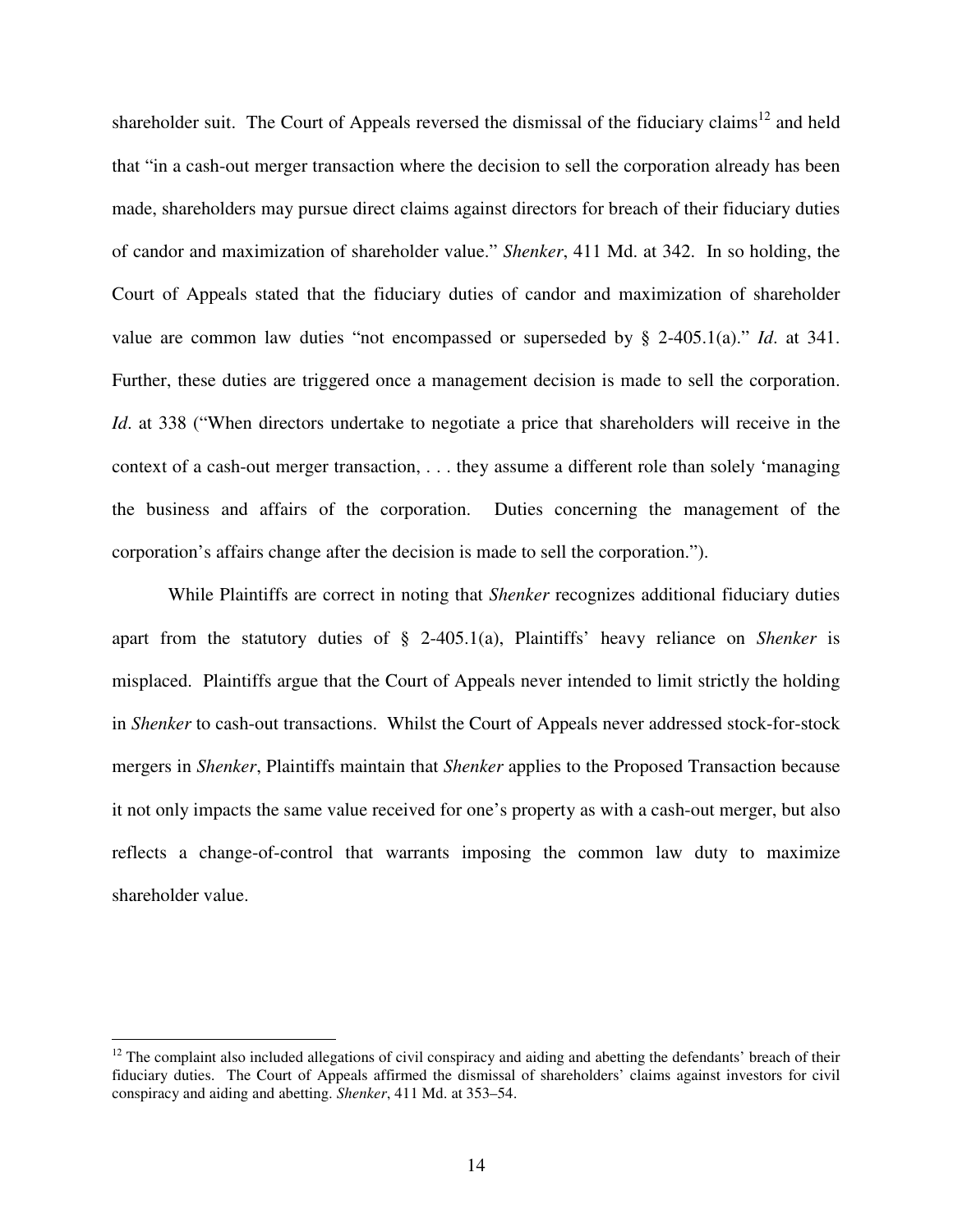## *1. Cash-out mergers versus stock-for-stock mergers*

At first blush, the Court finds this argument facially indefensible in light of the clear language of the Court's opinion in *Shenker*. Writing for the Court of Appeals, Judge Harrell repeatedly placed *Shenker's* holding in the express context of a cash-out merger no less than *ten times*. The Court of Appeals could not have been any clearer. Further, there can be no doubt from *Shenker* that the Court intentionally distinguished a cash-out merger from traditional stockfor-stock mergers by noting specifically noting the difference between the two types of transactions in the following footnote:

> Generally, in a cash-out (or freeze-out) merger transaction, the majority shareholder (or shareholders) of the target company seeks to gain ownership of remaining shares in the target company. This is accomplished by incorporating an acquiring company to purchase for cash the shares of the target company. Due to the majority's controlling position in the target company, it may force any minority shareholders to surrender their shares and accept the cash payment, effectively eliminating their interest in the target company (and leaving them with no subsequent interest in the acquiring company). Such a cash-out merger stands in contrast to a traditional merger, in which shareholders of the target company trade in their shares in exchange for shares in the acquiring company."

*Id*. at 327 n.3.

This Court has found no support in *Shenker*, or in any of the other authorities cited by Plaintiffs, to impose the duty to maximize shareholder value outside of a "cash-out" or change of control situation—that is, a change of control merger that effectively eliminates the shareholders' interests in the target company. Further, as one prominent legal treatise on Maryland corporation law observes: "[I]t is clear that *Shenker v. Laureate Education, Inc.*, in its own words, applies only to a very narrow set of circumstances—namely, a cash-out merger when the decision to sell the corporation has already been made." James J. Hanks, Jr., Maryland Corporation Law § 6.6(b) (2010 Supplement) (footnotes omitted).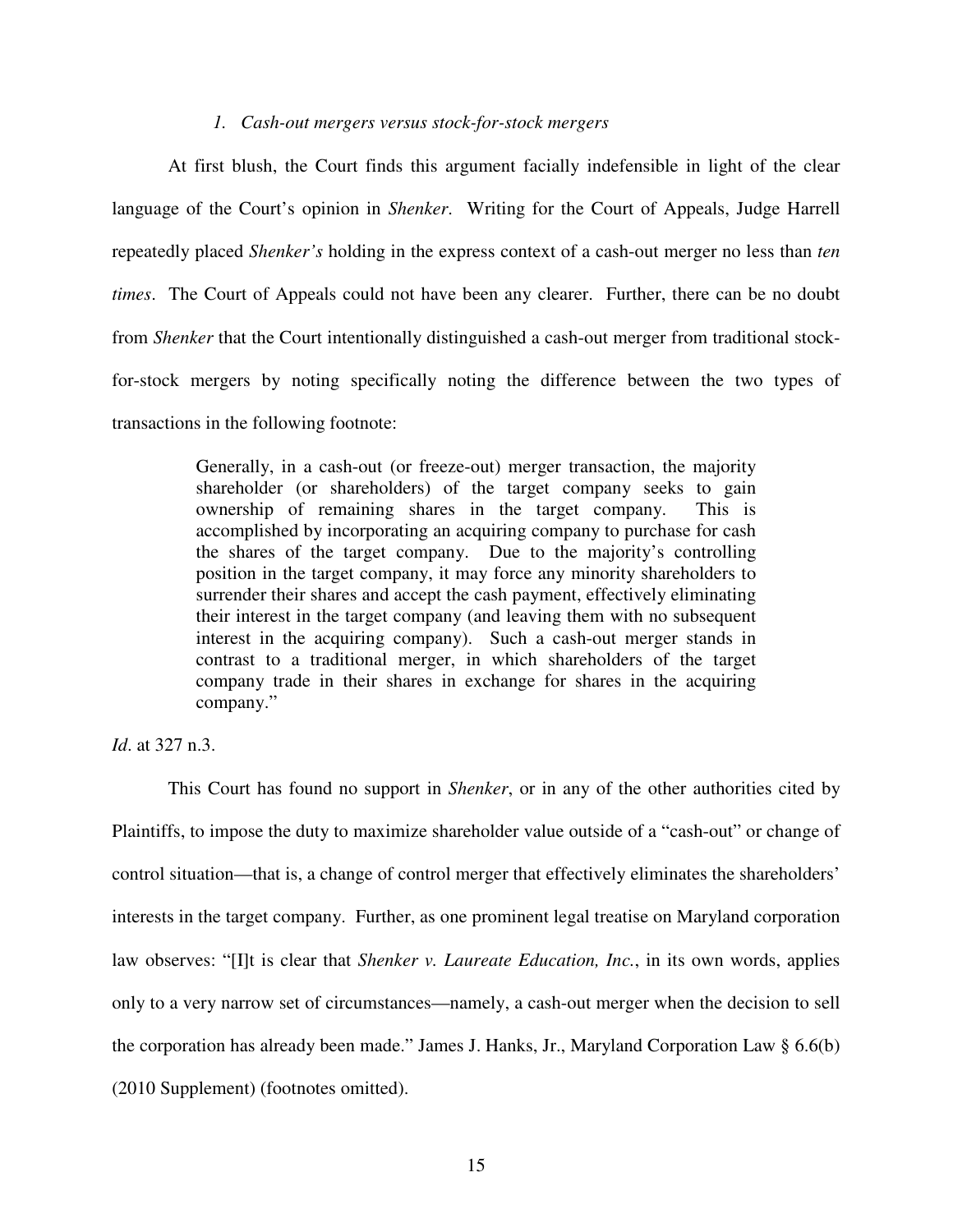The Court of Appeals' finding of an enhanced fiduciary duty of maximizing shareholder value in *Shenker* aligned Maryland corporation law with similar rulings by the Delaware courts in the context of cash-out mergers. *See Shenker*, 411 Md. at 340 ("Our conclusion . . . is consistent with the Delaware Supreme Court's holding in *Revlon*. In that case, the Delaware Supreme Court held that, where it is clear that the board has determined that the corporation is for sale or sale is a foregone conclusion, the duty of the directors 'changed from the preservation of [the corporation] as a corporate entity to the maximization of the company's value at a sale for the stockholders' benefit.'").

Indeed, Maryland courts have historically found Delaware law in matters involving business law highly persuasive. *See Kramer v. Liberty Prop. Trust*, 408 Md. 1, 24–25 (2009) ("Due to the similarity of [Maryland and Delaware statutes concerning indemnification of officers and directors defending legal proceedings,] and because the Delaware courts have gained a reputation for their expertise in matters of corporate law, we deem decisions of the Delaware Supreme Court and Court of Chancery to be highly persuasive [on the issue.]"). The Delaware Court of Chancery's expertise in matters pertaining to corporate acquisition and mergers <sup>13</sup> is highly respected by courts all over the country. *See, e.g., Teamsters Local Nos. 175 & 505 Pension Trust Fund v. IBP, Inc*., 123 F. Supp. 2d 514, 519 (D.S.D. 2000) ("[T]he Delaware chancery court . . . has earned a reputation for its 'expertise concerning corporate governance.'").

 $\overline{a}$ 

<sup>&</sup>lt;sup>13</sup> The Delaware State Courts' website provides the following description regarding the jurisdiction of the Delaware Court of Chancery: "In today's practice, the litigation in the Court of Chancery consists largely of corporate matters, trusts, estates, and other fiduciary matters, disputes involving the purchase and sale of land, questions of title to real estate, and commercial and contractual matters in general." Delaware State Courts, Delaware Court of Chancery, Jurisdiction, http://courts.delaware.gov/Chancery/jurisdiction.stm.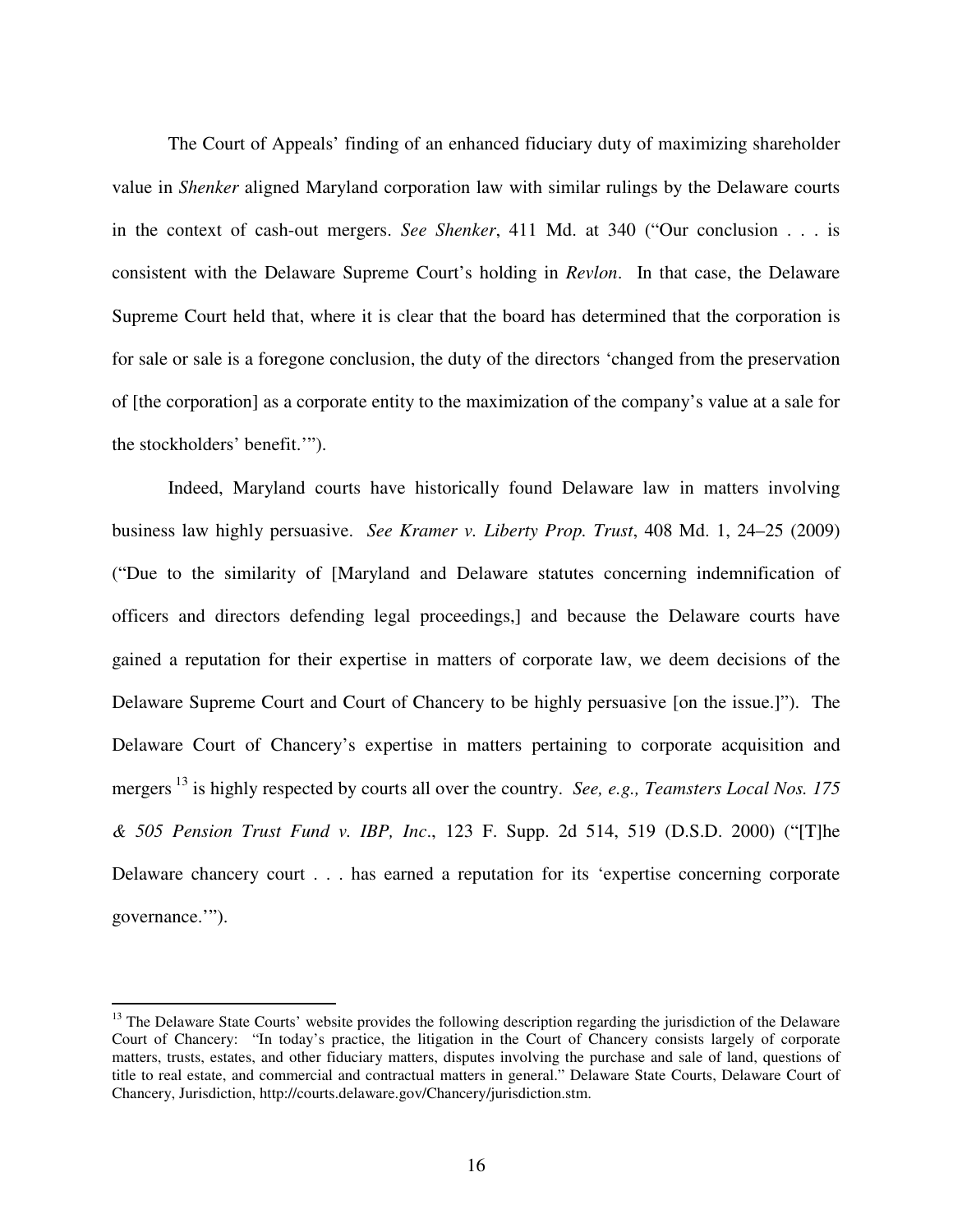Delaware courts have declined to treat cash-out mergers and stock-for-stock mergers synonymously to trigger heightened *Revlon* duties absent a change-of-control. *See Arnold v. Soc'y for Sav. Bancorp, Inc.*, 650 A.2d 1270, 1290 (Del. 1994) (finding no "sale or change in control" when "control of both [companies] remains in a large, fluid, changeable and changing market."); *County of York Employees Ret. Plan v. Merrill Lynch & Co.*, C.A. 4066-VCN, 2008 Del. Ch. LEXIS 162, \*17–18 (Del. Ch. Oct. 28, 2008) ("Under Delaware law the stock-for-stock merger between Merrill and BAC is not subject to heightened scrutiny. Instead, it will be evaluated subject to the deferential business judgment rule. Our business judgment rule presumes that a board acts with care and loyalty."). The Delaware Supreme Court has found value maximization appropriate "[w]henever the board is deciding whether to approve a proposed 'all shares' tender offer that is to be followed by a cash-out merger . . . [which] constitutes a final-stage transaction for all shareholders." *McMullin v. Beran*, 765 A.2d 910, 918 (Del. 2000); *Hudson v. Prime Retail, Inc.*, No. 24-C-03-5806, 2004 Md. Cir. Ct. LEXIS 26, \*37 (Md. Cir. Ct. Apr. 1, 2004). Other courts have similarly declined to impose the duty to maximize shareholder value outside of cash-out mergers. *See, e.g.*, *Stender v. Cardwell*, No. 07 cv-02503-REB-MJW, 2010 U.S. Dist. LEXIS 52395, at \*12-14 (D. Colo. May 12, 2010) (declining to apply *Shenker* out of the purely cash-out context, when the instant merger provided shareholders with the option of either cashing out their shares, trading them in for shares in the post-merger organization, or some combination of the two).

It is well-recognized that cash-out mergers and stock-for-stock mergers are different types of transactions. Despite the Court of Appeals' clear explanation of how cash-out mergers differ in nature and consequence from stock-for-stock transactions, not to mention similar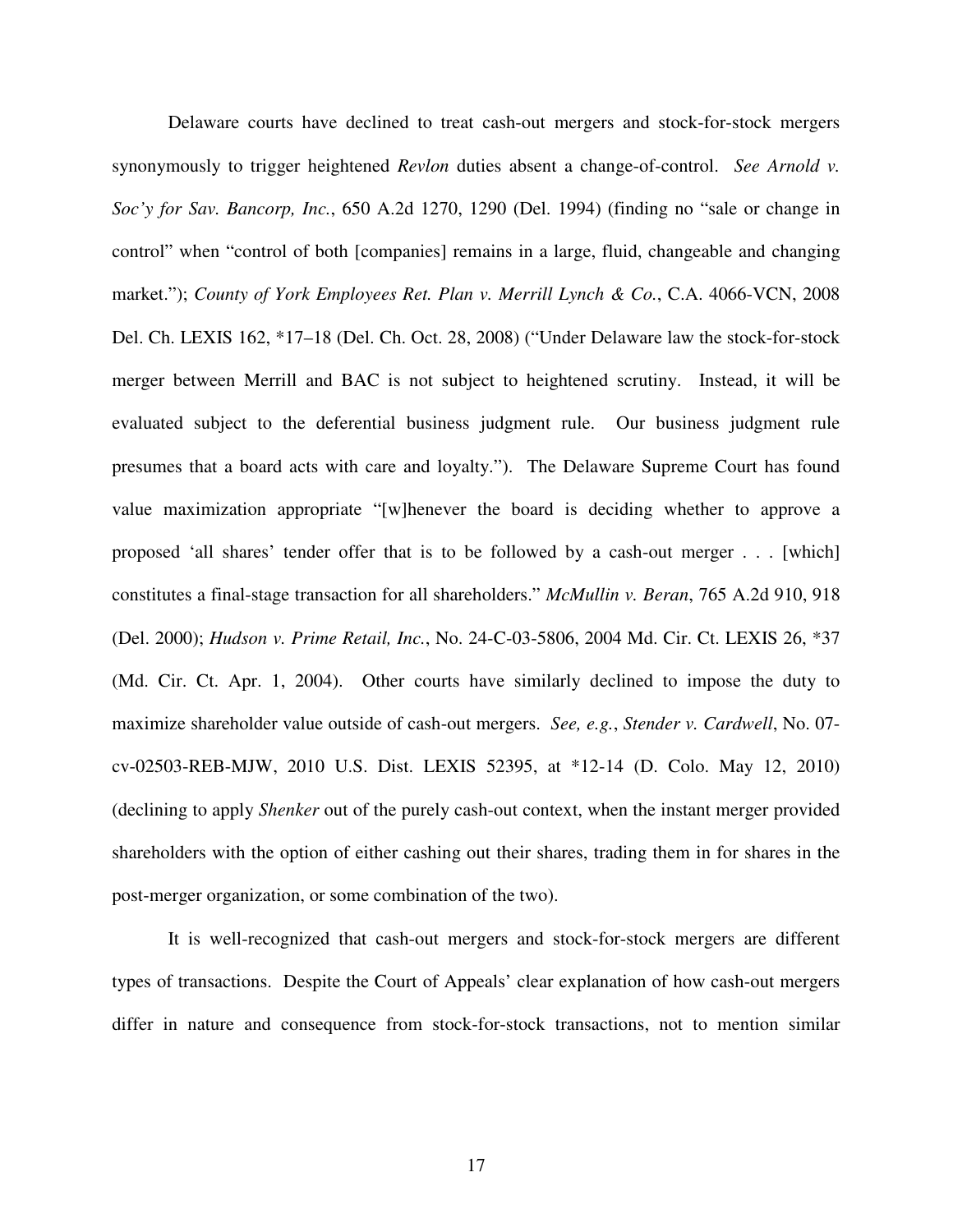conclusions by other courts and legal scholars<sup>14</sup> alike, Plaintiffs would have this Court find that the Proposed Transaction adversely affects only the personal property interests of Nationwide's shareholders. As such, the Plaintiffs contend that the Individual Defendants owed Nationwide shareholders a direct duty to maximize the value received for their stock, thus affording them the right to bring a direct action for breach of that duty.

The Court of Appeals previously clarified that the scope of  $\S$  2-405.1(a) covers only those fiduciary duties "that involve the management of the business and affairs of the corporation, matters in which the corporation has an interest . . . ." *Shenker*, 411 Md. at 337. Where shareholders have a personal interest in the matter, however, common law recognizes additional duties of candor and maximization of the consideration offered for the shares. *Id.* at 337. These non-managerial duties stem from the director's general duties of care, loyalty, and good faith due to his fiduciary relationship with the corporation and its shareholders. *Id*. at 337. In their Consolidated Complaint, Plaintiffs assert that the director-defendants negotiated the consideration that Nationwide shareholders would receive as "payment" for their stock. At that moment, the Individual Defendants stepped away from their managerial roles, and their actions directly affected the shareholders' personal interests. *See Llewellyn v. Queen City Dairy, Inc*.,

 $\overline{a}$ 

<sup>&</sup>lt;sup>14</sup> Regarding the difference between cash-out mergers and stock-for-stock mergers, law professor Lawrence Hamermesh wrote:

The two types of transactions actually are quite distinct.  $* * *$  [In cash-out mergers,] [p]ayment of a premium to the target corporation's shareholders is a vehicle for sharing merger gains with target shareholders, who, as a result of the cash-out merger, would have no further equity claim to such gains, and therefore would not otherwise share in them. The case for a stock-for-stock merger, however, is starkly different. In such a transaction, shareholders of both constituent corporations remain shareholders in the continuing combined enterprise. Thus, both groups—acquirer shareholders and target shareholders—are able to participate pro rata in gains arising out of the merger. Therefore, a premium to the target's shareholders cannot be justified, as in a cash acquisition, on the premise that it is the only way to permit those shareholders to share in the gains arising from the merger.

Lawrence A. Hamermesh, *Premiums in Stock-for-Stock Mergers and Some Consequences in the Law of Director Fiduciary Duties*, 152 U. Pa. L. Rev. 881, 883–84 (2003).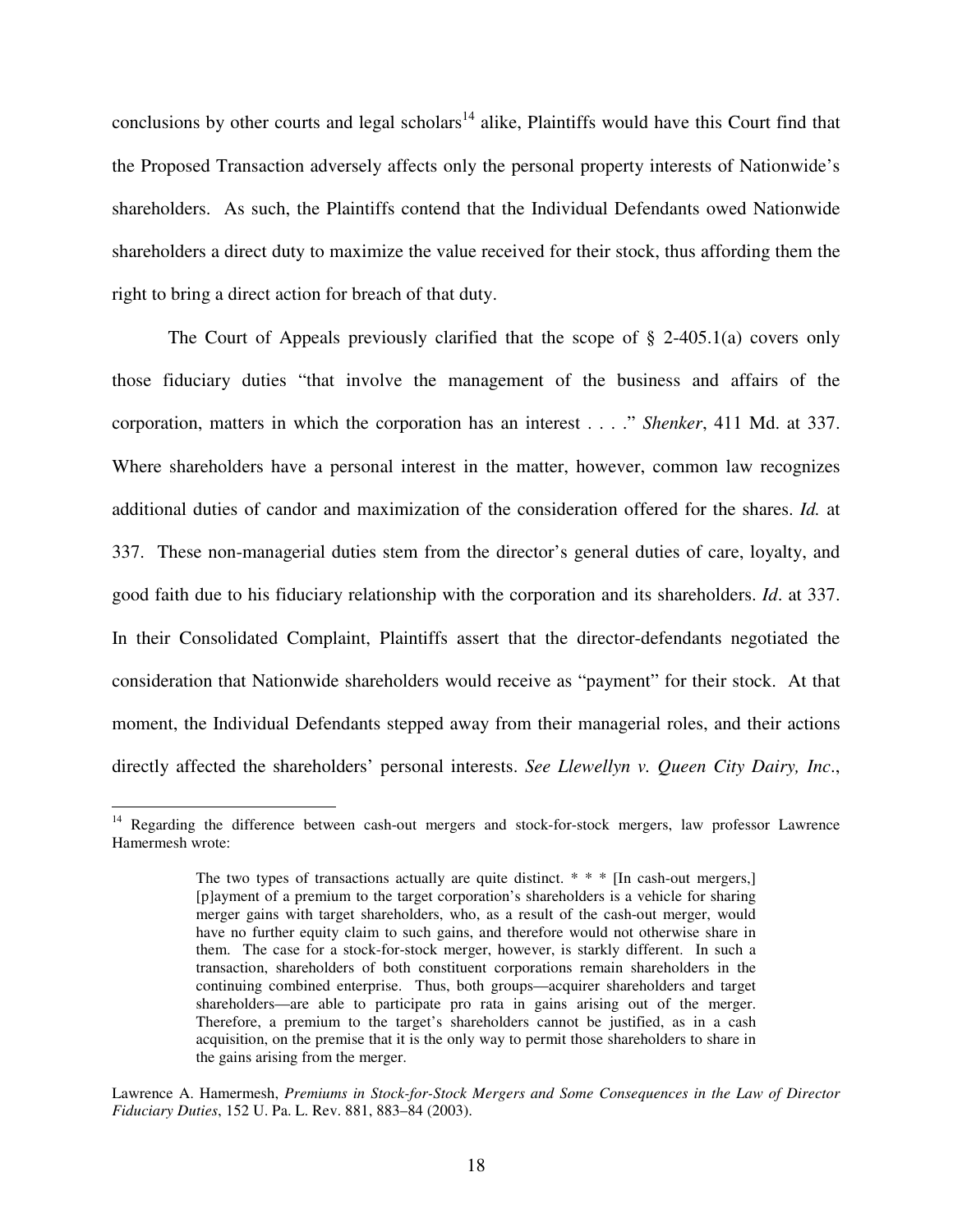187 Md. 49, 61 (1946) ("[A] share of stock is personal property of the holder and as to such personal property the corporation has no equitable interest at all, but is a stranger. No right accrues to [the corporation] if a shareholder in a sale thereof is cheated through misrepresentation and fraud. The right of action is in the shareholder.").

While Plaintiffs' effort to articulate a shareholder's general interest in receiving consideration for his stock is laudable, this Court finds that the Individual Defendants' actions, in furtherance of arranging and finalizing a corporate merger are managerial in nature. It would appear that Plaintiffs are directing the Court to focus solely on the consideration to be "paid" to Nationwide's shareholders. In so doing, Plaintiffs ignore two critical, and obvious, aspects of the merger. First, Plaintiffs overlook the fact that consideration must be paid in every acquisition merger. Moreover, the reality is that premiums are usually paid in stock-for-stock mergers by the acquiring company. Lawrence A. Hamermesh, *Premiums in Stock-for-Stock Mergers and Some Consequences in the Law of Director Fiduciary Duties*, 152 U. Pa. L. Rev. 881, 886 (2003). Plaintiffs' reasoning—that payment for stock shifts the focus from "ownership" to the "value received for one's property"—would require courts to impose the duty of maximization of value in every merger, which is contrary to venerable case law. This Court refuses to adopt such a broad view. Second, Plaintiffs take no notice of the shareholders' transferred stock interest in Ventas post-merger. Indeed, Nationwide shareholders will share in the ownership of the combined company and, therefore, in Ventas' future gains. To that end, Plaintiffs have not alleged, nor can they allege, that Nationwide shareholders will be left "with no subsequent interest in the acquiring company." *See Shenker*, 411 Md. at 327 n.3.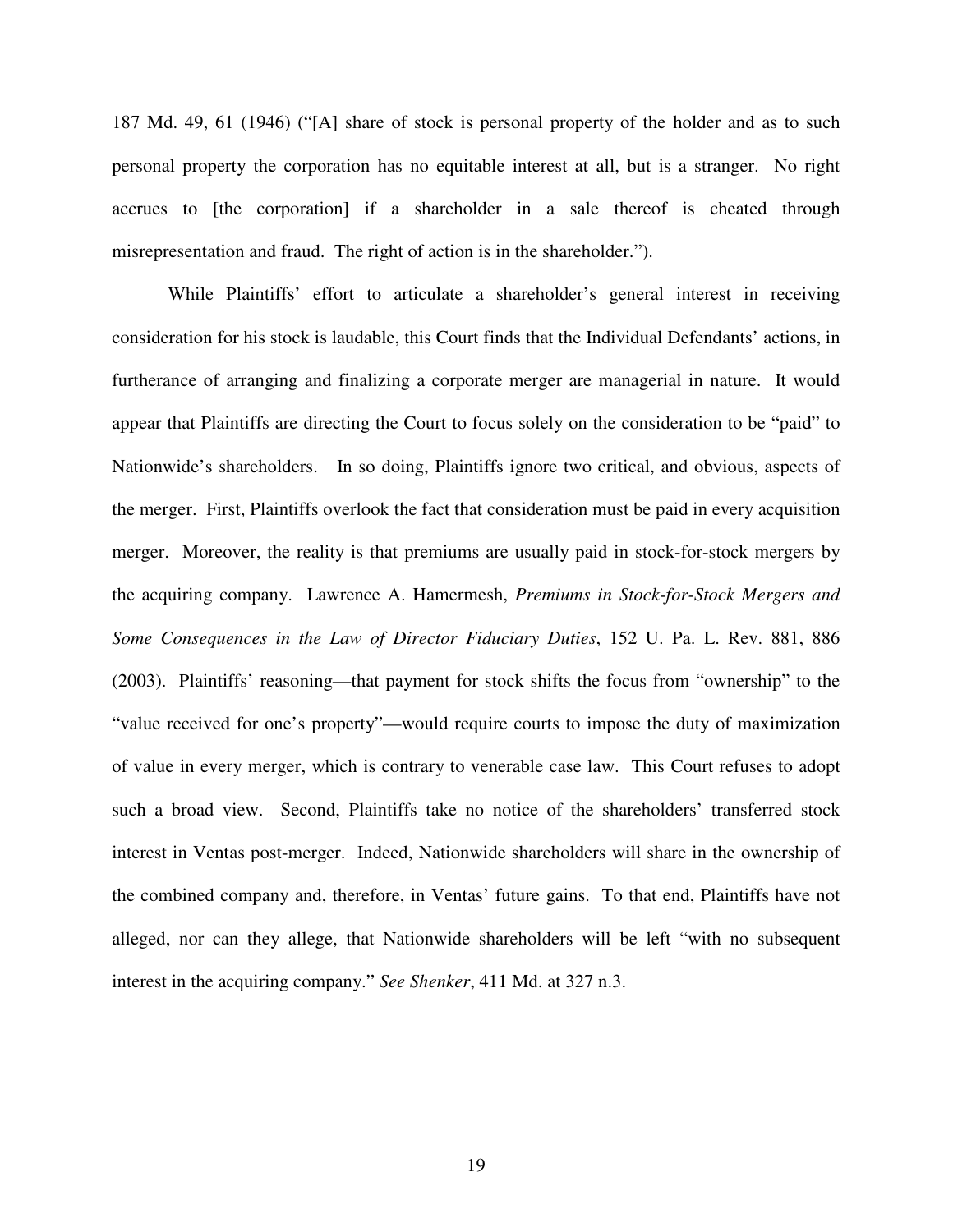# *2. Change-of-Control*

Due to the fundamental differences between cash-out and stock-for-stock transactions, this Court's analysis turns on whether the Proposed Transaction involves a "change of control." Plaintiffs further justify applying *Shenker* to this transaction by arguing that the Proposed Transaction, even in the context of an all-stock transfer, constitutes a "change of control" given the following:

- Ventas shareholders will own approximately 65% of the combined company, whereas former Nationwide shareholders will own 35%;
- Existing Ventas board members and senior management will comprise the majority of the board and senior management of the company, while former Nationwide members will occupy only three of the 13 seats on the Ventas board;
- Debra A. Cafaro, current Chairman and CEO of Ventas, will continue to serve the combined company in this capacity;
- Ventas is the acquirer in this transaction, for accounting purposes;
- Ventas will continue to maintain its corporate headquarters in Chicago, Illinois;
- The Registration Statement "admits that the Proposed Transaction" is a change of control for the purposes of certain employment agreements," including Mr. Pasquale's contract.

(CAC ¶ 57.)

Plaintiffs are correct to note that courts in Delaware have recognized a change-of-control in certain stock-for-stock transactions. *See Paramount Commc'ns Inc. v. QVC Network, Inc.*, 637 A.2d 34, 46–47 (Del. 1994) (explaining that a stock-for-stock merger can reflect a change in control when the acquirer is a private company); *La. Mun. Police Employees' Ret. Sys. v. Crawford*, 918 A.2d 1172, 1179 n.6 (Del. Ch. 2007). At the same time, however, the Delaware Supreme Court has held that where "control of both [companies] remains in a large, fluid, changeable and changing market," then directors are not obligated to obtain the highest available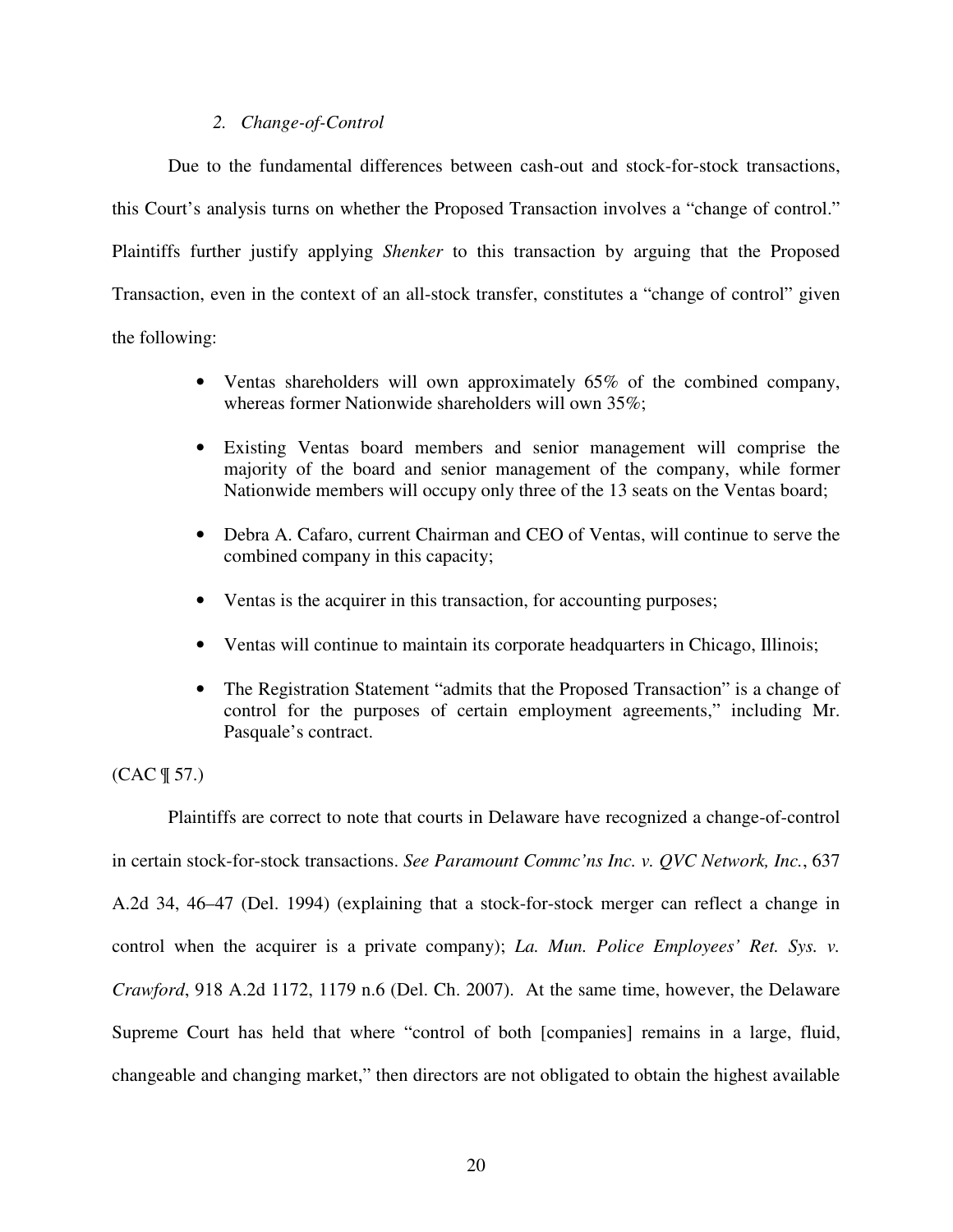consideration for shareholders. *Arnold*, 620 A.2d at 1289–90; *see Paramount*, 637 A.2d at 46– 47 ("[W]here . . . shares of both constituent corporations are widely held, corporate control can be expected to remain unaffected by a stock for stock merger.")**.** In other words, there is no change-of-control. *In re Nat'l City Corp. S'holders Litig*., C.A. No. 4123-CC, 2009 Del. Ch. LEXIS 137, at \*9 (Del. Ch. July 31, 2009) ("After the [stock-for-stock] merger, control of the combined entity remained in a 'large, fluid, changeable and changing market.' Thus, . . . [the] board would be entitled to the protections of the business judgment rule . . . .") (internal citation omitted), *aff'd*, 998 A.2d 851 (Del. 2010). Maryland corporation law reflects the same principle:

> A sale of the business for cash—whether through merger, sale of assets or otherwise—will always result in a change of control. Conversely, a stockfor-stock merger will not be a change of control so long as there is no single stockholder or affiliated group of stockholders who did not have effective voting control of the target *before* the transaction buy who will hold a majority of the voting power of the combined company *after* the transaction.

Hanks, Maryland Corporation Law § 6.6(b) (footnotes omitted).

Plaintiffs cannot avail themselves of the Delaware authorities in light of the facts alleged in the Consolidated Complaint. Plaintiffs articulate six reasons to find a "change-in-control." For example, Plaintiffs note the respective ownership percentages of both companies' shareholders (in Ventas) after the merger. Again, Plaintiffs conveniently overlook two obvious facts. First, every merger deal, especially those not involving a merger of equals, must result in disproportionate ownership percentages in the combined company. Second, as observed by defense counsel during oral arguments, Nationwide's shareholders become Ventas shareholders after the merger. The Consolidated Complaint contains no support—no facts alleged or reasonably drawn inferences—to suggest that the shareholders of both companies were anything but a disaggregated body of public investors.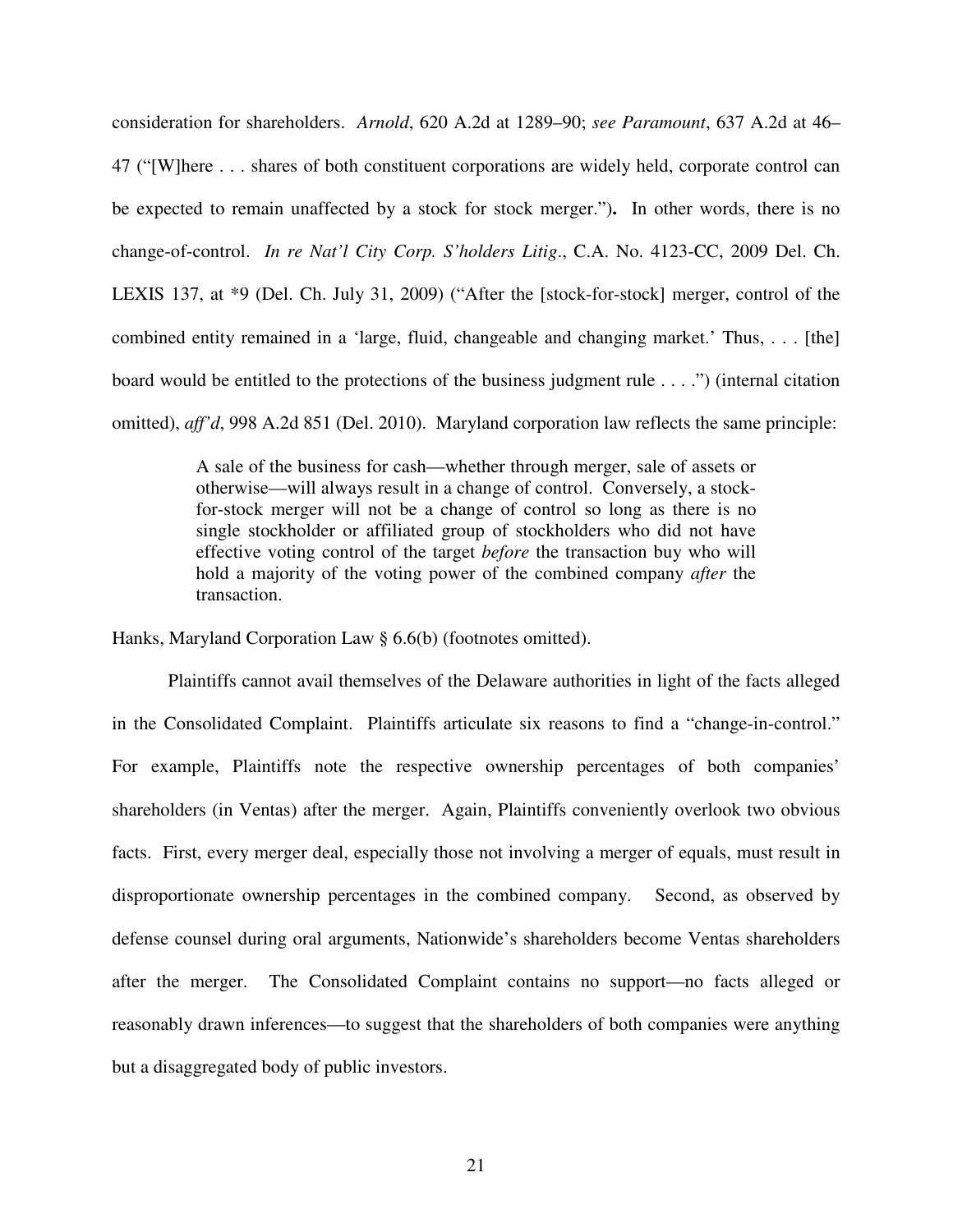Plaintiffs also note that after the merger, the majority of the board of directors and senior management of the combined company will be Ventas directors and senior management. This argument is misguided and erroneously focused on the board of directors, who are elected into their positions. Change-of-control does not refer to management, but to ownership by shareholders. Courts have indicated, however, that the phrase "change-of-control" can change in legal significance depending on the context for the phrase. *See generally Crawford*, 918 A.2d at 1172 (acknowledging that the words "change-of-control" may change in legal significance depending on the context).

Finally, Plaintiffs maintain that Nationwide's own employee documents provide for the vesting of certain employee benefits in change-of-control situations. Plaintiffs cite to the substantial benefits that Defendant Pasquale stands to receive as a result of the Proposed Transaction. Defendants respond that Mr. Pasquale's employment contract with Nationwide specifically defined "change-of-control" as a contractual term. As a result of the merger with Ventas, Mr. Pasquale will forfeit his position as chief executive officer. It makes sense, therefore, that the transaction creates a personal change-of-control situation for him.

Nevertheless, Plaintiffs have not sufficiently pleaded facts supporting their "change-ofcontrol" argument. Thus, the Court will dismiss the allegation that the Individual Defendants owed the shareholders a duty to maximize shareholder value. Assuming *arguendo* that this Court were to find applicable in this case such a duty, Plaintiffs cannot circumvent the governing standard for director conduct: reasonableness under § 2-405.1(a)(3). *See* Md. Code Ann., Corps. & Ass'ns § 2-405.1(a)(3) (LexisNexis 2011). Section 2-405.1(f) further provides that "[a]n act of a director relating to or affecting an acquisition or a potential acquisition of control of a corporation may not be subject to a higher duty or greater scrutiny than is applied to any other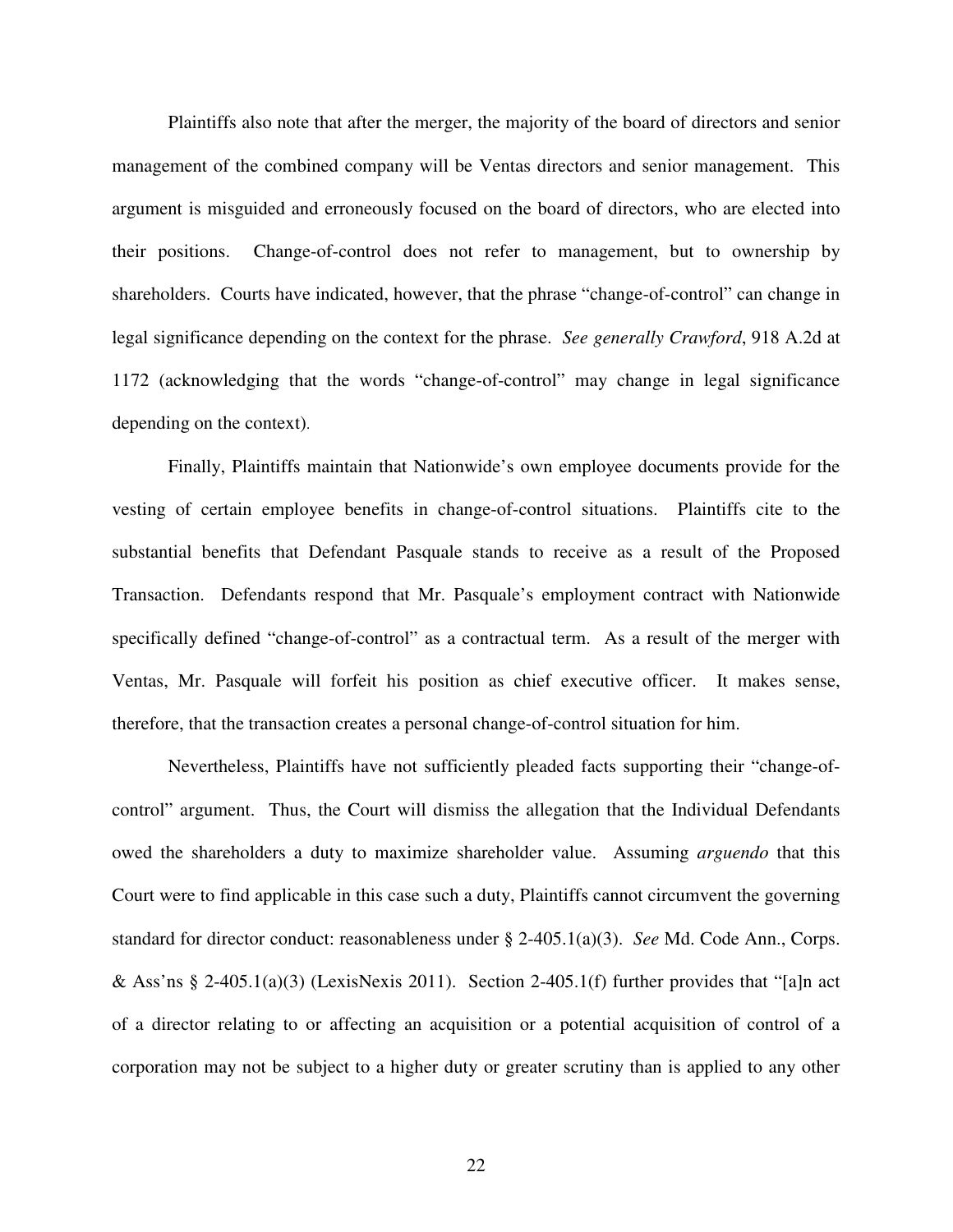act of a director." *Id*. § 2-405.1(f). The Court finds this statutory language necessarily encompasses the common law duty of maximizing shareholder value. *See Jasinover v. Rouse*, No. 13-C-04-59594, 2004 MDBT 12, \*24–25 (Md. Cir. Ct. Nov. 4, 2004) ("[W]hether because of a *Revlon* obligation or not, the directors' actions will be governed by the standard of Section 2-405.1(a)." (quoting Hanks, Maryland Corporation Law  $\S$  6.6(b) (2003 Supplement)));<sup>15</sup> In other words, a director's actions in the context of a merger does not incur heightened judicial scrutiny.

This finding is consistent with the views adopted by other courts—namely, that the standard requires directors to act reasonably in obtaining the maximum value for shareholders. *See In re Toys "R" Us S'holder Litig*., 877 A.2d 975, 1001 (Del. Ch. 2005) ("[A court must] examine whether the directors have undertaken reasonable efforts to fulfill their obligations to secure the best available price, and not to determine whether the directors have performed flawlessly."); *In re the MONY Group, Inc. S'holder Litig*., 852 A.2d 9, 22 (Del. Ch. 2004) ("At the root of a judicial inquiry into whether a board met its *Revlon* duties is whether the board acted reasonably."); *see also In re Answers Corp. S'holders Litig.*, C.A. No. 6170-VCN, 2011 Del. Ch. LEXIS 57, \*10–11 (Del. Ch. 2011) (Because directors need only make a reasonable decision, not a perfect decision, "directors are generally free to select the path to value maximization, so long as they choose a reasonable route to get there"); *In re Terra Indus., Inc.* 

 $\overline{a}$ 

<sup>&</sup>lt;sup>15</sup> The 2010 supplement to the Maryland Corporation Law treatise provides:

The directors have substantial latitude in determining how to perform their duties. Even in a change of control, it may be reasonable for a board to enter into an agreement after arm's-length negotiations with only one bidder, rather than "shopping" the company if the board, in good faith and with a reasonable basis, especially if supported by independent advice, concludes that the process is likely to yield for the stockholders the best value reasonably available. Indeed a board may favor one bidder over another in various respects if it can be shown that the stockholders' interests would be advanced. However, in a change of control, any process that does not involve some demonstrable market check, even post agreement, may be difficult to uphold.

Hanks, Maryland Corporation Law § 6.6(b) (footnotes omitted).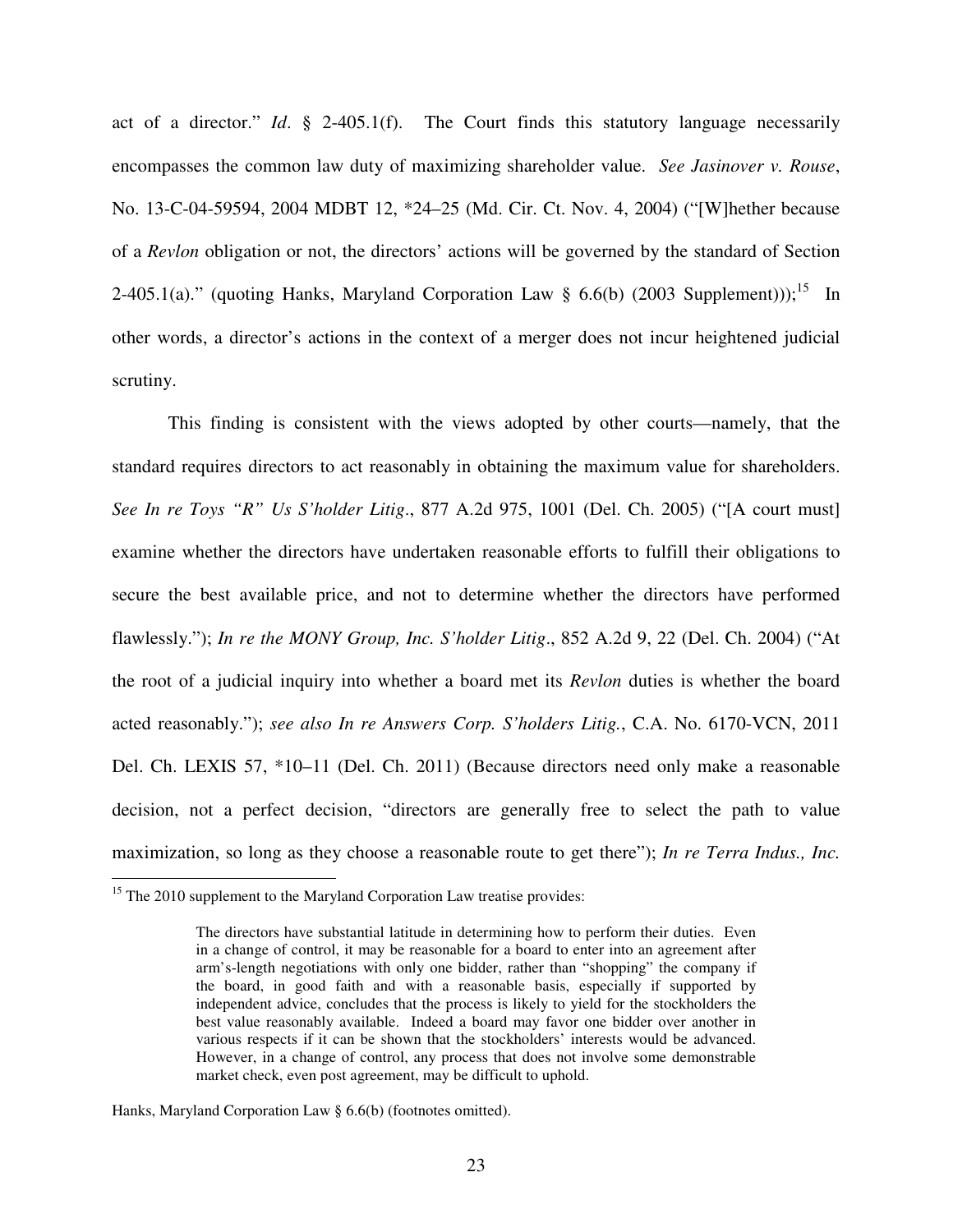*S'holder Litig*., No. 24-C-10-001302, 2010 Md. Cir. Ct. LEXIS 9, \*25–26 (Md. Cir. Ct. July 14, 2010).

As further explained below, Plaintiffs have failed to demonstrate that the Nationwide Board in fact acted unreasonably in approving the Proposed Transaction, i.e., failed to obtain the highest value reasonably available. *See Paramount*, 637 A.2d at 44 ("In the sale of control context, the directors must focus on one primary objective—to secure the transaction offering the best value reasonably available for the stockholders—and they must exercise their fiduciary duties to further that end."). Rather, the Court finds that the Board's decision to secure the only definitive offer presented to it at the time was reasonable under the circumstances.

Directors need not engage in a heated bidding contest to secure the best value reasonable available to shareholders. *See Barkan v. Amsted Industries, Inc.*, 567 A.2d 1279, 1286 (Del. 1989) ("*Revlon* does not demand that every change in the control of a . . . be preceded by a heated bidding contest."). Where the target company is presented with a choice—a firm, but lower, offer from one bidder and a higher, but speculative, offer from another bidder—the target company may justifiably take the lower offer. *See In re Cogent, Inc. S'holder Litig*., 7 A.3d 487, 499 (Del. Ch. 2010). Plaintiffs rely on the Registration Statement to support their allegation that the Board failed to maximize shareholder value in choosing Ventas over Company A. Plaintiffs' reliance on the Registration Statement fails because the Registration Statement clearly indicates, and Plaintiffs admit, that at no point during the entire span of the merger discussions did Company A commit to a definitive offer. Furthermore, there is no evidence—nothing that can be gleaned from the Board's discussions with its advisors, its negotiations with both Ventas and Company A, and its repeated attempts to solicit a definitive offer from Company A—to suggest that Company A would have tendered a definitive, superior offer but for the announcement of the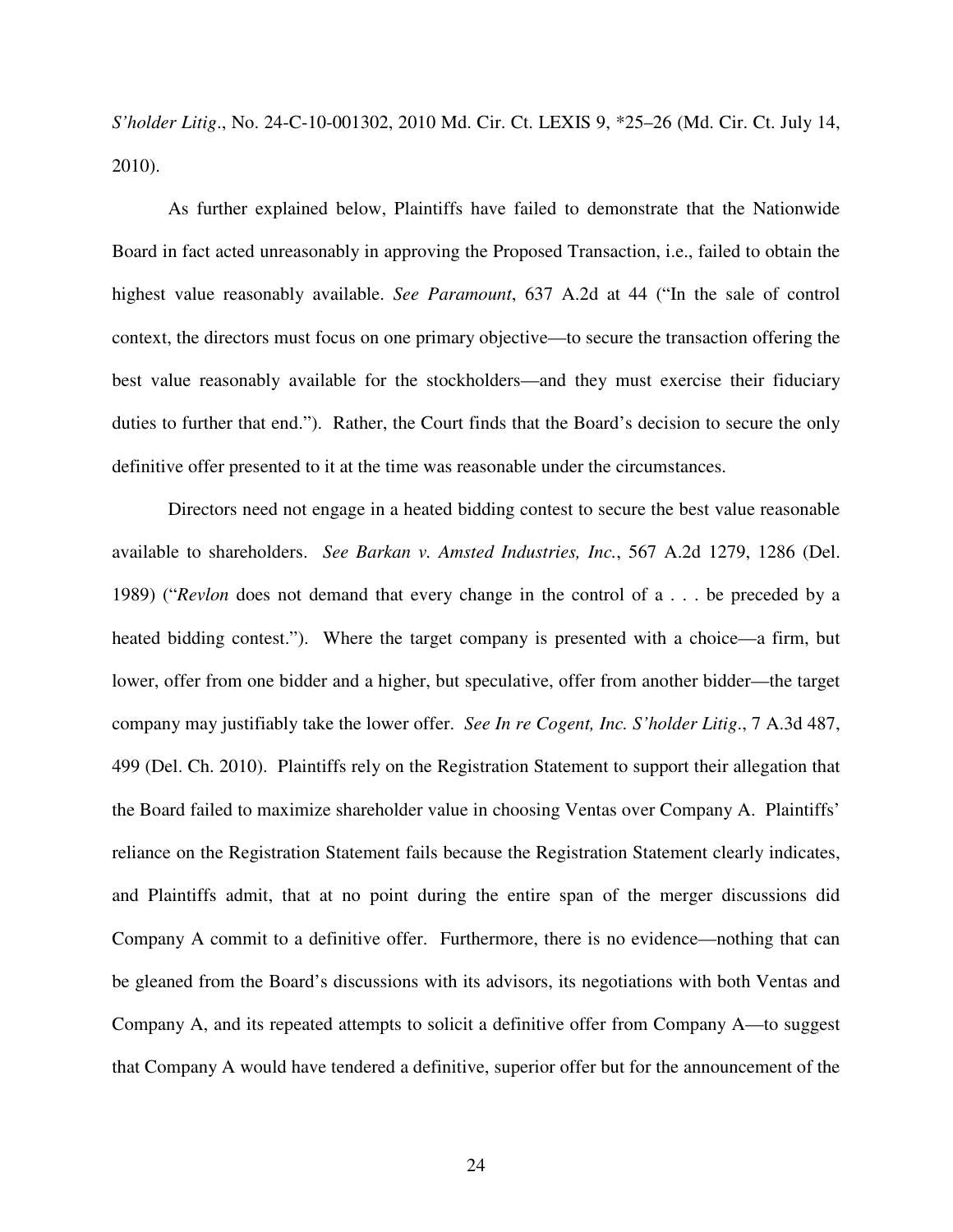Proposed Transaction. Plaintiffs have not demonstrated to this Court that an offer by Company A is forthcoming. For these reasons, the Court dismisses Plaintiffs' claim of breach of the fiduciary duty to maximize shareholder value.

## B. **Breach of Fiduciary Duties and the Business Judgment Rule**

Plaintiffs assert that Nationwide and the Individual Defendants breached their duties of care, loyalty, good faith, and fair dealing toward Nationwide's public shareholders. They allege that the Individual Defendants approved a marginally beneficial merger transaction through an unfair process and for unfair consideration. In doing so, Plaintiffs argue that the Individual Defendants will reap a windfall of benefits from the deal at the expense of Nationwide's shareholders. Additionally, the terms of proposed merger further exacerbate the directordefendants' breach of the duty of care by "locking-up" the transaction and precluding Nationwide from considering potentially superior acquisition proposals from other companies.

## *1. Maryland Business Judgment Rule*

In Maryland, as in most states, shareholders hold the ownership interests of a corporation. It is the directors, however, who are charged with the significant responsibility of managing the corporation's affairs for the benefit of its owners. Consequently, "[s]hareholders are not ordinarily permitted to interfere in the management of the company . . . ." *Werbowsky v. Collomb*, 362 Md. 581, 599 (2001). Similarly, with limited exception, courts generally will not second-guess the management decisions of the directors of a corporation. *Tackney v. U.S. Naval Acad. Alumni Ass'n*, 408 Md. 700, 712 (2009); *Mountain Manor Realty, Inc. v. Buccheri*, 55 Md. App. 185,193–94 (1983).

The Corporations and Associations Article of the Maryland Code sets forth a corporate director's standard of care as follows: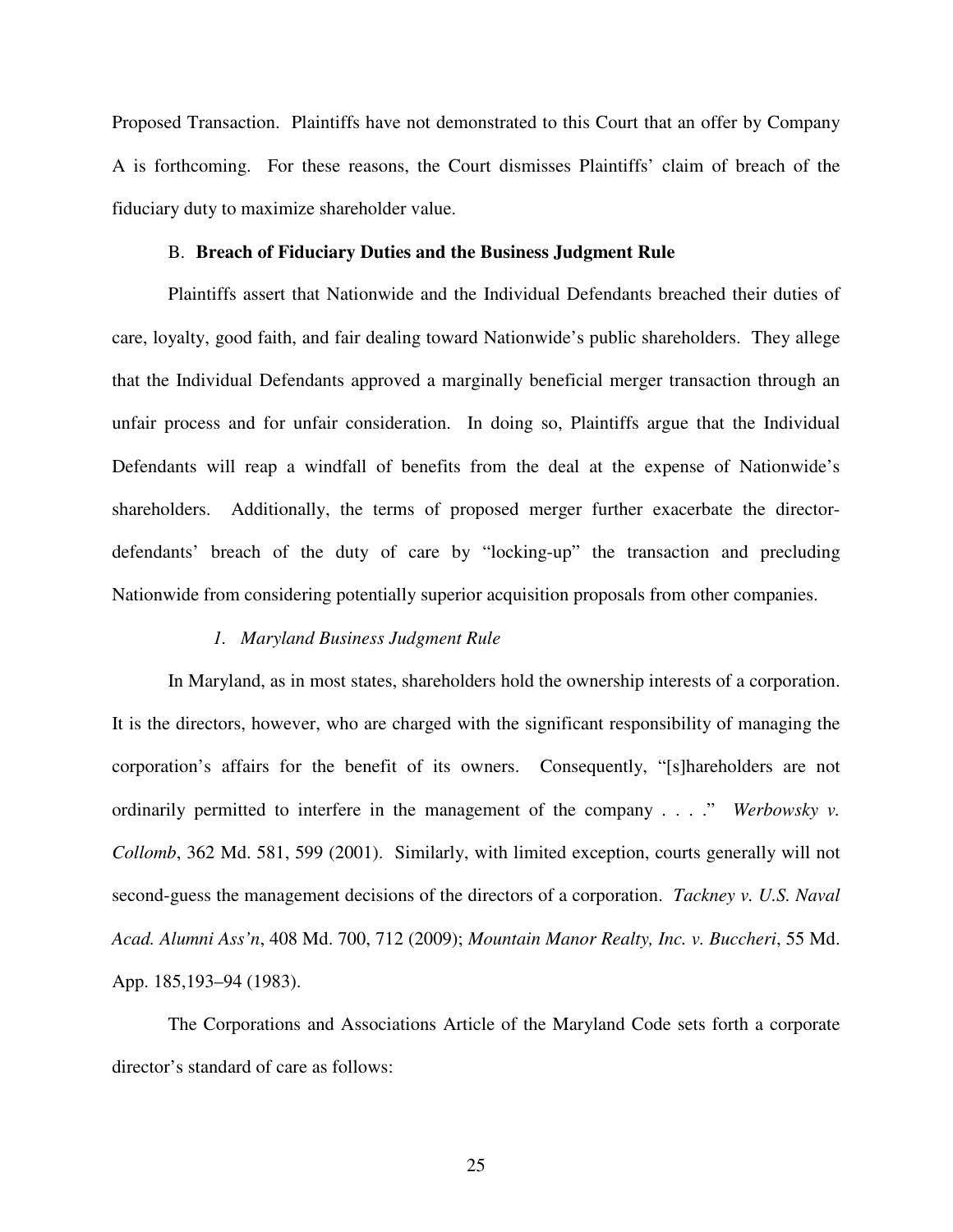A director shall perform his duties as a director, including his duties as a member of a committee of the board on which he serves: (1) In good faith; (2) In a manner he reasonably believes to be in the best interests of the corporation; and (3) With the care that an ordinarily prudent person in a like position would use under similar circumstances.

Md. Code Ann., Corps. & Ass'ns § 2-405.1(a).

In fact, it is well-established by statute and venerable case law that disinterested directors are presumed to have conformed to this standard of care when performing their managerial duties. *See Id*. § 2-405.1(e) ("An act of a director of a corporation is presumed to satisfy the standards of [care under § 2-405.1(a)] . . . ."); *Wittman v. Crooke*, 120 Md. App. 369, 376 (1998) ("Under the business judgment rule, there is a presumption that directors of a corporation acted in good faith and in the best interest of the corporation."). Thus, the business judgment rule shields corporate directors from liability for such conduct, notwithstanding a demonstration that they acted fraudulently, in self-interest, or with gross negligence. Md. Code Ann., Corps. & Ass'ns § 2-405.1(c); Md. Code Ann., Cts & Jud. Proc. § 5-417; *Barkan*, 567 A.2d at 1286 ("There is no single blueprint that a board must follow to fulfill its duties.  $* * *$  Rather, a board's actions must be evaluated in light of relevant circumstances to determine if they were undertaken with due diligence and in good faith. If no breach of duty is found, the board's actions are entitled to the protections of the business judgment rule.").

Clearly, the Board owed fiduciary duties of care, loyalty and good faith to Nationwide's shareholders in recommending the merger with Ventas. Thus, to prevail on their challenge of the merger, Plaintiffs bear "the burden of rebutting the business judgment rule by introducing evidence of director self-interest or self-dealing, or that the directors lacked good faith or failed to exercise due care." *Parnes v. Bally Entm't Corp*., C.A. No. 15192, 2001 Del. Ch. LEXIS 34, \*29 (Del. Ch. 2001) (citations omitted). Nowhere in the Consolidated Complaint do Plaintiffs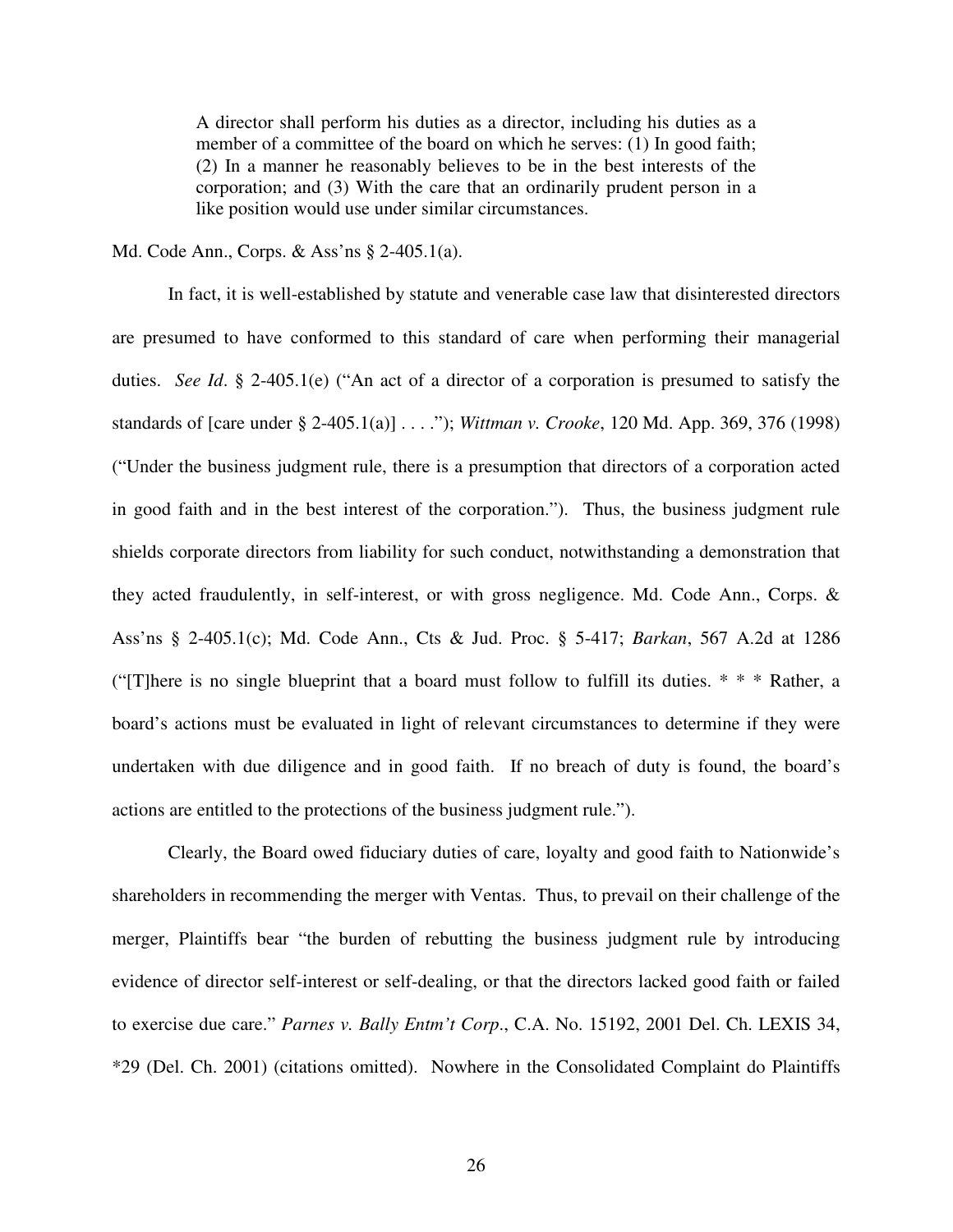allege specific acts of fraud by the Individual Defendants. Moreover, the facts contained in the Consolidated Amended Complaint fail to raise even a specter of such an allegation. Plaintiffs do, however, claim that the director-defendants acted in their own self-interest at the expense of Nationwide shareholders, and that, as a result of this self-dealing, the shareholders were denied the possibility of receiving substantially superior consideration for their shares. Because these allegations imply both self-dealing and negligence, this Court now turns to examine whether the Individual Defendants breached their duties of loyalty and care under § 2-405.1(a).

## *2. Duty of Loyalty*

 $\overline{a}$ 

Plaintiffs allege that the Individual Defendants acted in their own self-interest in structuring the proposed merger with Ventas, claiming that "Ventas bought the support of certain Board members and senior executives by promising them the ability to participate as owners of the [combined company] going forward." (CAC ¶ 59.) Plaintiffs also add that once the Proposed Transaction is approved, the Individual Defendants will reap a "windfall of accelerated vesting of restricted stock, accelerated stock options, and significant change in control payments." (*Id*.) Plaintiffs state that certain Nationwide officers,<sup>16</sup> Mr. Pasquale in particular, will be permitted to exercise stock options and take advantage of vested stock units shortly after the merger's execution. (*See* CAC ¶¶ 60–63.) If Mr. Pasquale resigns during the period six-months prior to and three years following the closing, he would be entitled to severance pay in addition to his vested stock options, vested restricted stock units, and any vested performance shares. (*Id.*) Moreover, Plaintiffs note that these types of consequential benefits are not available to Nationwide's common shareholders.

<sup>&</sup>lt;sup>16</sup> In addition to Mr. Pasquale, Plaintiffs have identified two other Nationwide executive officers who also stand to receive vested and exercisable stock options, performance shares, and change-in-control benefits: Abdo H. Khoury and Donald D. Bradley. Neither individual is a member of the Board.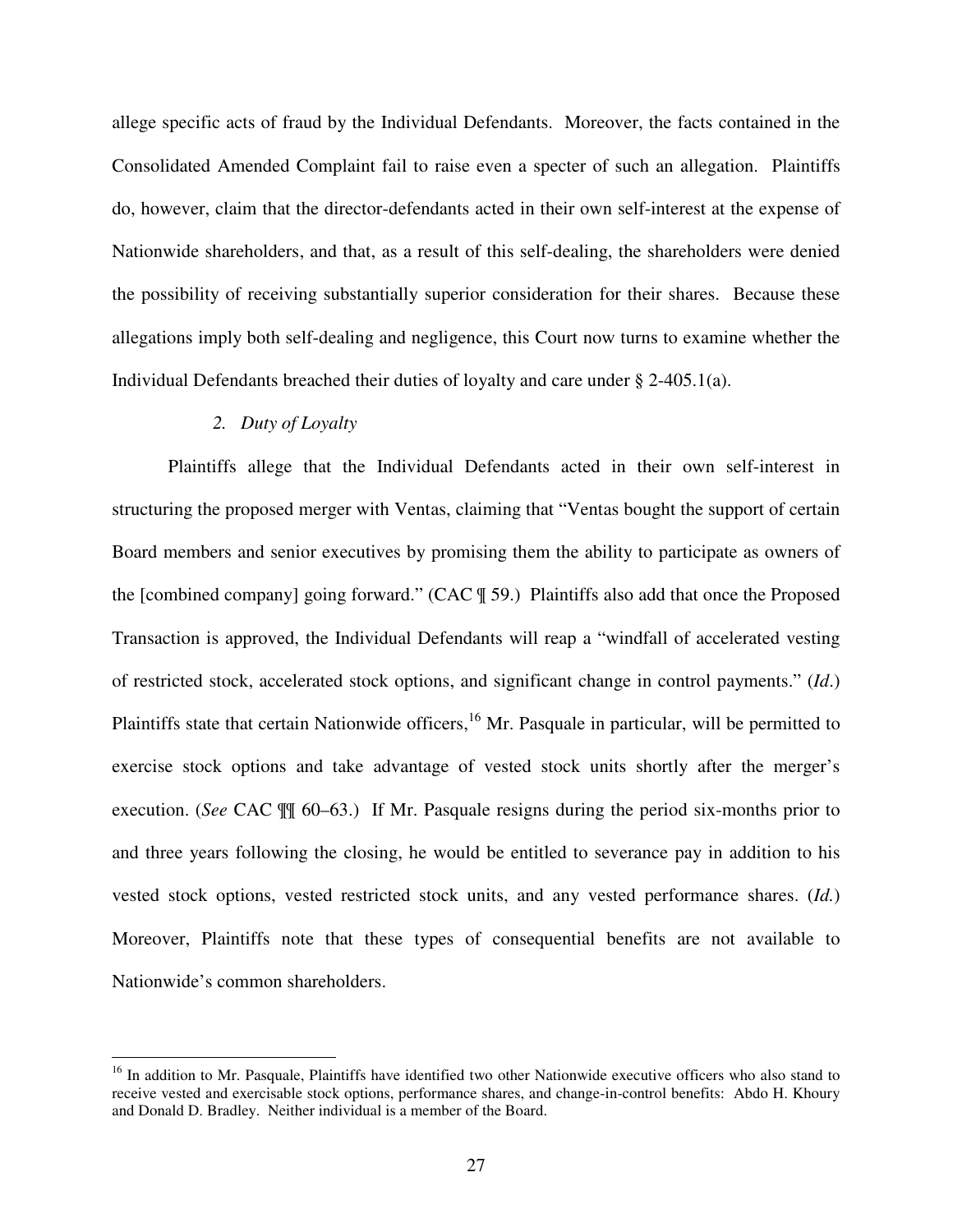Under the business judgment rule, corporate directors are presumed to have "acted on an informed basis, in good faith and in the honest belief that the action taken was in the best interests of the company." *Werbowsky*, 362 Md. at 608–09; *see also Fort Howard Corp. S'holders Litig.*, C.A. No. 9991, 1988 Del. Ch. LEXIS 110, at \*41 (Del. Ch. Aug. 8, 1988) (stating that a board "may favor one [buyer] over another if in good faith and advisedly it believes shareholder interests would be thereby advanced"). To rebut the presumption of loyalty, the Complaint must contain well-pleaded facts that, if proven true, would demonstrate that a majority of the Board, stood to receive "personal financial benefit from [the transaction] in the sense of self-dealing . . . ." *Werbowsky*, 362 Md. at 609; *see also In re GM (Hughes) S'holder Litig*., No. C.A. 20269, 2005 Del. Ch. LEXIS 65. at \*31 (Del. Ch. May 4, 2005) (a plaintiff must provide sufficient evidence to "allow the Court to infer that the interest was of a sufficiently material importance, in the context of the director's economic circumstances, as to have made it improbable that the director could perform her fiduciary duties without being influenced by her overriding personal interest" (quoting *In re GM Class H S'holder Litig*., 734 A.2d 611, 617–18 (Del. Ch. 1999))). The allegations must establish a link between the vested material benefit and the board's decision to approve the merger transaction. Absent this showing, "the allegations of pecuniary self interest are merely conclusory . . . ." *Hughes*, 2005 Del. Ch. LEXIS at \*32 (citing *Solomon v. Armstrong*, 747 A.2d 1098, 1126 (Del. Ch. 1999)).

While it is true that once Nationwide shareholders approve the merger, Defendant Pasquale will be "out of a job," there is nothing in the Complaint to indicate that Mr. Pasquale's termination benefits would cause him to favor Ventas over the interests of Nationwide's shareholders. In fact, the source of these benefits is the defendant's employment contract with Nationwide. Thus, Mr. Pasquale would have received these benefits regardless of which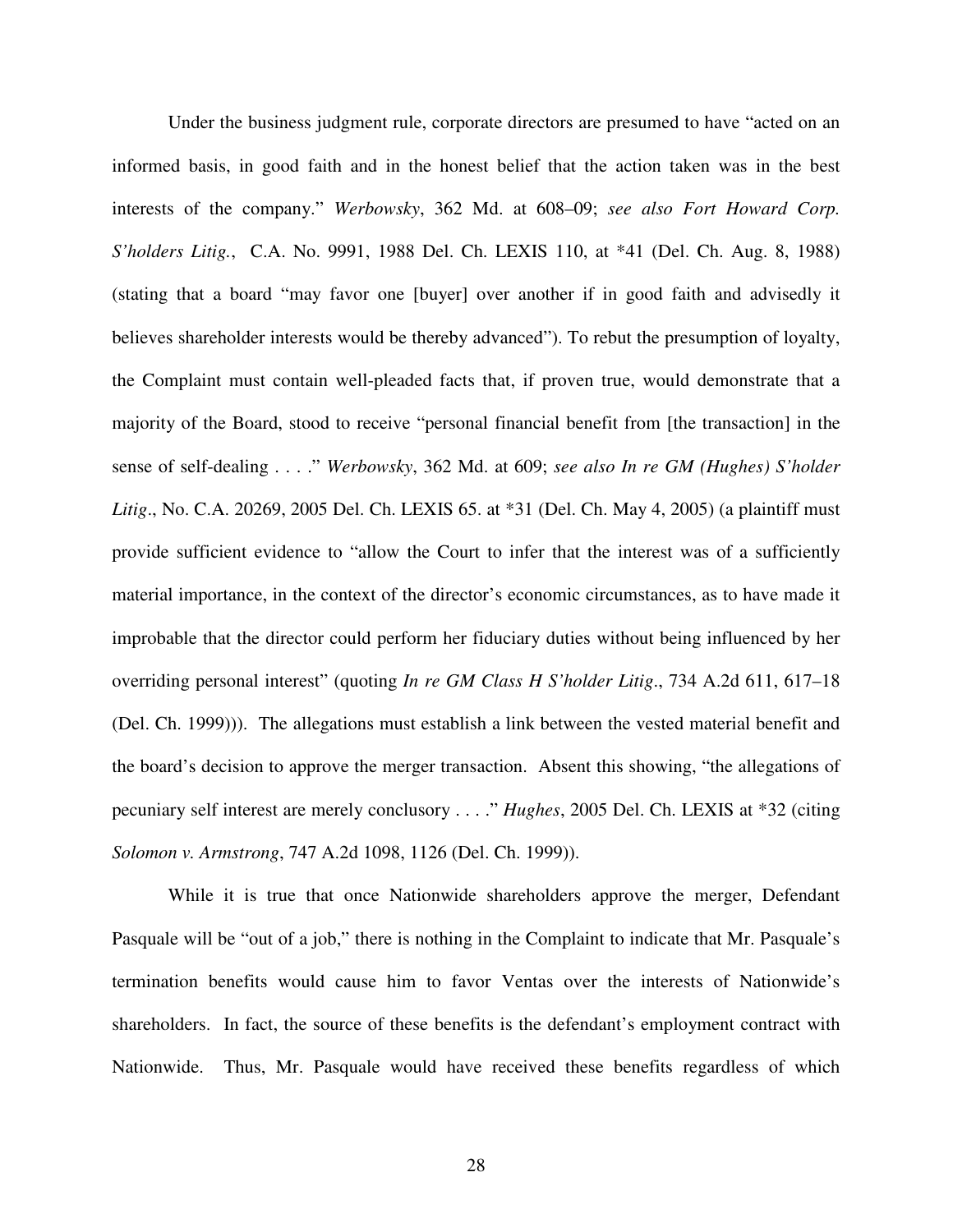company ultimately became Nationwide's acquisition partner. Furthermore, courts have repeatedly held that the accelerated vesting of stock options, by itself, does not create a conflict of interest. *See Ryan v. Lyondell Chem. Co.*, C.A. No. 3176-VCN, 2008 Del. Ch. LEXIS 105, \*41 (Del. Ch. July 28, 2008) ("The vesting of stock options in connection with a merger does not create a per se impermissible interest in the transaction."), *rev'd on other grounds*, 970 A.2d 235 (Del. 2009) (granting summary judgment in favor of the directors); *Globis Partners, L.P. v. Plumtree Software, Inc.*, C.A. No. 1577-VCP, 2007 Del. Ch. LEXIS 169, at \*29 (Del. Ch. Nov. 30, 2007) ("[A]ccelerated vesting of options does not create a conflict of interest because the interests of the shareholders and directors are aligned in obtaining the highest price."); *Krim v. ProNet, Inc.*, 744 A.2d 523, 528 (Del. Ch. 1999) (granting a motion to dismiss and holding that the vesting of stock options does not state a claim for breach of the duty of loyalty);

Plaintiffs note the substantial gains that the Individual Defendants stand to gain through the Proposed Transaction and surmise that "it is entirely conceivable that the Board, in their desire to vest their restricted stock units as quickly as possible, could throw the common shareholders under the proverbial bus" and "rationally decide to cash out at the \$44 per share transaction price rather than risk the immediate vesting of their units by holding out for a better deal." (Pls.' Opp. 34–35.) First, Mr. Pasquale is the only member of the Board whose postmerger interests include vested stock options, restricted stock units, performance shares, and change-in-control benefits. The remaining Board members have restricted stock unit interests only. Plaintiffs have not shown that these interests influenced a majority of the Board in favor of approving the transaction. Plaintiffs have pled no facts in the Consolidated Complaint that support a contrary view. Second, where directors are confronted with two rational courses of action, their choice of one that later turns out to have been less advantageous to the corporation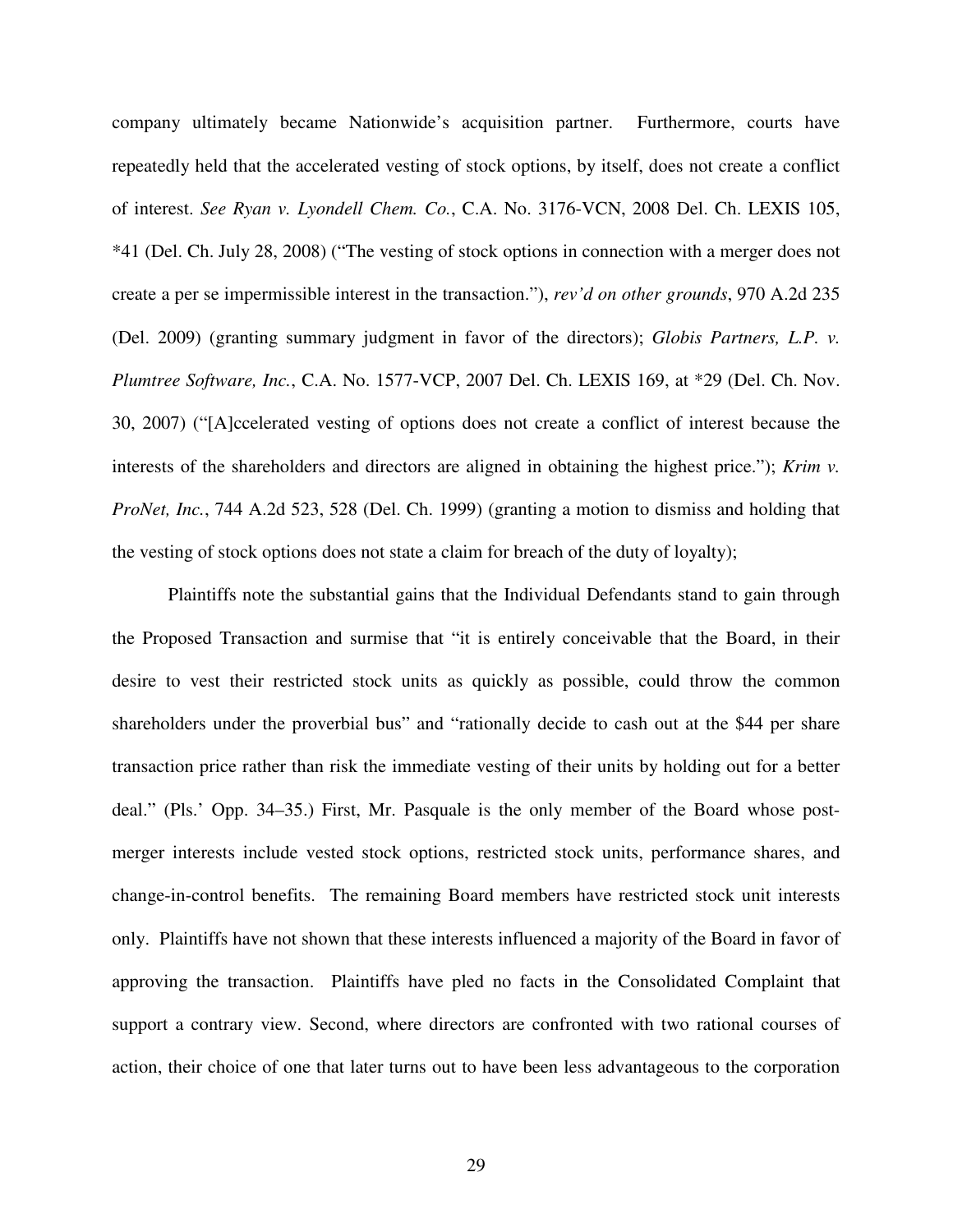than the other does not constitute a breach of good faith. *See Cummings v. United Artists Theatre Circuit, Inc.*, 237 Md. 1, 15 (1964) (upheld a board's decision to decline to call a special meeting in order to accept an advantageous offer that might have been lost by delay). Moreover, Plaintiffs admit in the Consolidated Complaint that there were no other definitive bids submitted at the time the Board decided to pursue the Ventas proposal. Despite repeated efforts by the Board to solicit a definitive proposal from Company A, the Board was unsuccessful. Finally, Plaintiffs' accusation of vested stock-driven director self-dealing contradicts common sense reasoning that the vesting of these incentive awards would encourage directors to seek the best price for their stock.

Claims based solely on conjecture are not legally cognizable. Plaintiffs have offered no factual support in the Consolidated Complaint to sustain their allegation that the Board acted in self-interest to approve prematurely the Ventas merger in order to reap a windfall of vested stock benefits. Plaintiffs list a number of stock benefits that will vest with shareholder approval of the Ventas merger. Plaintiffs have not, however, alleged how those benefits create an impermissible conflict of interest, when the vesting of those benefits are a matter of the director-defendants' employment contracts and would devolve regardless of the identity of Nationwide's merger partner. Likewise, Plaintiffs failed to indicate that the Board intentionally or knowingly cut short their dealings with Company A in order to avail themselves of the benefits of the Ventas merger. As such, this Court finds that Plaintiffs have not satisfied their burden to rebut the presumption of the business judgment rule and state a claim for breach of the duty of loyalty.

#### *3. Duty of Care*

Plaintiffs have alleged claims against Defendants for breach of the duty of care. These claims, which the Court notes are inextricably intertwined with Plaintiffs' value-maximization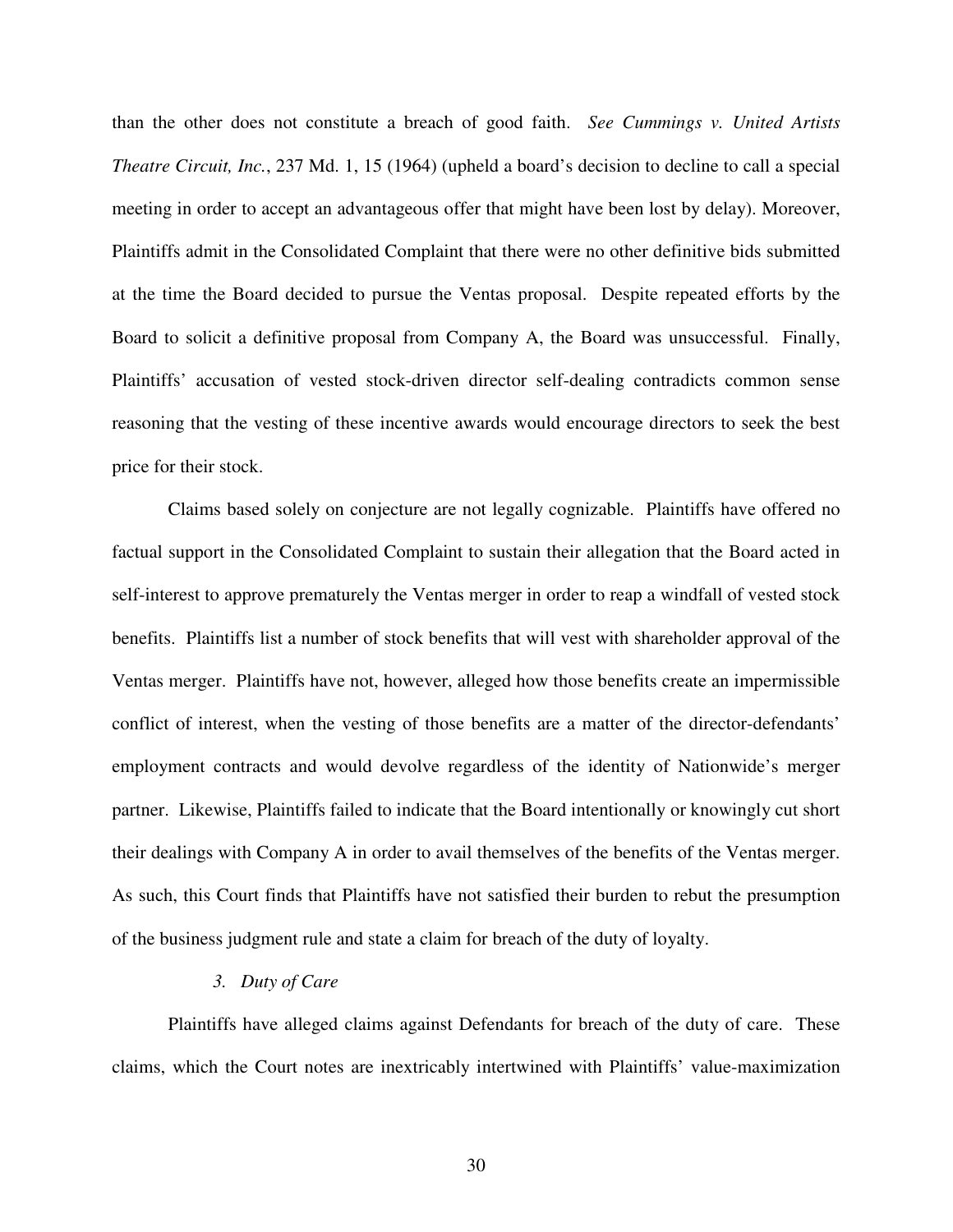charges, are two-fold. First, Plaintiffs assert that the Individual Defendants breached their duties of care when they agreed to the merger with Ventas for "unfair" and "grossly inadequate" consideration. Second, Plaintiffs accuse the Board of breaching their fiduciary duties by including numerous "deal protection" provisions in the Merger Agreement that effectively prevent Nationwide from receiving and investigating any competing, and potentially superior, proposals. The Court addresses both claims in turn and, for reasons that follow, finds that Plaintiffs have failed to articulate cognizable claims for which relief can be granted.

To survive a motion to dismiss, the Complaint must allege facts that, if proven true, would tend to show that the Individual Defendants acted with gross negligence. *Parish v. Md. & Va. Milk Produces Ass'n*, 250 Md. 24, 75 (1968), *aff'd on reh'g*, 261 Md. 618, *cert. denied*, 404 U.S. 940 (1971); *Billman v. State Deposit Ins. Fund Corp.*, 88 Md. App. 79, 108 (1991), *cert. denied*, 325 Md. 94 (1991); *see also Marriott Corp. v. Chesapeake & Potomac Tel. Co.*, 124 Md. App. 463, 478 (1998) ("Gross negligence is: An intentional failure to perform a manifest duty in reckless disregard of the consequences as affecting the life and property of another, and also implies a thoughtless disregard of the consequences without the exertion of any effort to avoid them."). Thus, Plaintiffs must show that the facts alleged in the Complaint support the finding that the Individual Defendants acted intentionally or with utter disregard to the interests of Nationwide's shareholders in negotiating and approving the deal with Ventas.

#### a. Unfair price: inadequate consideration

Plaintiffs argue that the Board prematurely terminated merger discussions with Company A, a competing bidder willing to offer potentially superior terms to the Ventas proposal. Plaintiffs complain that the Proposed Transaction's final exchange ratio of 0.7866, which implied a value of \$44.00 per share of Nationwide common stock, significantly undervalued the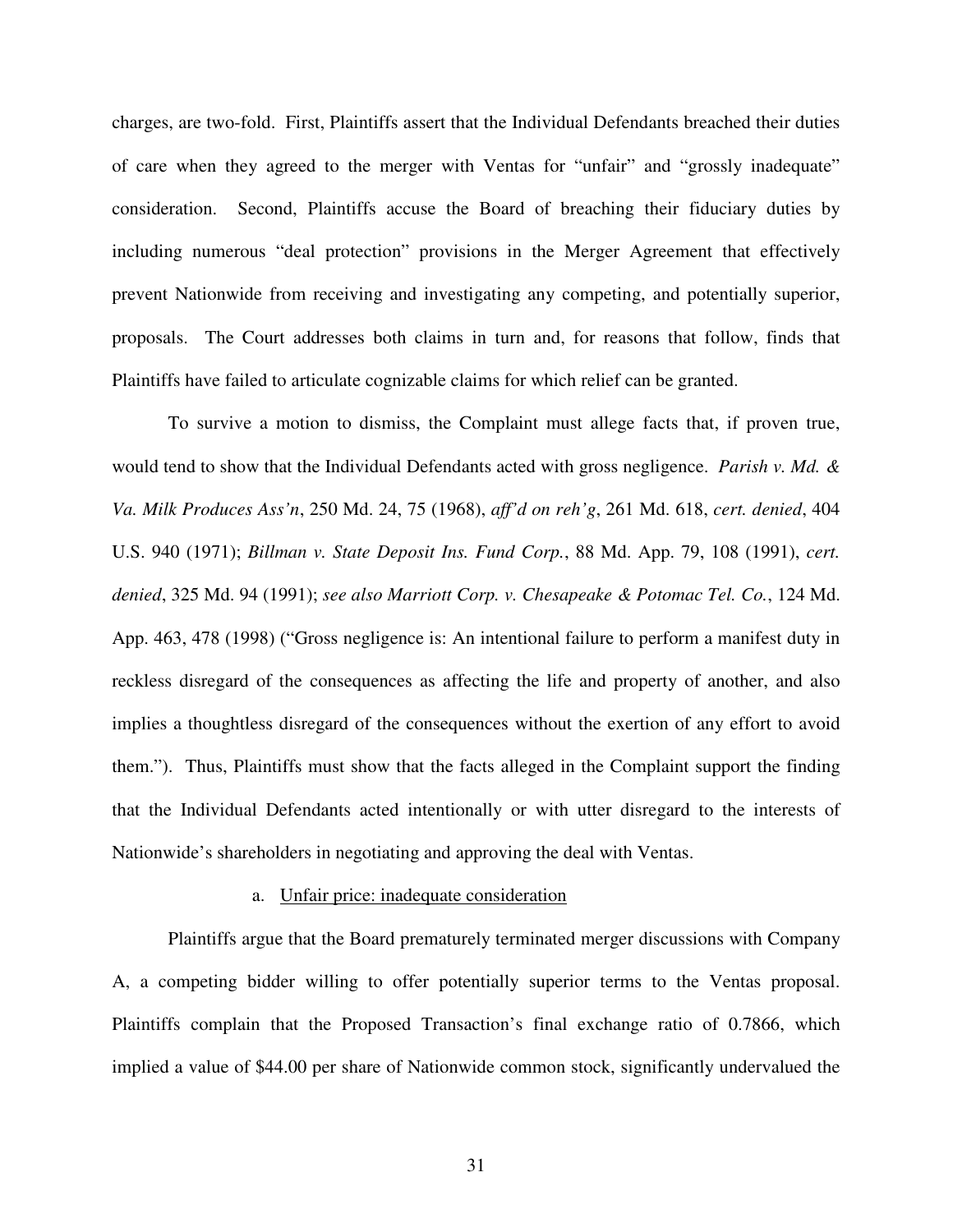company, given its strong financial performance<sup>17</sup> in recent years. Furthermore, Plaintiffs aver that the \$44 consideration clearly falls below the Board's \$46.00 per share target equivalent, which the Board expressed to both companies. Plaintiffs suggest that the Board's decision to accept the lower consideration in the Proposed Transaction constitutes gross negligence, especially when a superior offer was available for the Board's consideration.

It is undisputed that the \$44.00 per share consideration represents a 15% premium over the closing share price of Nationwide's common stock on February 25, 2011.<sup>18</sup> While Company A may have provided the Board with an exchange ratio range equivalent of between \$44.17 and \$46.95 per Nationwide share, Company A never presented the Board with a definitive offer. Further, Plaintiffs readily acknowledge that a transaction with Company A was expected to be dilutive to Company A's shareholders. Defendants argue that Company A was, therefore, likely to, and did in fact, reduce the upper end of the consideration range. Thus, given all of the Board's attempts to solicit a definitive proposal from Company A, and said company's unwillingness to commit to a firm offer, it was reasonable for the Board to accept a marginally lower offer in the face of the risk associated with Company A's reluctance to submit a definitive offer.

The Court finds that Plaintiffs' "inadequate consideration" claims are merely conclusory and insufficient to rebut the presumption of due care under the business judgment rule. *See*

 $\overline{a}$ 

 $17$  Regarding the intrinsic value of Nationwide's stock, Plaintiffs point out that:

Nationwide's total revenue went from \$209.55 million in 2006 to \$390.51 million in 2009. For the first three quarters of 2010, Nationwide reported total revenue of \$325.49 million with a combined net income of \$108.45 million. In addition, shares of Nationwide traded as recently as October 2010 over \$41 per share . . . . Moreover, as of February 22, 2011, one securities analyst had a price target of \$45.00 on Nationwide.

<sup>(</sup>CAC ¶ 84.) Plaintiffs also state that Nationwide reported "very strong financial results for the fourth quarter and full year 2010." (*Id*. ¶ 33 (quoting statements by Defendant Pasquale issued on February 28, 2011).)

 $18$  February 25, 2011 was the last trading day before Nationwide and Ventas announced the proposed merger.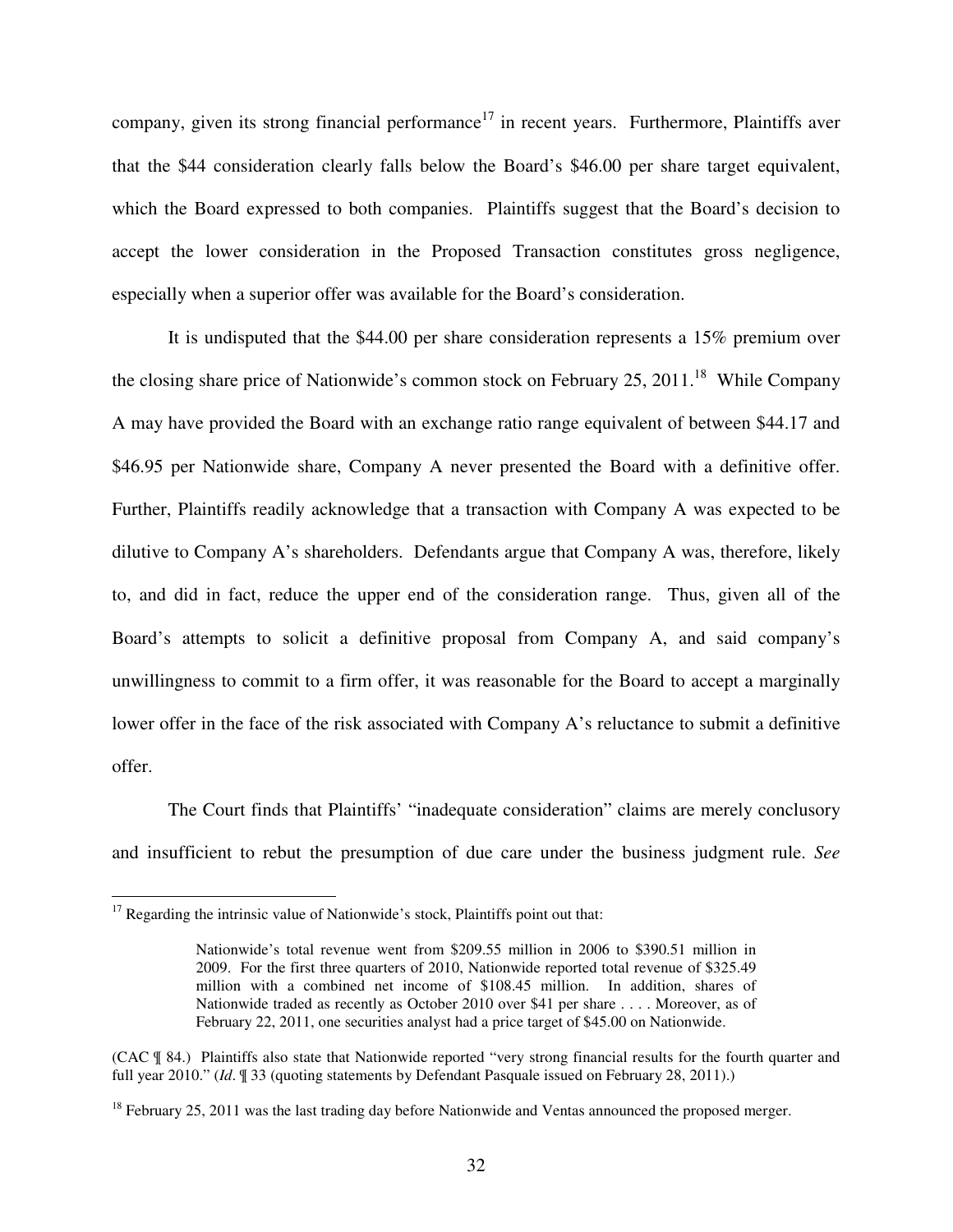*Wittman*, 120 Md. App. at 378 (stating that the argument that a corporation "could have gotten a better deal" is "really not a cause of action"). Boards are justified in accepting a lower, but firm, offer over one that is higher but more speculative. *See Cogent*, 7 A.3d at 499 (finding that the absence of a firm offer from a competing bidder presented the target company with a risk serious enough to justify taking a somewhat lower, but firm offer); *In re Dollar Thrifty S'holder Litig*., 14 A.3d 573, 594–97 (Del Ch. 2010) (approving a 5.5% premium and finding that the board could reject a nominally higher, but more uncertain, topping bid from a rival).

The well-pleaded facts before this Court demonstrate that the Ventas proposal was the only definitive offer on the table. In arriving at the final terms of the Proposed Transaction, the Board participated in numerous meetings with Nationwide management, hired a financial advisor to assist with the process, which included presentations on the market and various proposals, and engaged in extensive negotiations with three different companies. Moreover, after Company B withdrew from negotiations, the Board continued to provide due diligence and seek optimal proposals from the two remaining companies, Ventas and Company A. Even when Ventas submitted its final revised proposal, the Board continued to seek a definitive offer from Company A. Only when Company A failed to comply with these repeated requests by the requested date, did the Board proceed to move forward with Ventas. Accordingly, Plaintiffs have failed to, nor can they, demonstrate that the Board was grossly negligent in pursuing the only firm offer in its hands. Moreover, this Court notes that the Proposed Transaction with Ventas guarantees a 15% premium for Nationwide shareholders.

#### b. Unfair process: deal protection devices

Plaintiffs also object to the process undertaken by the Board to secure the merger with Ventas. Plaintiffs assert that the Individual Defendants further breached their fiduciary duties by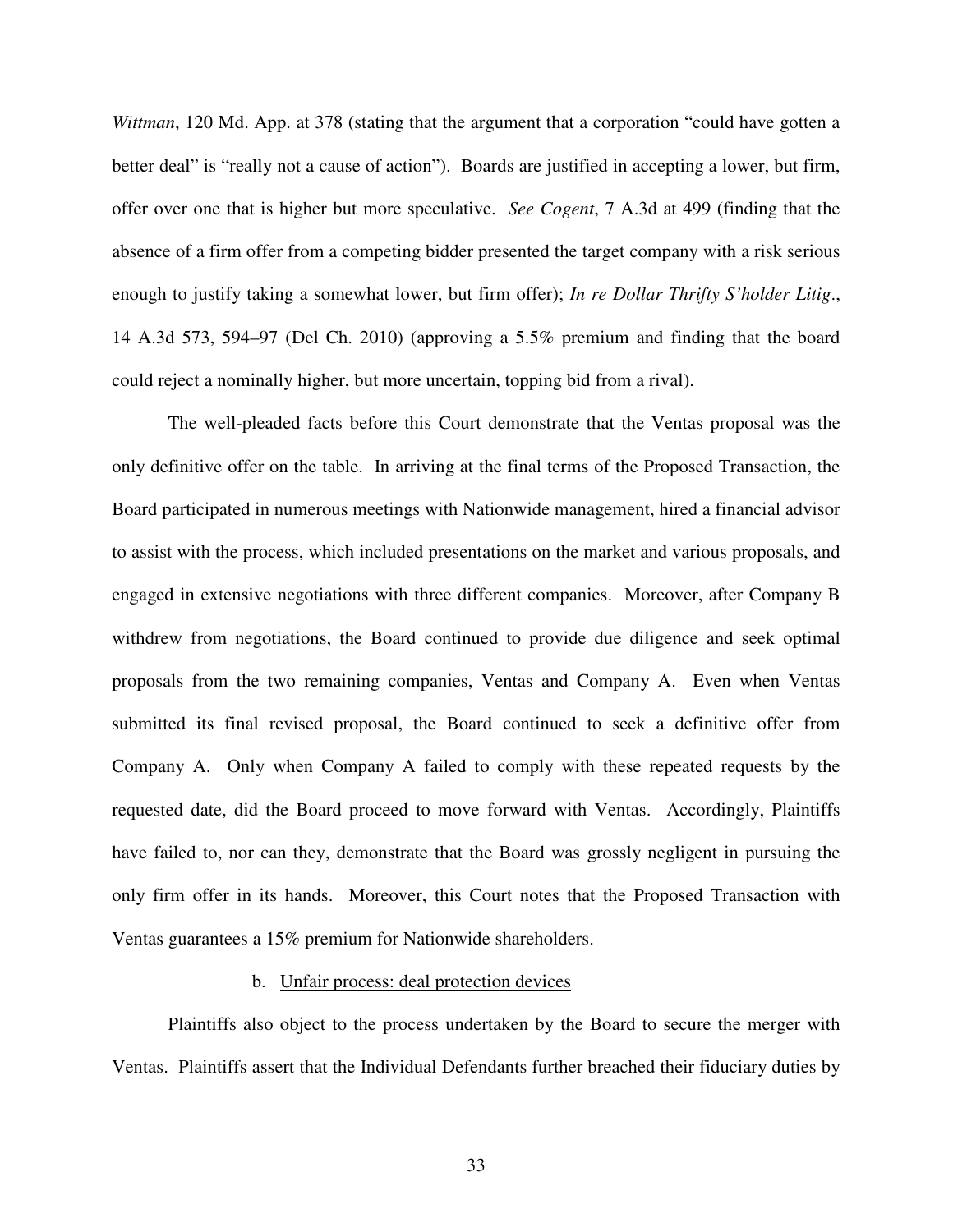agreeing to unfair terms that effectively "lock-up" the transaction for Ventas and preclude other potential acquirers from submitting competing bids. The allegedly unfair "deal protection devices" include:

- i. A "no shop" provision that bars Nationwide from soliciting or negotiating with potential third party acquirers;
- ii. An "information rights" provision that requires Nationwide to disclose fully to Ventas all unsolicited acquisition proposals from third parties within 24 hours of their receipt;
- iii. A "matching rights" provision that affords Ventas the right to match any competing proposal within three business days of receiving the relevant information; and
- iv. A "termination fee" provision that requires Nationwide to pay Ventas \$175 million, approximately 2.4% of the total transaction value, in the event that Nationwide receives and accepts a superior offer from another acquirer.

Defendants present several compelling arguments to justify these provisions in the Proposed Transaction. First, given Company A's failure to make a firm offer, the Board did nothing more than preserve the premium deal with Ventas by including these terms. Moreover, the deal protection devices included in the merger agreement are standard provisions that are well within the directors' discretion. Second, the merger agreement contains a fiduciary out provision that permits the Board to consider a potentially superior offer. Finally, until shareholders vote to approve the Proposed Transaction, Company A remains free to make a definitive, competing bid for Nationwide. In other words, Nationwide is not precluded from entertaining another potentially superior offer.

A board of directors may "act decisively to preserve the one definite offer it had on the table." *Cogent*, 7 A.3d at 498. Furthermore, the Court notes that various methods used to "lock up" an attractive deal are considered standard measures. *See Answers*, 2011 Del. Ch. LEXIS at \*18 (finding no breach of fiduciary duty where the merger agreement contained the following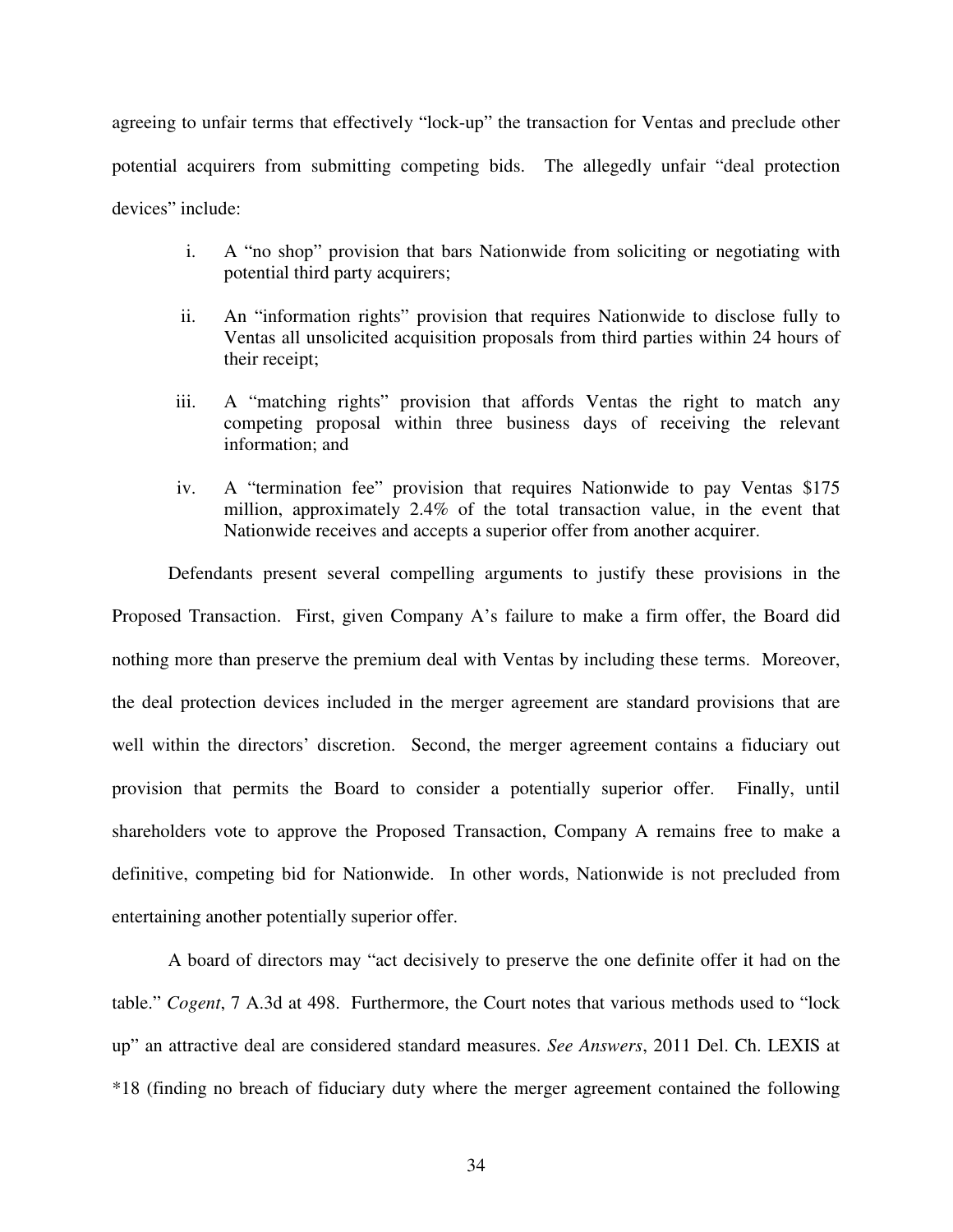deal protection measures: a 4.4% termination fee; a no solicitation clause, a "no-talk" provision limiting the board's ability to discuss alternative proposals with unsolicited bidders; a matching rights provision, and a force-the-vote requirement); *Cogent*, 7 A.3d at 502 (denying plaintiff shareholders' request to preliminarily enjoin the corporate merger and finding that the no-shop and matching rights provisions, the 3% termination fee, the top-up option, and other provisions were not so defensive, individual and cumulatively, as to preclude a superior proposal); *In re 3Com S'holders Litig*., C.A. No. 5067-CC, 2009 Del. Ch. LEXIS 215, at \*25 (Del. Ch. Dec. 18, 2009) (upholding matching rights provisions and noting that such provisions have been "repeatedly upheld" by other courts); *In re IXC Commc'ns, Inc. S'holders Litig.*, C.A. Nos. 17324, 17334, 1999 Del. Ch. LEXIS 210, at \*29 (Del. Ch. Oct. 27, 1999) (upholding a "no shop" provision).

Given the well-established case law affirming the use of deal protection provisions absent "director interest or other breaches of fiduciary duty," *see State of Wis. Inv. Bd. v. Bartlett*, C.A. No. 17727, 2000 Del. Ch. LEXIS 42, at \*30 (Del. Ch. Feb. 24, 2000) (citation omitted), this Court finds Plaintiffs' allegation that the inclusion of such deal protection measures constitutes a breach of the Board's fiduciary duties wholly without merit. Therefore, the Court, as a matter of law, dismisses the claim with prejudice.

#### C. **Breach of Duty of Candor**

Both Maryland and Delaware law provide that in addition to fulfilling fiduciary duties of good faith, loyalty and care when presented with merger proposals, the directors of a corporation are also "obliged to disclose with entire candor all material information concerning the merger." See *McMullin*, 765 A.2d at 917; *Parish*, 250 Md. at 74 ("It is clear that officers and directors of a corporation stand in a sufficiently confidential relation to the corporation's stockholders to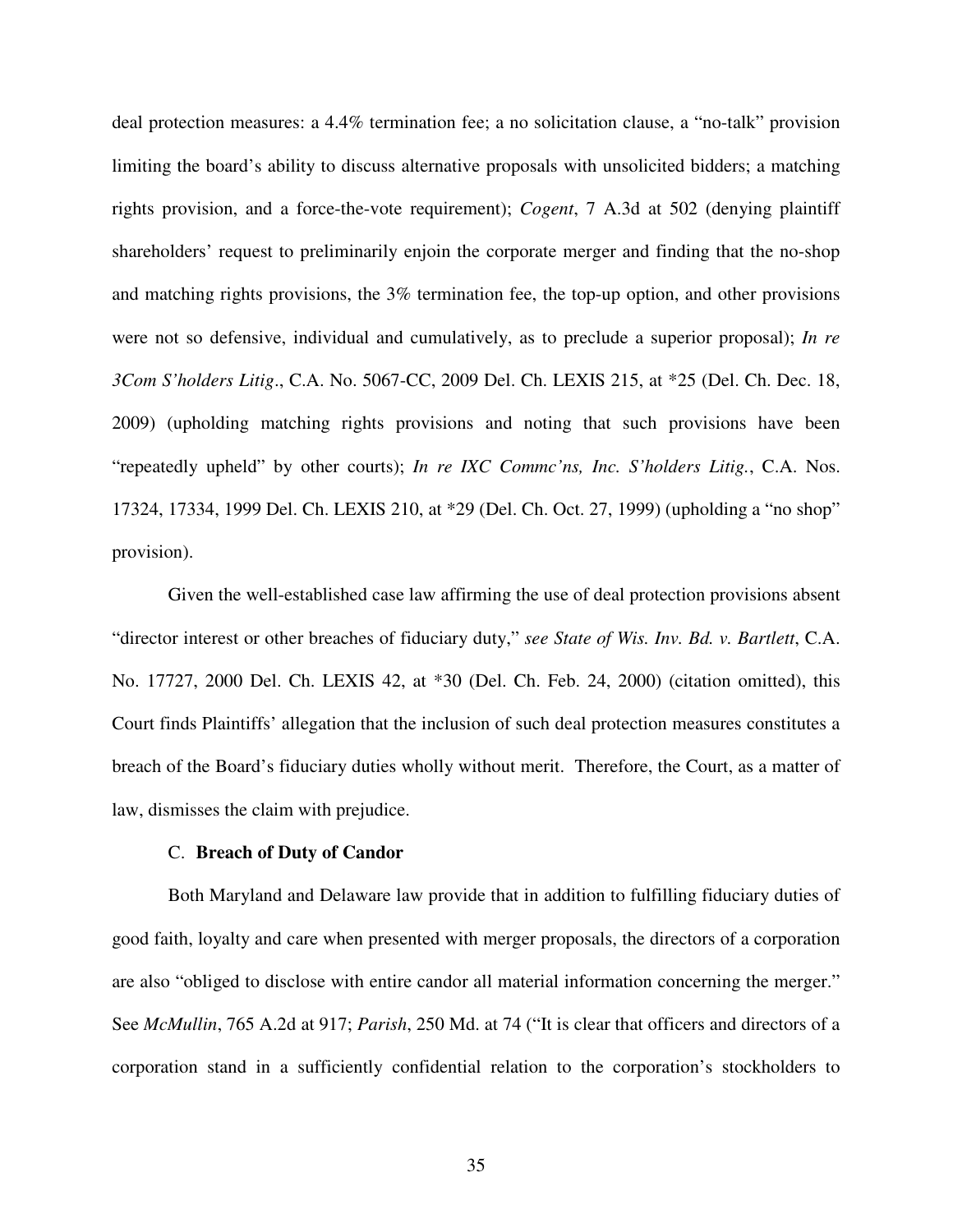impose a duty upon them to reveal all facts material to the corporate transactions."); *Bartlett*, 2000 Del. Ch. LEXIS at \*23 ("The 'duty of disclosure' arises as a subset of a director's fiduciary responsibilities of care, loyalty, and 'good faith.'" (citing *Malone v. Brincat*, 722 A.2d 5, 11 (Del. 1998))). Thus, to survive a motion to dismiss for breach of the duty of disclosure, Plaintiffs "must provide some basis for a court to infer that the alleged violations were material." *Malpiede v. Townson*, 780 A.2d 1075, 1086–87 (Del. 2001). The Complaint must specifically identify the misstatements or omissions, state why the facts or omissions are "material," and how the disclosure violation caused injury. *Id*. at 1087.

#### 1. The materiality standard

The law does not require that directors disclose all available information merely because investors might find it helpful. *Skeen v. Jo-Ann Stores*, Inc. 750 A.2d 1170, 1174 (Del. 2000) ("Omitted facts are not material simply because they might be helpful."). Rather, it is wellestablished that an omitted fact is considered material only "if there is a substantial likelihood that the disclosure of the omitted fact would have been viewed by the reasonable investor as having significantly altered the 'total mix' of information made available." *Basic Inc. v. Levinson*, 485 U.S. 224, 231–32 (1988) (quoting *TSC Indus., Inc. v. Northway, Inc.*, 426 U.S. 438, 449) (1976)); *Zirn v. VLI Corp*., 621 A.2d 773, 778–79 (Del. 1993); *Hudson*, 2004 Md. Cir. Ct. LEXIS at \*38–39 (quoting *Malpiede*, 780 A.2d at 1086). "Material facts include those which affect the probable future of the company and those which may affect the desire of investors to buy, sell, or hold the company's securities," such as any fact which "might affect the value of the corporation's stock . . . ." *SEC v. Mayhew*, 121 F.3d 44, 52 (2d Cir. 1997).

Materiality is typically a mixed question of law and fact. *See Matrix Initiatives, Inc. v. Siracusano*, 131 S. Ct. 1309, 1318 (2011). While courts are generally reluctant to dismiss a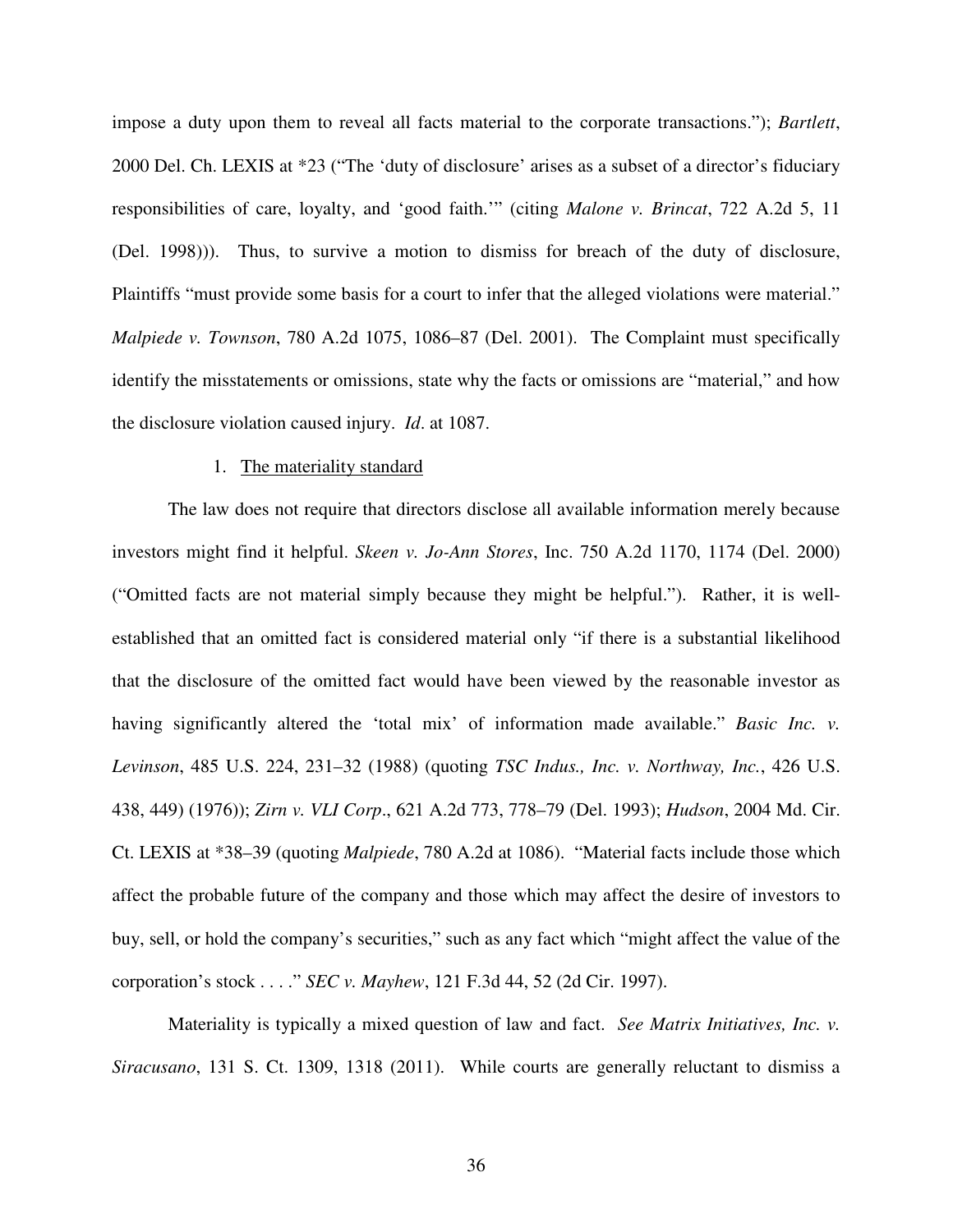complaint on the ground that the alleged misstatements or omissions are not material, courts may do so when "reasonable minds cannot differ on the question." *See TSC Industries*, 426 U.S. at 450. In the context of a merger, information can be speculative and tenuous. Consequently, "the materiality standard may be difficult to apply." *Mayhew*, 121 F.3d at 52 (noting further that materiality will depend "upon a balancing of both the indicated probability that the event will occur and the anticipated magnitude of the event in light of the totality of the company activity") (citations omitted); *see also Abrons v. Maree*, 911 A.2d 805, 813 & n.18 (Del. 2006) (observing that materiality claims relating to non-disclosure of long-term projections and the synergies that may affect those projections "have not met with success in the past"); *In re Siliconix Inc. S'holders Litig*., C.A. No. 18700, 2001 Del. Ch. LEXIS 83, \*48 (Del. Ch. 2001) ("[A]ny projections about the proposed, combined entity would be speculative, especially because of the difficulties asserted with projecting both the timing and success of any synergies that may result. Accordingly, [plaintiff] has not provided a basis, even preliminarily, for finding a disclosure violation."). Nevertheless, courts have required that the Complaint contain more than unsupported conclusions and speculation. *Skeen*, 750 A.2d at 1173.

### *2. Alleged material omissions in the Registration Statement*

Defendants argue that Plaintiffs' claims serve no other purpose than to nitpick at the disclosures in the Registration Statement by alleging several "material" omissions. Defendants object to the sufficiency of the allegations on two grounds: first, Plaintiffs fail to articulate how the alleged omissions are material; and second, the details Plaintiffs seek are trivial and do not significantly alter the "total mix" of information available to the reasonable shareholder. Plaintiffs allege that the Registration Statement "omits and/or misrepresents" certain material information including: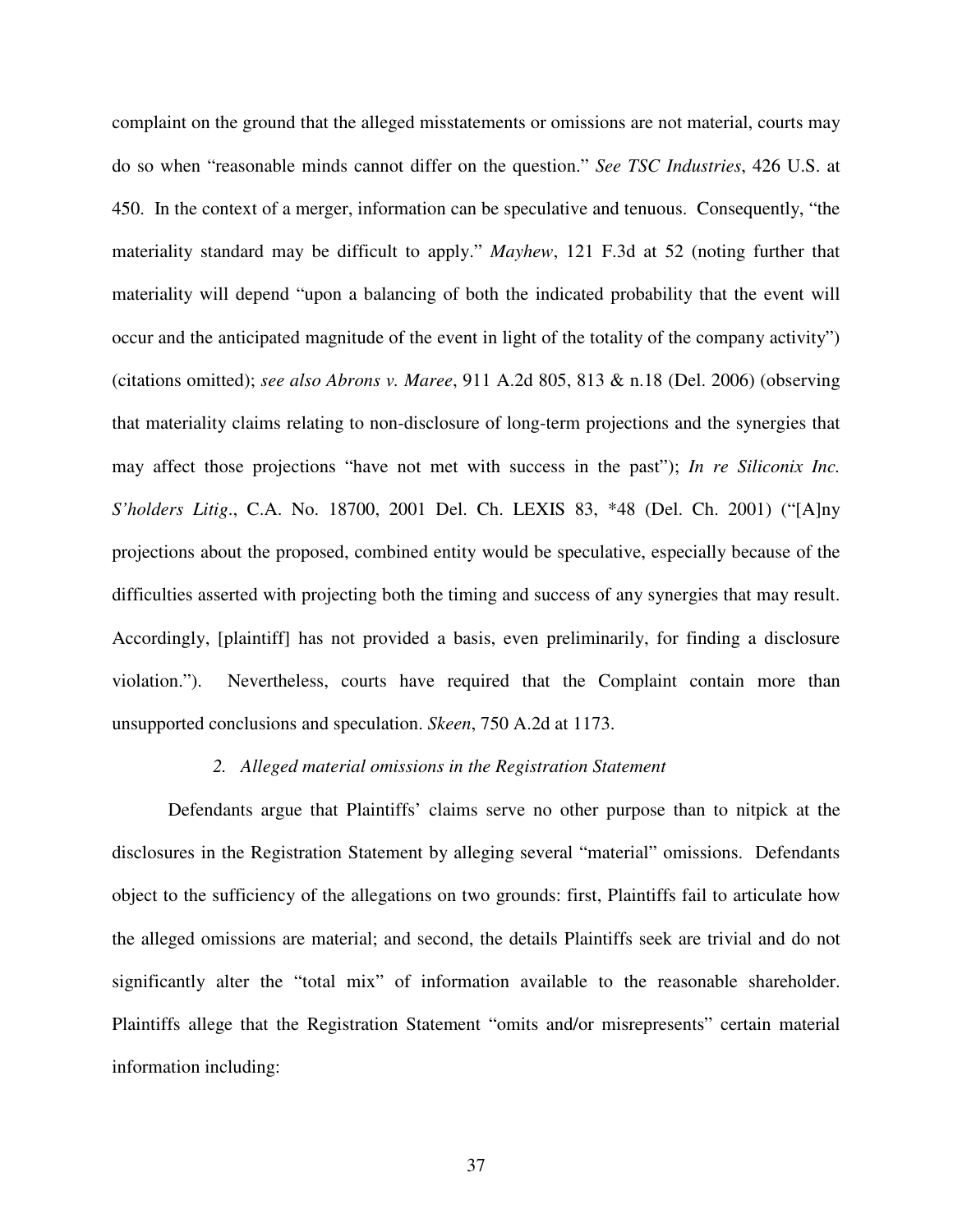- Nationwide's sales process that resulted in the Proposed Transaction;
- Any potential conflicts of interest concerning J.P. Morgan;
- Details concerning J.P. Morgan's fairness opinion, including data and inputs underlying its financial valuation analyses;
- Similar details concerning Centerview Partners' fairness opinion; and
- Material forecast information concerning both Nationwide and Ventas.

(*See* CAC ¶¶ 72–81.) For reasons that follow, this Court finds that Plaintiffs have failed to state a cognizable claim for breach of the duty of candor, and the Court will dismiss Plaintiffs' disclosure claims accordingly.

Defendants filed with the SEC a 133-page Registration Statement detailing: the background of the merger; the exact terms of the agreement and its effects on Nationwide stock; the companies' respective reasons for the merger; the recommendations of both boards of directors; the exact benefits accruing to certain directors and executive officers as a result of the merger; the risk factors relating to the merger; the opinions of both companies' financial advisors; and litigation related to the merger. Defendants also included a cautionary statement<sup>19</sup> regarding the inherent uncertainty of forward-looking statements contained within the document. In their reasons for recommending the merger, the Board disclosed a host of factors supporting its decision. Among these factors was the following excerpt concerning "Strategic Alternatives":

> After reviewing possible alternatives to the proposed merger with Ventas, including continuing to operate [Nationwide] as an independent company or seeking a business combination with Company A or Company B or another company, and after consultation with [Nationwide's] financial advisor, the [Nationwide] board of directors believes that it is unlikely that another party would have the ability to meet or exceed the economic and

 $\overline{a}$ 

<sup>&</sup>lt;sup>19</sup> The Registration Statement lists 23 factors beyond the control of both companies that may impact the future results of the merger. The Statement warns, "Due to these risks and uncertainties, there can be no assurances that the results anticipated by the forecasts or other forward-looking statements of Ventas or [Nationwide] will occur, that their respective judgments or assumptions will prove correct, or that unforeseen developments will not occur." (Reg. Stmt at 24.)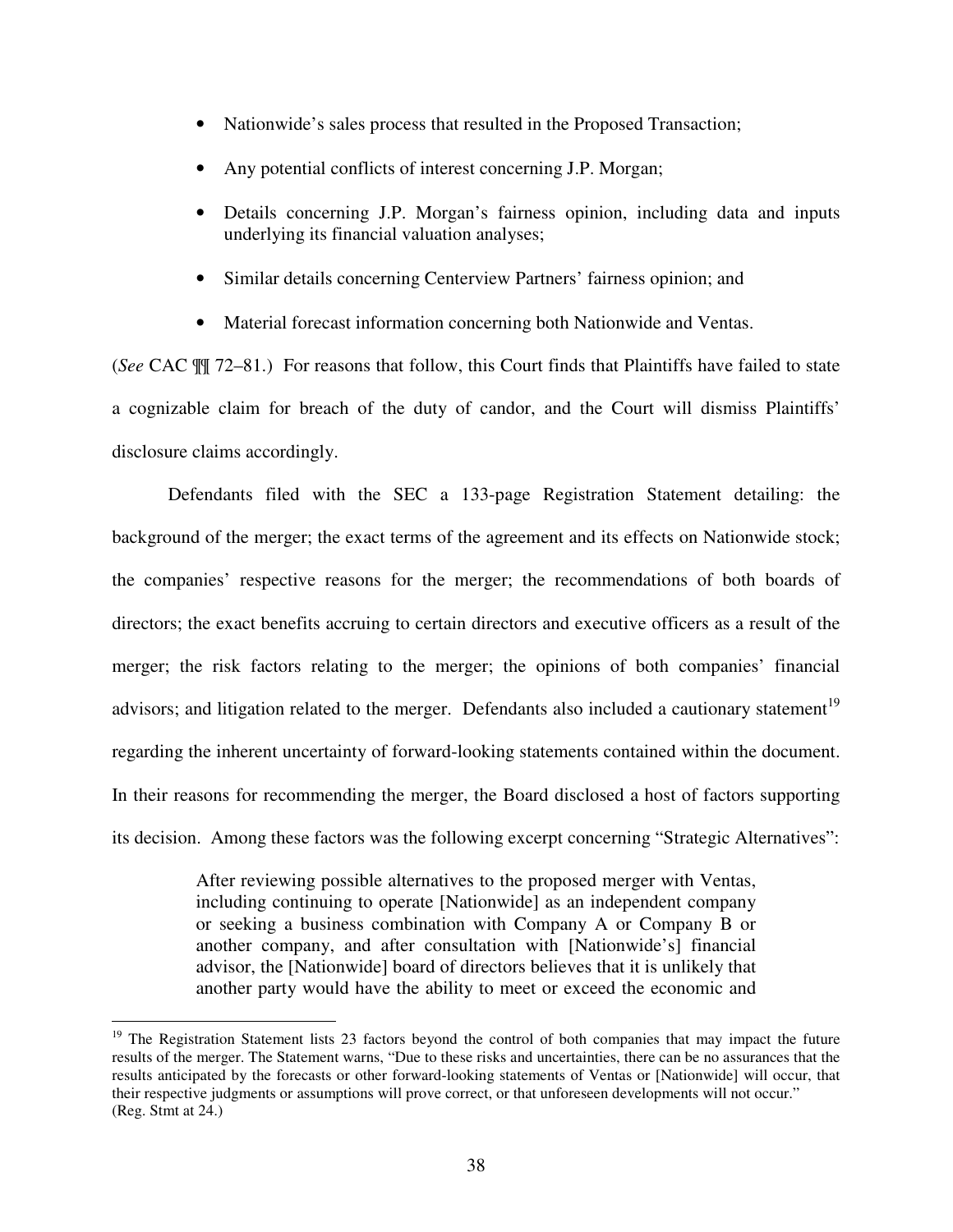other terms being offered by Ventas and took into account the belief by [Nationwide] that an offer by another company on terms economically comparable to Ventas' offer would probably have been dilutive, and therefore reduced the value of any consideration in the form of stock to be paid to [Nationwide] stockholders.

## (Reg. Stmt at 49.)

 $\overline{a}$ 

Against this information backdrop, Plaintiffs must affirmatively demonstrate "a substantial likelihood" that, under the circumstances, "the disclosure of the omitted fact would have been viewed by the reasonable investor as having significantly altered the 'total mix' of information made available." *TSC Indus.*, 426 U.S. at 449. Put another way, the omitted fact is considered material if "there is a substantial likelihood that a reasonable investor would consider it important in deciding how to vote." *Arnold*, 650 A.2d at 1277.

Rather than engage in a factual analysis of whether a reasonable investor would have found the alleged omissions important in deciding how to vote, which would be inappropriate on a motion to dismiss, the Court finds cause to dismiss Plaintiffs disclosure claims as a matter of law. Facially, the Complaint fails to state how any of the alleged omissions are material.<sup>20</sup> Plaintiffs have identified specific information they argue should have been included in the Registration Statement. Plaintiffs have made no attempt, in the Complaint or elsewhere, to explain how this information would have altered the "total mix" of information made available. At oral argument, plaintiffs' counsel offered no authorities in support of their materiality argument. While the Court may forego further discussion in light of this pleading deficiency for a motion to dismiss, the Court will nevertheless briefly address each alleged category of omissions.

<sup>&</sup>lt;sup>20</sup> With regard to Defendants' alleged failure to disclose adequate information related to any potential conflict of interest concerning J.P. Morgan, Plaintiffs state, "[I]t is critical to know any facts that might suggest that the financial advisors are conflicted, including the extent of any contingent fee arrangements and previous or current work for any party." (CAC ¶ 73.)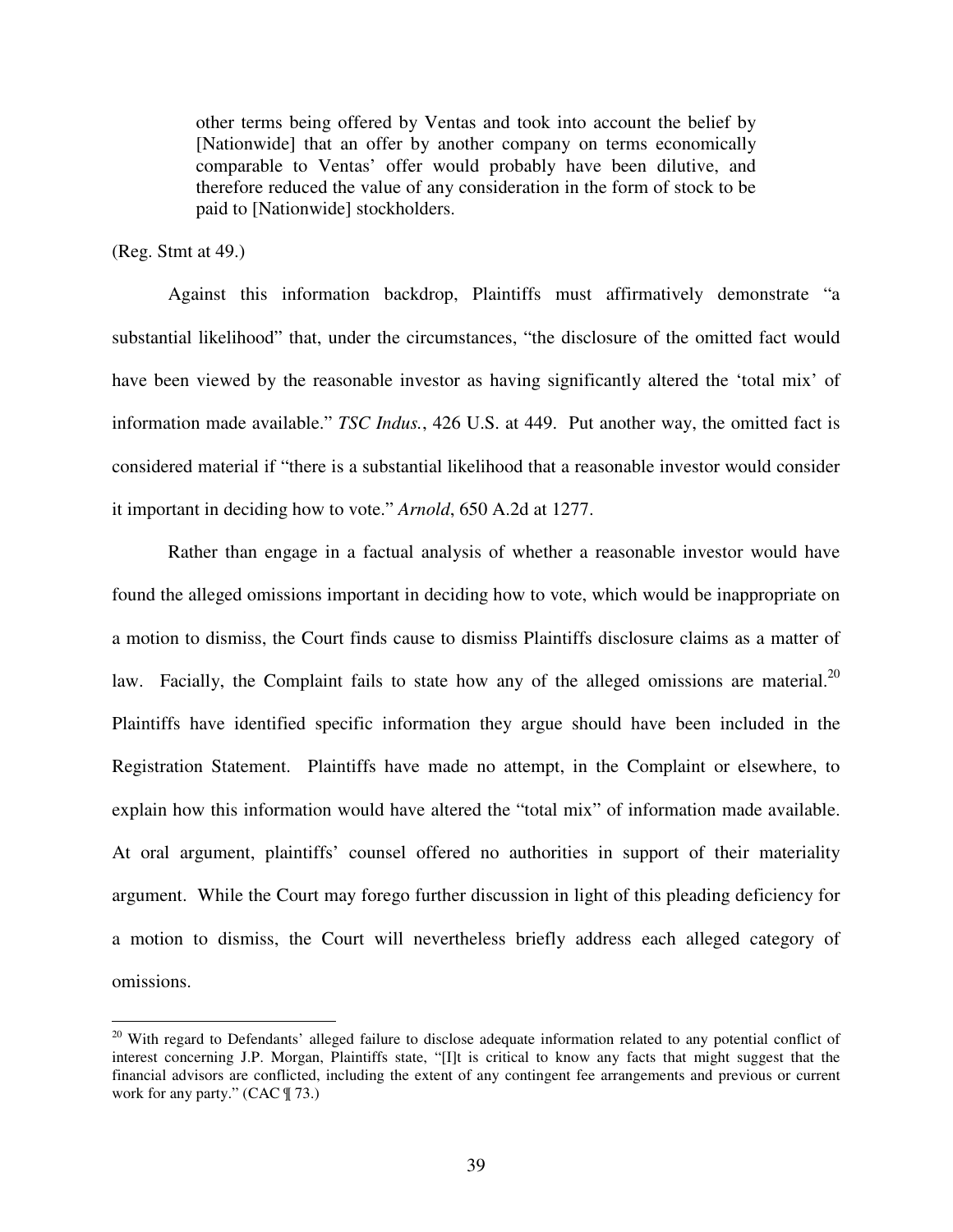To the extent that the Court finds that Defendants have already disclosed the sought-after information, the Court will dismiss those claims. Plaintiffs complain that the Registration Statement omits details concerning J.P. Morgan's prior work with Nationwide and Ventas, as well as any compensation related thereto. The Court finds, however, that the Registration Statement discloses this precise information, $^{21}$  except for the specific compensation due to J.P. Morgan. Defendants represent, however, that the Registration Statement is currently only preliminary and that the final Statement made available to shareholders prior to the special vote will contain this information.

Regardless, additional information would not have added materially to the shareholders' benefit. *See David P. Simonetti Rollover IRA v. Margolis*, C.A. No. 3694-VCN, 2008 Del. Ch. LEXIS 78, at \*21 (Del. Ch. June 27, 2008) (concluding that "little . . . could have [been] added for the shareholders' benefit" when the proxy statement "notes that [the seller's advisor] and its affiliates had acted as joint bookrunner in connection with a convertible notes offering by [the seller], acted as a counterparty in connection with the related bond hedge and warrant transactions entered into by [the seller], provided certain cash management services to [the seller], and acted as a participant in a credit facility of [the seller]"); *see also Rosan v. Chicago Milwaukee Corp*., No. 1056, 1994 Del. Ch. LEXIS 7, \*7 (Del. Ch. Jan. 19, 1994) (denying the

(Reg. Stmt at 64.)

 $\overline{a}$ 

<sup>&</sup>lt;sup>21</sup> The Registration Statement discloses that:

<sup>(</sup>i) J.P. Morgan executed open market purchases by Nationwide of certain of its outstanding debt securities in May 2010;

<sup>(</sup>ii) J.P. Morgan's commercial banking affiliate is an agent bank and a lender under outstanding credit facilities of both Nationwide and Ventas;

<sup>(</sup>iii) J.P. Morgan provides treasury and cash management services to each of Nationwide and Ventas;

<sup>(</sup>iv) J.P. Morgan's asset management affiliate provides asset and wealth management services to Nationwide; and

<sup>(</sup>v) J.P. Morgan and its affiliates trade in Nationwide or Ventas securities.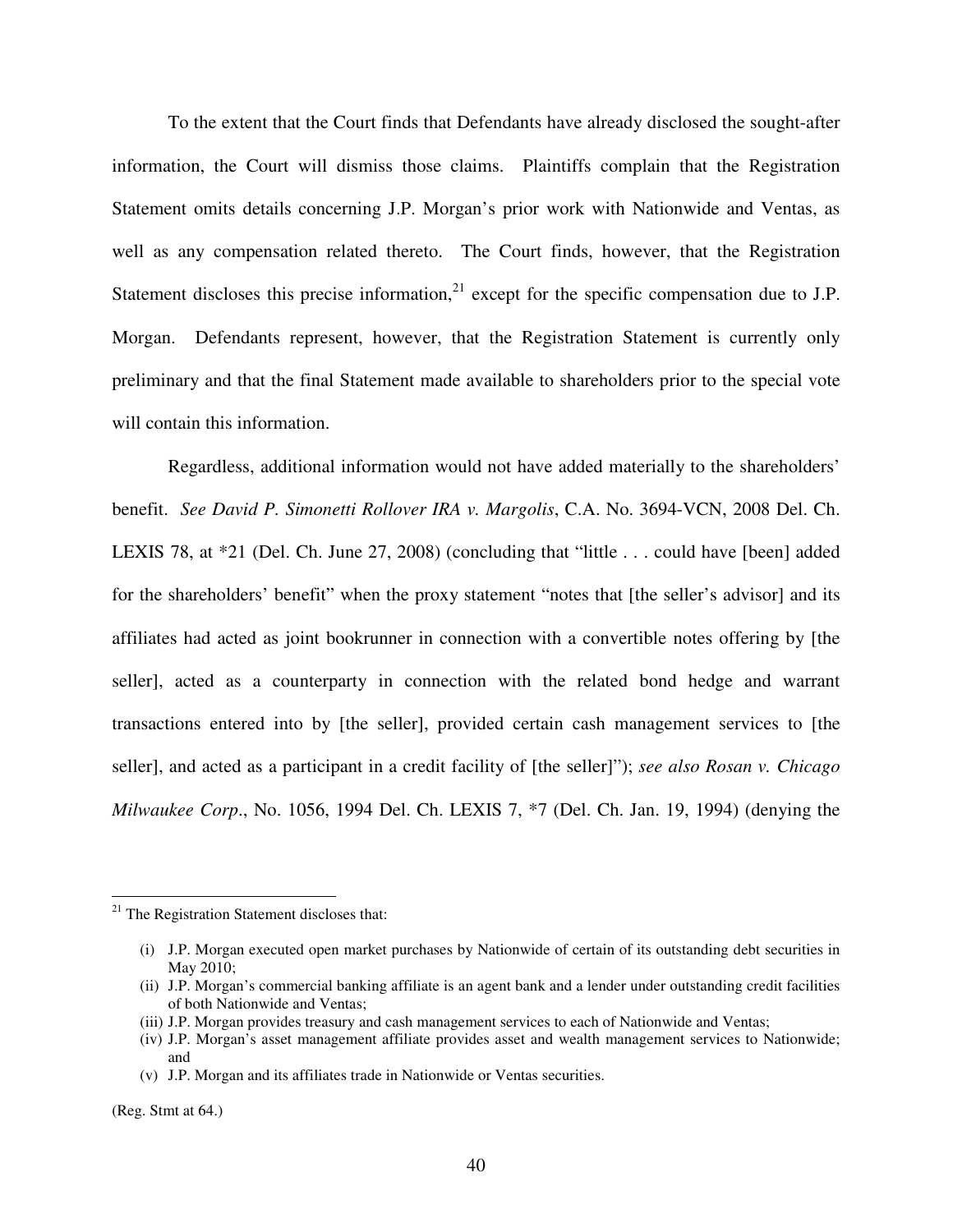award of legal fees based on changes made in a preliminary prospectus because "[p]reliminary statements are sent to the SEC for comments and are not meant to be final statements").

With regard to J.P. Morgan's fairness opinion, Plaintiffs seek a level of disclosure that exceeds what courts have previously held as sufficient under the *TSC* materiality standard. Plaintiffs argue that J.P. Morgan's description "fails to include necessary underlying data, support for conclusions, or the existence of, or basis for, underlying assumptions." (CAC  $\parallel$  74.) Plaintiffs state, "Without this information, one cannot replicate the analyses, or confirm the valuations, or evaluate the fairness opinion." (*Id*.) Additionally, Plaintiffs argue that the Registration Statement omits material details concerning J.P. Morgan's analyses supporting its fairness opinion.

The law requires directors to make a full and fair disclosure of "all material information within the board's control when it seeks shareholder action." *Shell Petroleum, Inc. v. Smith*, 606 A.2d 112, 114 (Del. 1992). Nevertheless, directors need not disclose everything under the sun. The Board need not, for example, disclose consistent and redundant facts or disclose insignificant details and reasonable assumptions. *Abrons*, 911 A.2d at 813. Speculative information, as the Court previously noted, is not material. *Siliconix*, 2001 Del. Ch. LEXIS at \*48. Likewise, the duty of candor does not require directors to disclose so much information as to enable shareholders to "make an independent determination of fair value." *In re Staples S'holders Litig*., 792 A.2d 934, 954 (Del. Ch. 2001) (citing *Skeen*, 750 A.2d at 1174). Rather, shareholders are entitled to a "fair summary of the substantive work performed by the investment bankers upon whose advice the recommendations of their board as to how to vote on the merger or tender rely." *Globis Partners*, 2007 Del. Ch. LEXIS at \*39.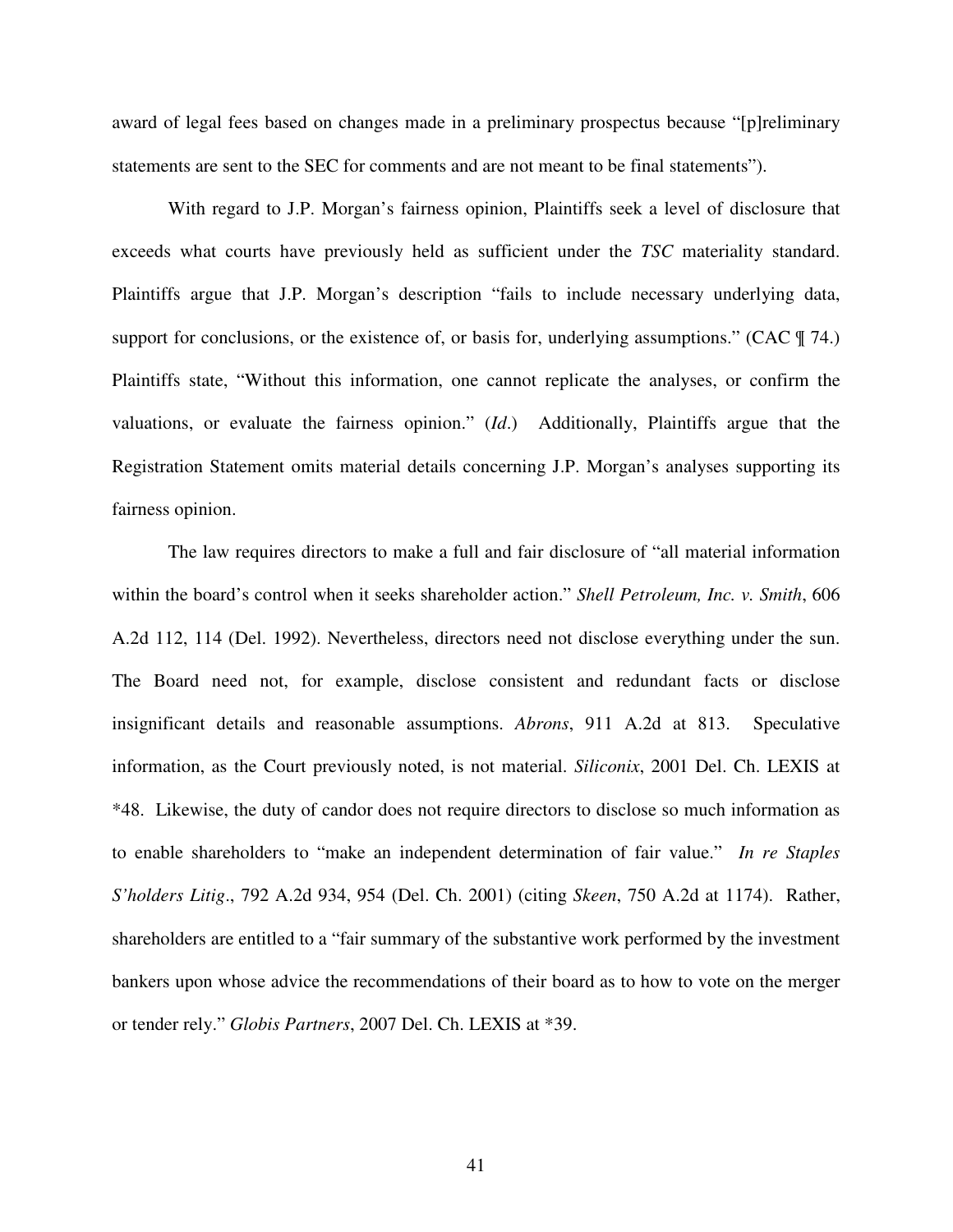The Registration Statement contains detailed disclosures concerning J.P. Morgan's work. Furthermore, the fairness opinion included in the Registration Statement adequately summarizes the various analyses J.P. Morgan performed and the many factors considered in reaching its fairness opinion. The Court notes that the entire summary, distinguished from the full text of the opinion, exceeds eight pages. Plaintiffs nonetheless assert that this summary, along the appended opinion in full, is inadequate. In seeking additional data, support for conclusions, and any underlying assumptions, Plaintiffs attempt to decipher the roadmap used by J.P. Morgan in order to navigate their own route to reach the same destination. The Court finds no authority supporting this approach. Plaintiffs are not entitled to the additional information they seek; such details underlying J.P. Morgan's work need not be disclosed. *See Merrill Lynch*, 2008 Del. Ch. LEXIS at \*42 ("Delaware courts have repeatedly held that a board need not disclose specific details of the analysis underlying a financial advisor's opinion."); *Abbey v. E.W. Scripps Co.*, C.A. No. 13397, 1995 Del. Ch. LEXIS 94, \*11 (Del. Ch. Aug. 9, 1995) (stating that the work and consideration upon which an investment banker bases its opinion is considered part of its "professional work in preparation for reaching and expressing its professional opinion," and, therefore, rarely material); *In re Dataproducts Corp. S'holders Litig*., C.A. No. 11164, 1991 Del. Ch. LEXIS 149, \*23 (Del. Ch. Aug. 22, 1991) (stating that Delaware law does not automatically mandate "disclosure of the detailed facts and specific analyses underlying a financial advisor's valuation methodology").

Plaintiffs allege similar deficiencies concerning Centerview Partners' fairness opinion. This Court need not address the substance of the alleged omissions for several reasons because Plaintiffs' claim fails as a matter of law. First, there can be no dispute that Centerview Partners, as Ventas' financial advisor, did not owe a duty of candor to Nationwide shareholders because a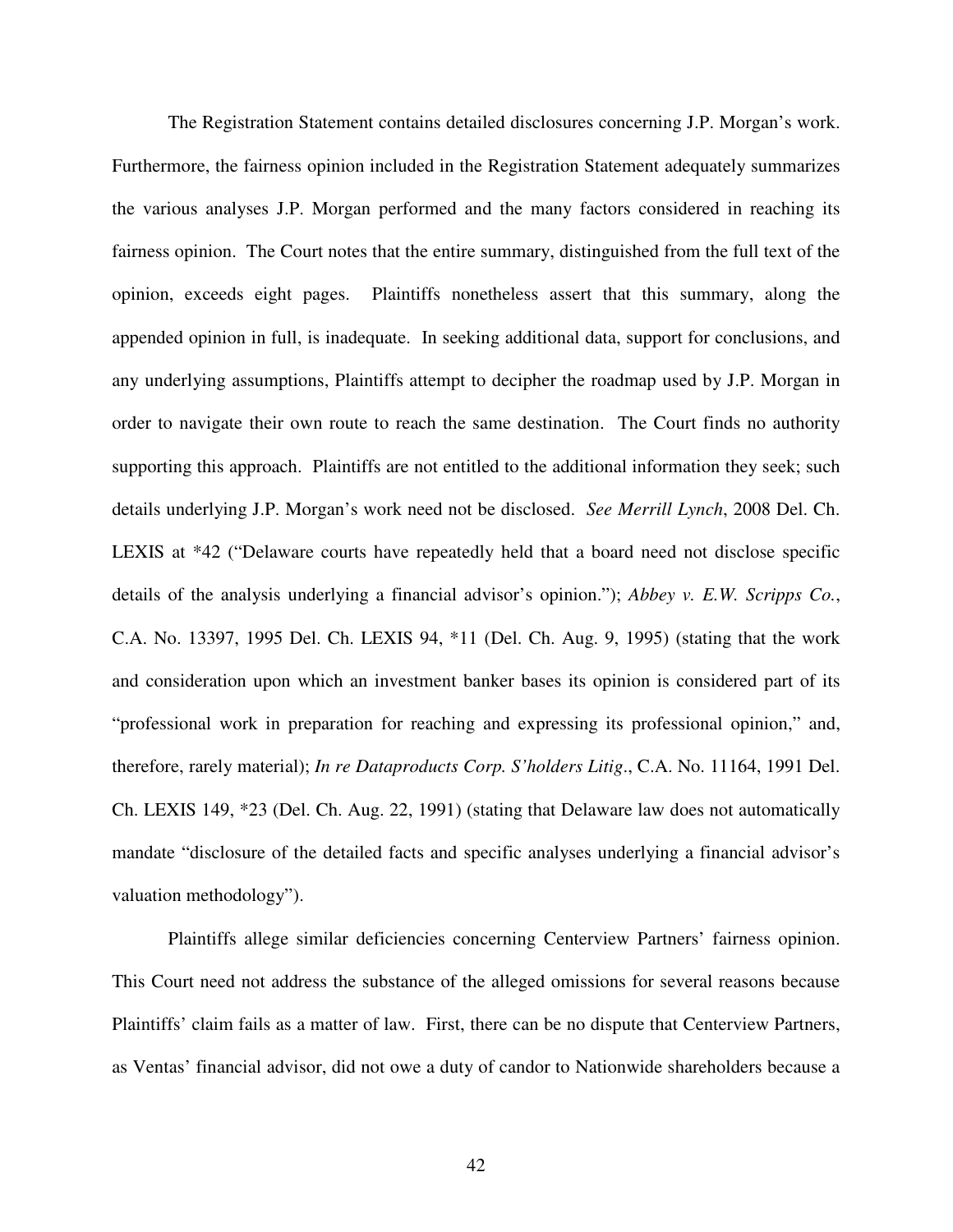company owes no duty to persons with whom it has no fiduciary relationship. In the context a merger, an acquiring company owes no duty to the shareholders of the target company, absent a special relationship. *In re Digital Island Sec. Litig.*, 223 F. Supp. 2d 546, 551 (D. Del. 2002). Second, Plaintiffs cannot deny that the Centerview opinion was prepared for the benefit of Ventas' shareholders. Plaintiffs have offered no explanation of why Nationwide shareholders would find this information material. Lastly, Plaintiffs have not established, by fact or inference, that Nationwide had possession or control of the omitted facts concerning the Centerview opinion. Therefore, Plaintiffs' claim is dismissed as a matter of law.

By the same reasoning, Plaintiffs' claims concerning "certain Nationwide and Ventas Financial Information" also fail as a matter of law. Plaintiffs assert that the Registration Statement fails to disclose assumptions and components of Ventas' cash flow analysis in Ventas' forecast. Plaintiffs fail to explain not only how this information is material, but also that the information was either known to Nationwide's Board or in its possession at the time. Plaintiffs also contend that the Registration Statement fails to include both the components of Nationwide's cash flows and the assumptions made in the Nationwide forecast. In light of the Court's determination that the Registration Statement provides a fair summary of the analyses performed for Nationwide, no further disclosure would be material. *See 3Com*, 2009 Del. Ch. LEXIS 215, at \*8 ("Plaintiffs' . . . complaint asserting that management should have provided cash flow measures and EBIT or EBITA estimates from which cash flows could be derived does not state a colorable claim."); *MacMillan v. Intercargo Corp*., 1999 Del. Ch. LEXIS 95, at \*18 (Del. Ch. May 3, 1999).

Finally, the Court turns to address Plaintiffs' disclosure claims concerning the "process" that led to the Proposed Transaction. Plaintiffs allege eight specific omissions concerning the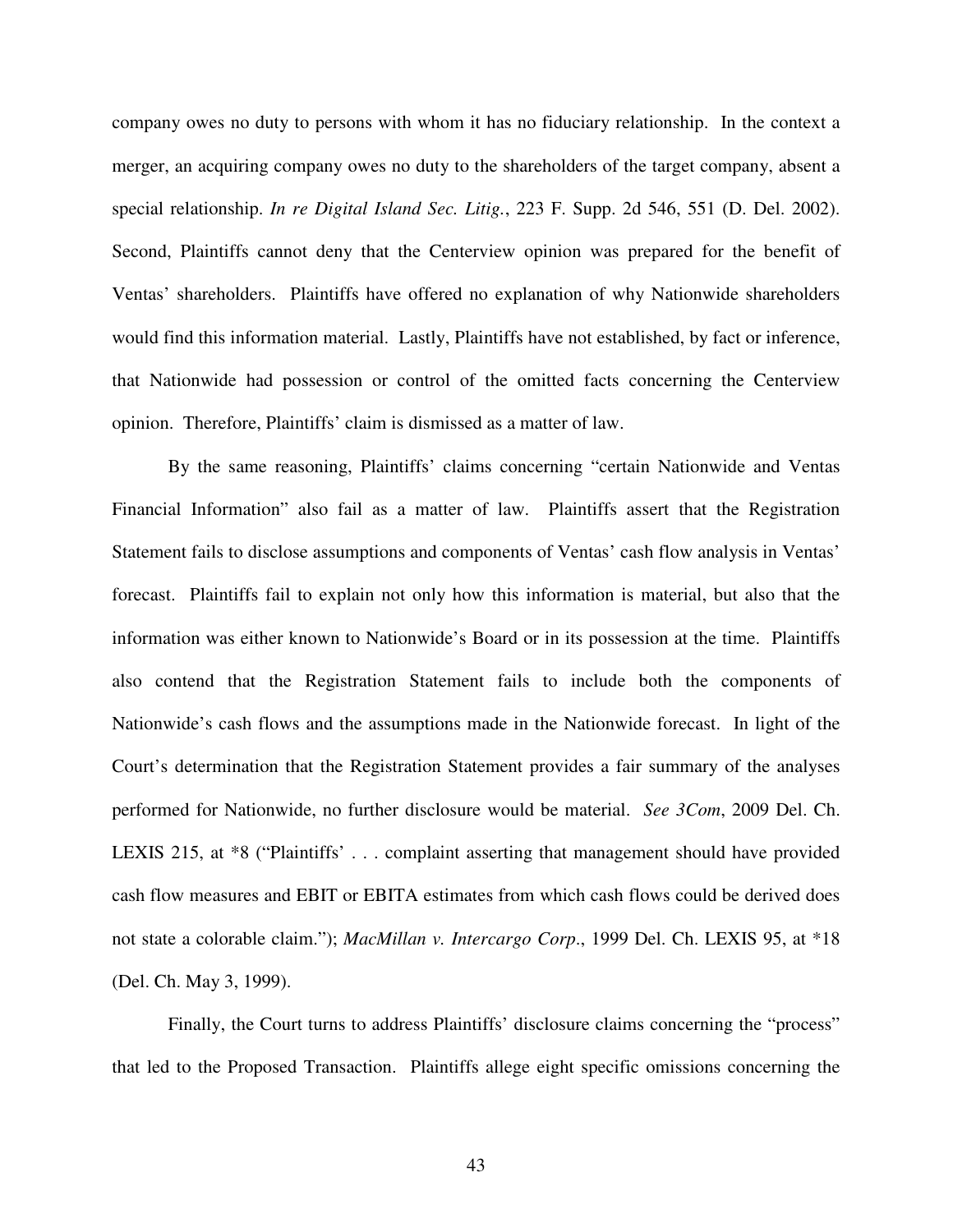"seriously flawed" process that resulted in the Board's approval of the Proposed Transaction. It is clear to the Court that these eight are primarily concerned with the Board's decision to foreclose a possible merger with Company A. Plaintiffs make no attempt to disguise their inquiry into "why" "the Board determined that the Proposed Transaction was preferable to continuing to pursue a transaction with Company A that may have offered substantially superior consideration for Nationwide's shareholders." (CAC ¶ 72(h).) Courts in Delaware and in Maryland have determined that such "why" questions are generally not material. *See In re Lukens, Inc. S'holders Litig*., 757 A.2d 720, 736 (Del. Ch. 1999); *Jasinover*, 2004 MDBT at \*30. Plaintiffs offer no explanation or reason why any of this information is material. As such, Plaintiffs claims are merely conclusory.

Notwithstanding the pleading deficiency, Plaintiffs' claims fail for another reason. Directors are not obligated to disclose information where the board "has not received a firm offer or has declined to continue negotiations with a potential acquirer because it has not received an offer worth pursuing . . . ." *Simonetti*, 2008 Del. Ch. LEXIS at \*25. The Nationwide Board never received a definitive offer, or other sign of firm commitment, from Company A. The Board believed it unlikely that Company A would have matched or exceeded the terms offered by Ventas and stated as much in the Registration Statement. (*See* Reg. Stmt at 49.) The Court finds, therefore, that the Board's reasons for discontinuing merger discussions with Company A are not material, and Plaintiffs' claims fail as a matter of law.

To the extent that Plaintiffs have alleged process-related omissions that are neither "why" questions nor directly related to the Board's decision regarding Company A, the law does not require over-disclosure—that is, disclosure of "so much information as to enable [shareholders] to replicate the directors' efforts." *Hudson*, 2004 Md. Cir. Ct. LEXIS at \*39. By the same token,